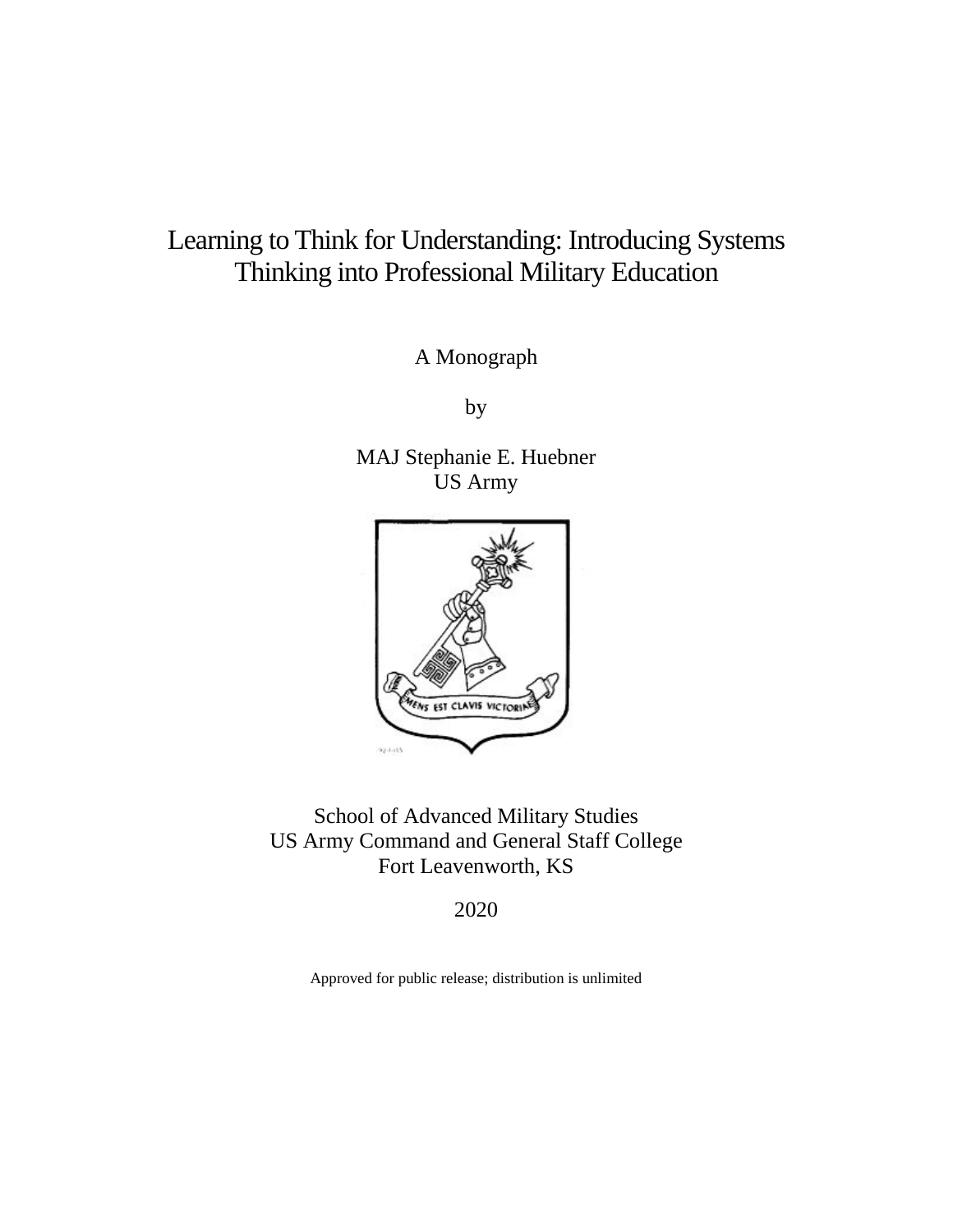| <b>REPORT DOCUMENTATION</b><br><b>PAGE</b>                                                                                                                       |                    |                                          |                                             |                            | Form Approved<br>OMB No. 0704-0188 |                                                                                                                                                                                                                                                                                                                                                                                                                                                                                                                                                                                                                                                                                                                                                                                                                                                                                                                                                                                                                                                                                                                             |  |
|------------------------------------------------------------------------------------------------------------------------------------------------------------------|--------------------|------------------------------------------|---------------------------------------------|----------------------------|------------------------------------|-----------------------------------------------------------------------------------------------------------------------------------------------------------------------------------------------------------------------------------------------------------------------------------------------------------------------------------------------------------------------------------------------------------------------------------------------------------------------------------------------------------------------------------------------------------------------------------------------------------------------------------------------------------------------------------------------------------------------------------------------------------------------------------------------------------------------------------------------------------------------------------------------------------------------------------------------------------------------------------------------------------------------------------------------------------------------------------------------------------------------------|--|
| a collection of information if it does not display a currently valid OMB control number.<br>PLEASE DO NOT RETURN YOUR FORM TO THE ABOVE ADDRESS.                 |                    |                                          |                                             |                            |                                    | The public reporting burden for this collection of information is estimated to average 1 hour per response, including the time for reviewing instructions, searching existing data sources, gathering<br>and maintaining the data needed, and completing and reviewing the collection of information. Send comments regarding this burden estimate or any other aspect of this collection of information,<br>including suggestions for reducing the burden, to Department of Defense, Washington Headquarters Services, Directorate for Information Operations and Reports (0704-0188), 1215 Jefferson Davis<br>Highway, Suite 1204, Arlington, VA 22202-4302. Respondents should be aware that notwithstanding any other provision of law, no person shall be subject to any penalty for failing to comply with                                                                                                                                                                                                                                                                                                            |  |
| 1. REPORT DATE (DD-MM-YYYY)<br>21-05-2020                                                                                                                        |                    | <b>2. REPORT TYPE</b><br>Master's Thesis |                                             |                            |                                    | 3. DATES COVERED (From - To)<br><b>JUN 2019 - MAY 2020</b>                                                                                                                                                                                                                                                                                                                                                                                                                                                                                                                                                                                                                                                                                                                                                                                                                                                                                                                                                                                                                                                                  |  |
| <b>4. TITLE AND SUBTITLE</b>                                                                                                                                     |                    |                                          |                                             | <b>5a. CONTRACT NUMBER</b> |                                    |                                                                                                                                                                                                                                                                                                                                                                                                                                                                                                                                                                                                                                                                                                                                                                                                                                                                                                                                                                                                                                                                                                                             |  |
| Learning to Think for Understanding: Introducing Systems Thinking into<br>Professional Military Education<br><b>5b. GRANT NUMBER</b>                             |                    |                                          |                                             |                            |                                    |                                                                                                                                                                                                                                                                                                                                                                                                                                                                                                                                                                                                                                                                                                                                                                                                                                                                                                                                                                                                                                                                                                                             |  |
|                                                                                                                                                                  |                    |                                          |                                             |                            |                                    | <b>5c. PROGRAM ELEMENT NUMBER</b>                                                                                                                                                                                                                                                                                                                                                                                                                                                                                                                                                                                                                                                                                                                                                                                                                                                                                                                                                                                                                                                                                           |  |
| 6. AUTHOR(S)<br>MAJ Stephanie Huebner                                                                                                                            |                    |                                          | <b>5d. PROJECT NUMBER</b>                   |                            |                                    |                                                                                                                                                                                                                                                                                                                                                                                                                                                                                                                                                                                                                                                                                                                                                                                                                                                                                                                                                                                                                                                                                                                             |  |
|                                                                                                                                                                  |                    |                                          |                                             |                            |                                    | <b>5e. TASK NUMBER</b>                                                                                                                                                                                                                                                                                                                                                                                                                                                                                                                                                                                                                                                                                                                                                                                                                                                                                                                                                                                                                                                                                                      |  |
|                                                                                                                                                                  |                    |                                          |                                             |                            |                                    | <b>5f. WORK UNIT NUMBER</b>                                                                                                                                                                                                                                                                                                                                                                                                                                                                                                                                                                                                                                                                                                                                                                                                                                                                                                                                                                                                                                                                                                 |  |
| 7. PERFORMING ORGANIZATION NAME(S) AND ADDRESS(ES)<br>U.S. Army Command and General Staff College<br><b>ATTN: ATZL-SWD-GD</b><br>Fort Leavenworth, KS 66027-2301 |                    |                                          |                                             |                            |                                    | <b>8. PERFORMING ORGANIZATION</b><br><b>REPORT NUMBER</b>                                                                                                                                                                                                                                                                                                                                                                                                                                                                                                                                                                                                                                                                                                                                                                                                                                                                                                                                                                                                                                                                   |  |
| 9. SPONSORING/MONITORING AGENCY NAME(S) AND ADDRESS(ES)<br><b>Advanced Military Studies Program</b>                                                              |                    |                                          |                                             |                            |                                    | 10. SPONSOR/MONITOR'S ACRONYM(S)                                                                                                                                                                                                                                                                                                                                                                                                                                                                                                                                                                                                                                                                                                                                                                                                                                                                                                                                                                                                                                                                                            |  |
|                                                                                                                                                                  |                    |                                          |                                             |                            |                                    | <b>11. SPONSOR/MONITOR'S REPORT</b><br><b>NUMBER(S)</b>                                                                                                                                                                                                                                                                                                                                                                                                                                                                                                                                                                                                                                                                                                                                                                                                                                                                                                                                                                                                                                                                     |  |
| <b>12. DISTRIBUTION/AVAILABILITY STATEMENT</b><br>Approved for Public Release; Distribution is Unlimited                                                         |                    |                                          |                                             |                            |                                    |                                                                                                                                                                                                                                                                                                                                                                                                                                                                                                                                                                                                                                                                                                                                                                                                                                                                                                                                                                                                                                                                                                                             |  |
| <b>13. SUPPLEMENTARY NOTES</b>                                                                                                                                   |                    |                                          |                                             |                            |                                    |                                                                                                                                                                                                                                                                                                                                                                                                                                                                                                                                                                                                                                                                                                                                                                                                                                                                                                                                                                                                                                                                                                                             |  |
| maintain the competitive advantage.                                                                                                                              |                    |                                          |                                             |                            |                                    | Future conflicts that involve combat operations against multiple peer competitors within five domains of operations will inherently<br>involve understanding complex problems. With the continuously changing character of war in mind, it is crucial to examine the current<br>US Army PME curriculum to determine how the US Army can best teach its leaders to think and learn for understanding. Understanding<br>is the bedrock of the commander's role in the operation process and the US Army incorporates into all the principles of mission<br>command. The US Army needs to teach additional thinking skills early in PME and continuously build upon those skills at all echelons<br>of PME to facilitate the understanding of complex problems. Systems thinking is a new way to think and learn about different problems.<br>It is a lens that allows one to see the whole, understand, and overcome complexity. Leaders with the cognitive skills to think and learn<br>for understanding complex problems will better understand the operational environment, make decisions faster than the adversary, and |  |
| <b>15. SUBJECT TERMS</b><br>Relationships, Feedback Loops, Mission Command                                                                                       |                    |                                          |                                             |                            |                                    | Systems thinking, Understanding, Professional Military Education, Cognitive Skills, Thinking Skills, Multi Domain Operations,<br>Information Age, Critical Thinking, Complexity, Complex Systems, Complex Problems, Unfamiliar Problems, Uncertainty,                                                                                                                                                                                                                                                                                                                                                                                                                                                                                                                                                                                                                                                                                                                                                                                                                                                                       |  |
| <b>16. SECURITY CLASSIFICATION OF:</b><br>a. REPORT                                                                                                              | <b>b. ABSTRACT</b> | c. THIS PAGE                             | <b>17. LIMITATION OF</b><br><b>ABSTRACT</b> | 18. NUMBER<br>OF           |                                    | 19a. NAME OF RESPONSIBLE PERSON<br>MAJ Stephanie Huebner                                                                                                                                                                                                                                                                                                                                                                                                                                                                                                                                                                                                                                                                                                                                                                                                                                                                                                                                                                                                                                                                    |  |
|                                                                                                                                                                  | (U)                | (U)                                      | (U)                                         | <b>PAGES</b><br>55         |                                    | 19b. TELEPHONE NUMBER (Include area code)                                                                                                                                                                                                                                                                                                                                                                                                                                                                                                                                                                                                                                                                                                                                                                                                                                                                                                                                                                                                                                                                                   |  |
| (U)                                                                                                                                                              |                    |                                          |                                             |                            |                                    | Standard Form 298 (Rev. 8/98)                                                                                                                                                                                                                                                                                                                                                                                                                                                                                                                                                                                                                                                                                                                                                                                                                                                                                                                                                                                                                                                                                               |  |

**Standard Form 298** (Rev. 8/98) Prescribed by ANSI Std. Z39.18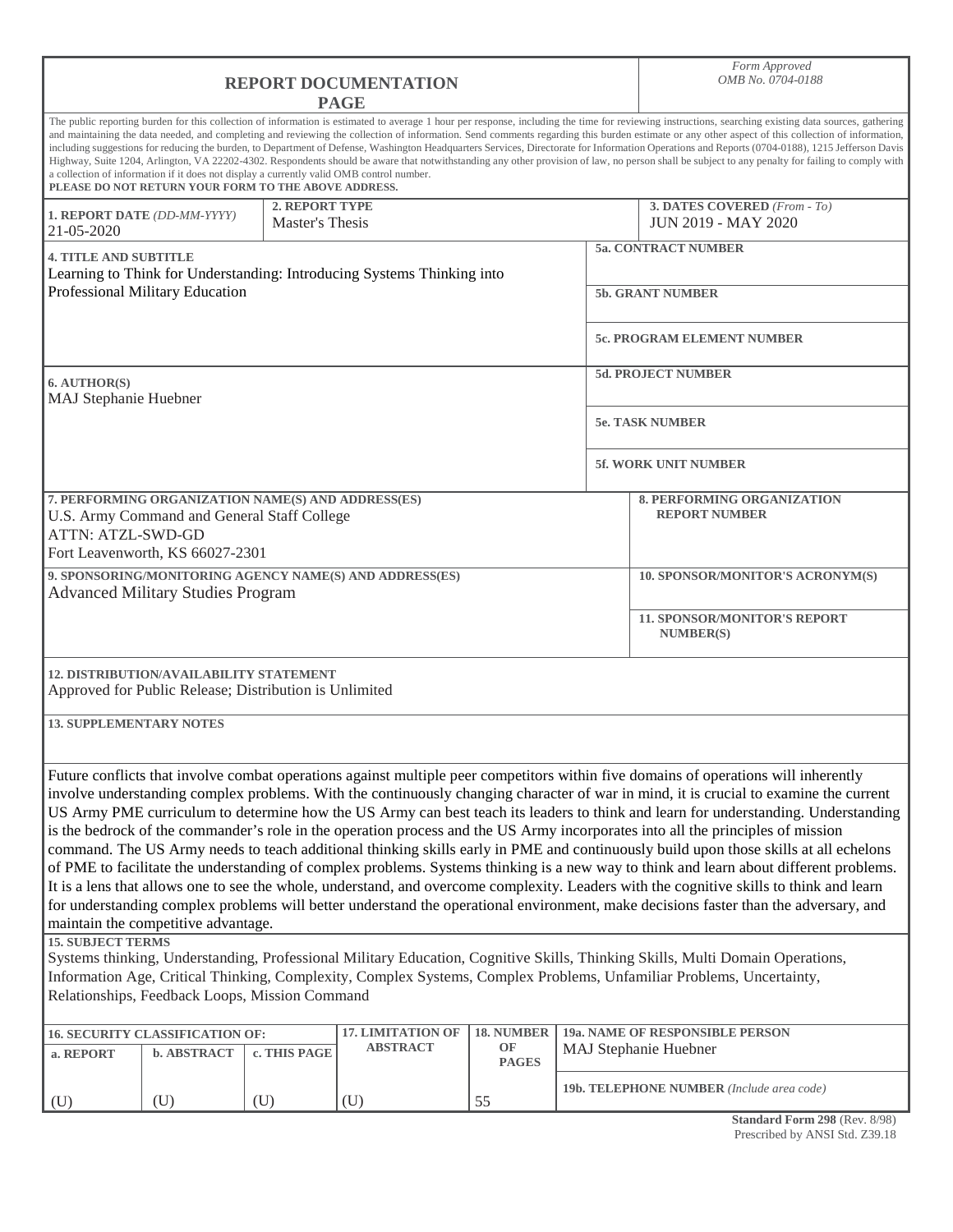### Monograph Approval Page

Name of Candidate: MAJ Stephanie E. Huebner

Monograph Title: Learning to Think for Understanding: Introducing Systems Thinking into Professional Military Education

Approved by:

\_\_\_\_\_\_\_\_\_\_\_\_\_\_\_\_\_\_\_\_\_\_\_\_\_\_\_\_\_\_\_\_\_\_, Monograph Director James K. Greer, PhD \_\_\_\_\_\_\_\_\_\_\_\_\_\_\_\_\_\_\_\_\_\_\_\_\_\_\_\_\_\_\_\_\_\_, Seminar Leader David A. Meyer, COL \_\_\_\_\_\_\_\_\_\_\_\_\_\_\_\_\_\_\_\_\_\_\_\_\_\_\_\_\_\_\_\_\_\_, Director, School of Advanced Military Studies Brian A. Payne, COL Accepted this 21st day of May 2020 by:

\_\_\_\_\_\_\_\_\_\_\_\_\_\_\_\_\_\_\_\_\_\_\_\_\_\_\_\_\_\_\_\_\_\_, Acting Director, Office of Degree Programs Prisco R. Hernandez, PhD

The opinions and conclusions expressed herein are those of the student author and do not necessarily represent the views of the US Army Command and General Staff College or any other government agency. (References to this study should include the foregoing statement.)

Fair use determination or copyright permission has been obtained for the inclusion of pictures, maps, graphics, and any other works incorporated into this manuscript. A work of the US government is not subject to copyright, however further publication or sale of copyrighted images is not permissible.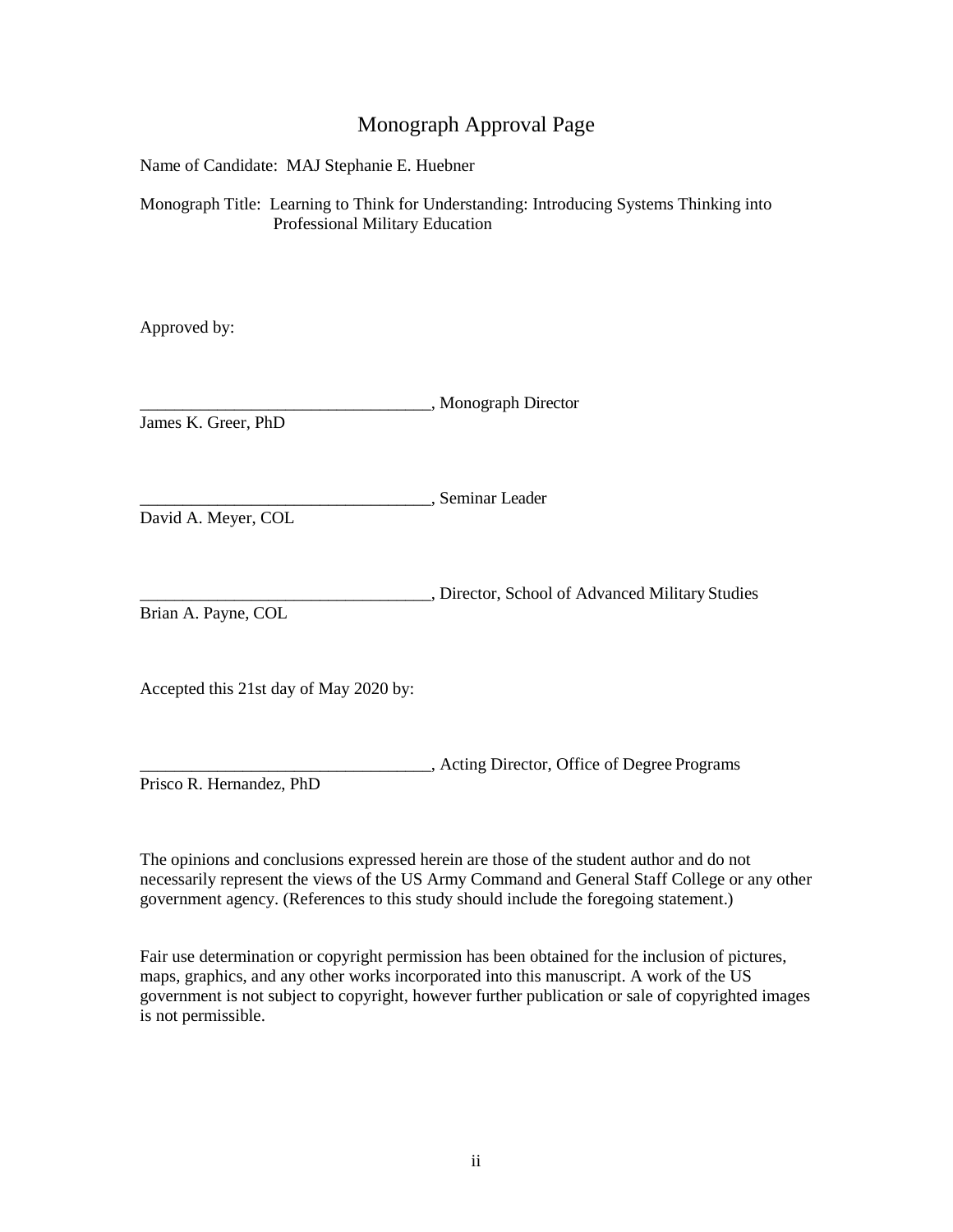#### Abstract

Learning to Think for Understanding: Introducing Systems Thinking into Professional Military Education, by MAJ Stephanie E. Huebner, 56 pages.

Future conflicts that involve combat operations against multiple peer competitors within five domains of operations will inherently involve understanding complex problems. With the continuously changing character of war in mind, it is crucial to examine the current US Army PME curriculum to determine how the US Army can best teach its leaders to think and learn for understanding. Understanding is the bedrock of the commander's role in the operation process and the US Army incorporates into all the principles of mission command. The US Army needs to teach additional thinking skills early in PME and continuously build upon those skills at all echelons of PME to facilitate the understanding of complex problems. Systems thinking is a new way to think and learn about different problems. It is a lens that allows one to see the whole, understand, and overcome complexity. Leaders with the cognitive skills to think and learn for understanding complex problems will better understand the operational environment, make decisions faster than the adversary, and maintain the competitive advantage.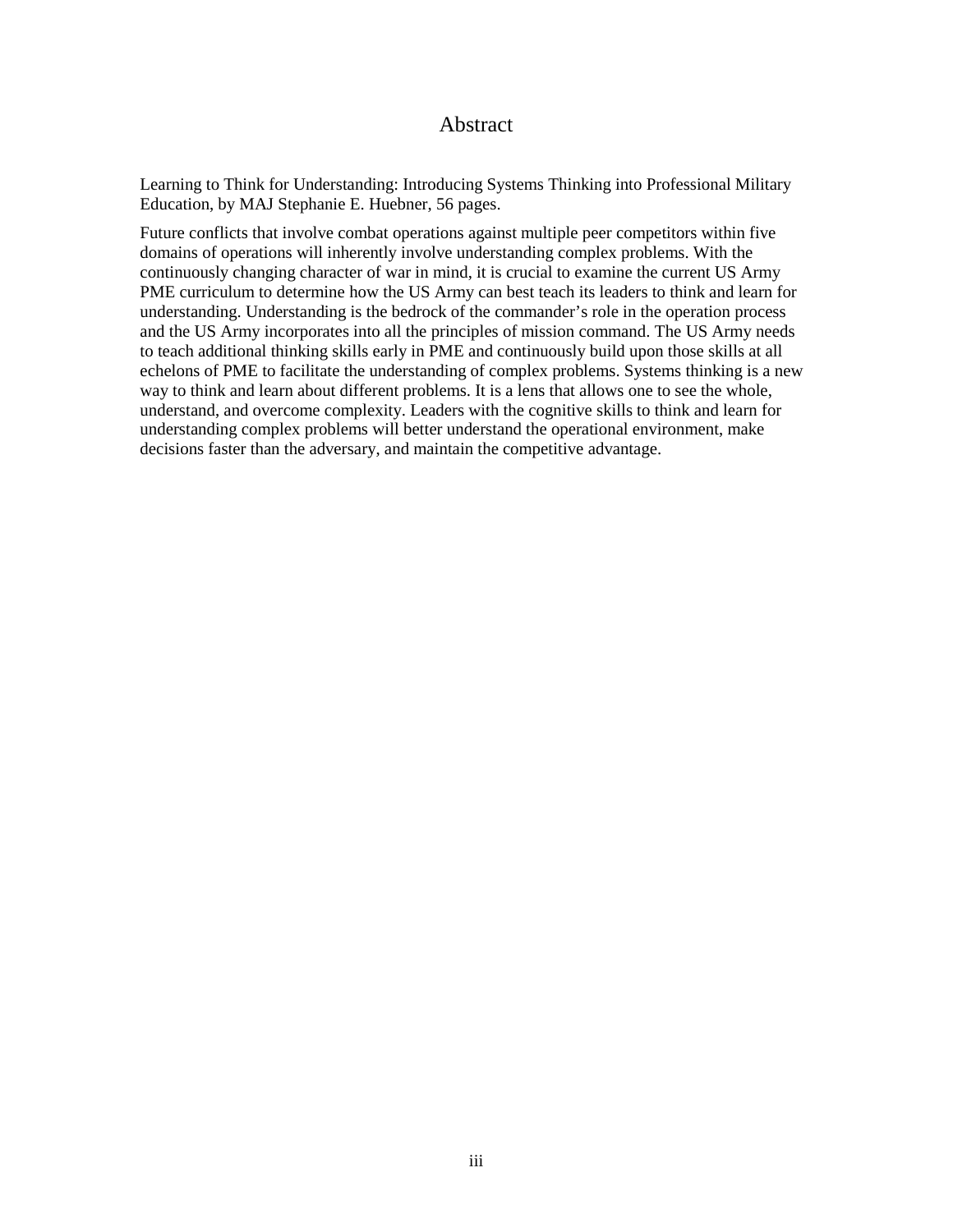# Contents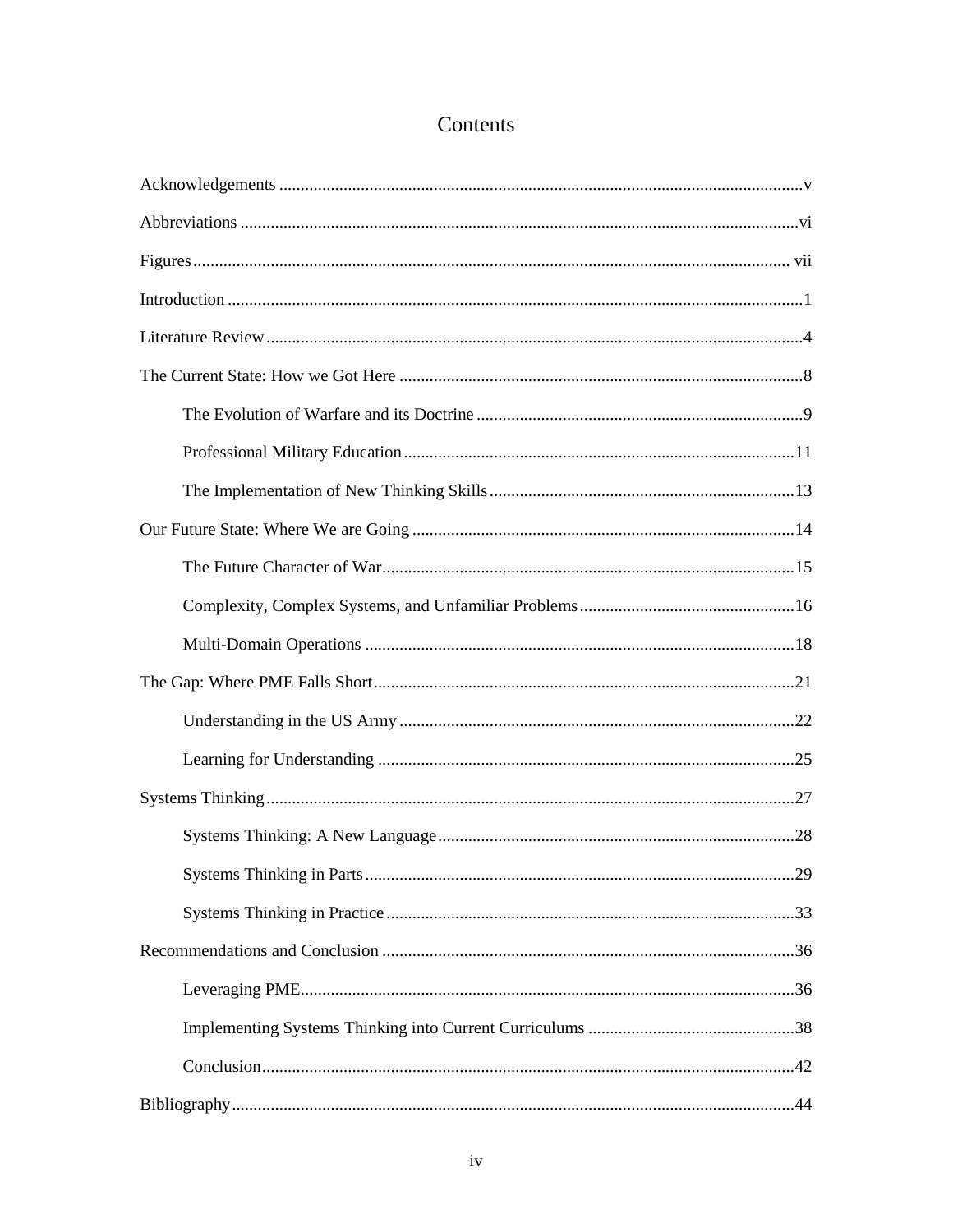## Acknowledgements

<span id="page-5-0"></span>I would like to acknowledge my monograph director, Dr. Jim Greer, for guiding me through this new process, my classmates and seminar leader, COL David Meyer, for letting me toss around ideas with them daily, and to my husband who had to hear about systems thinking for the last nine months. I could not have composed these ideas and recommendations without you. Thank you all.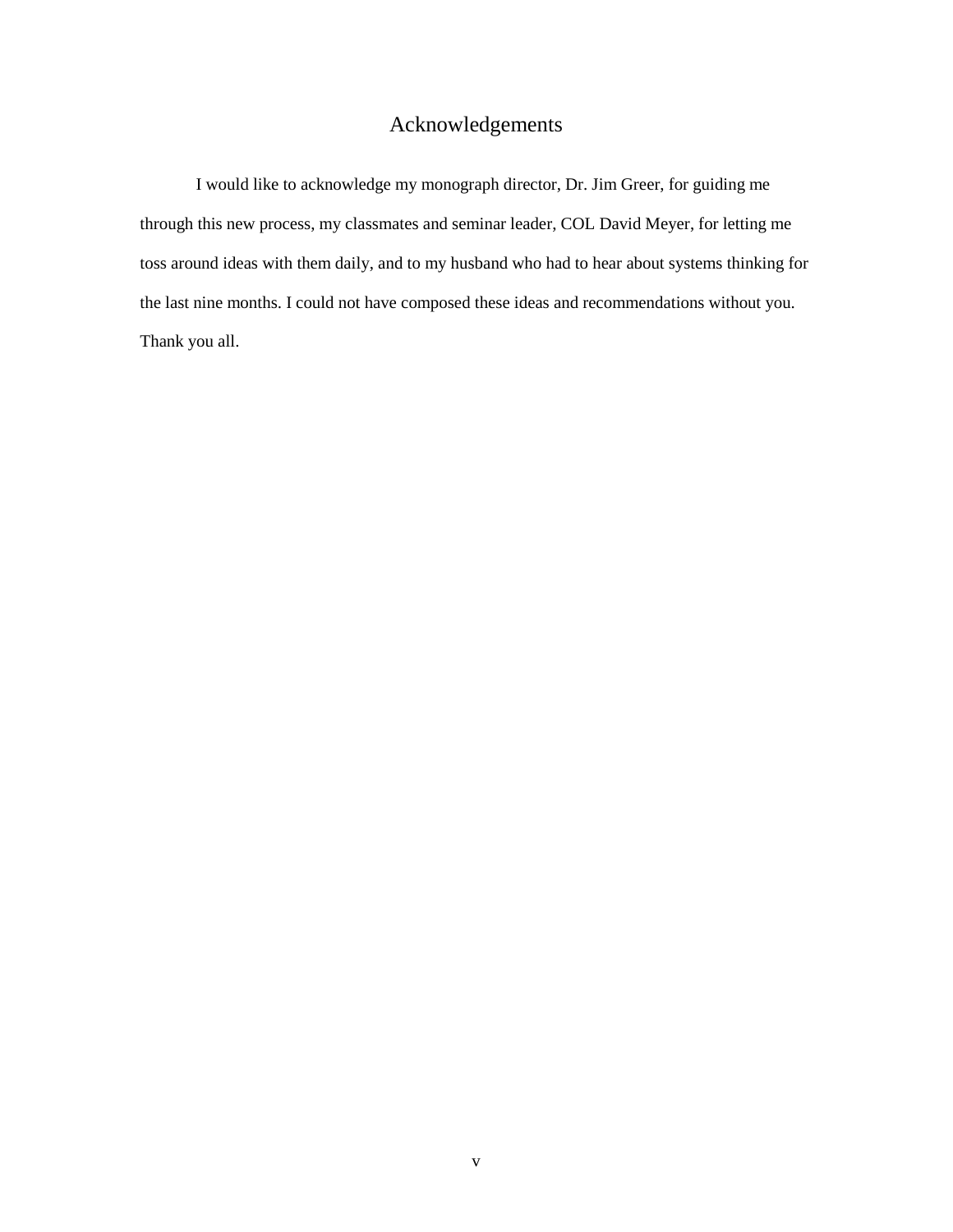# Abbreviations

<span id="page-6-0"></span>

| <b>ADDIE</b>  | Analysis, Design, Development, Implementation, and Evaluation |
|---------------|---------------------------------------------------------------|
| <b>ADM</b>    | Army Design Methodology                                       |
| <b>ADP</b>    | <b>Army Doctrine Publication</b>                              |
| <b>ALA</b>    | Army Learning Area                                            |
| <b>AOC</b>    | <b>Army Operating Concepts</b>                                |
| AR            | <b>Army Regulation</b>                                        |
| <b>ATP</b>    | Army Techniques Publication                                   |
| <b>BOLC</b>   | <b>Basic Officer Leadership Course</b>                        |
| <b>COE</b>    | Center of Excellence                                          |
| <b>FM</b>     | <b>Field Manuals</b>                                          |
| <b>GLO</b>    | <b>General Learning Outcome</b>                               |
| <b>IPB</b>    | Intelligence Preparation of the Battlefield                   |
| <b>MDMP</b>   | <b>Military Decision-Making Process</b>                       |
| <b>MDO</b>    | <b>Multi-Domain Operations</b>                                |
| <b>PME</b>    | Professional Military Education                               |
| <b>RMA</b>    | <b>Revolution in Military Affairs</b>                         |
| <b>TRADOC</b> | Training and Doctrine Command                                 |
| <b>ULO</b>    | <b>Unified Land Operations</b>                                |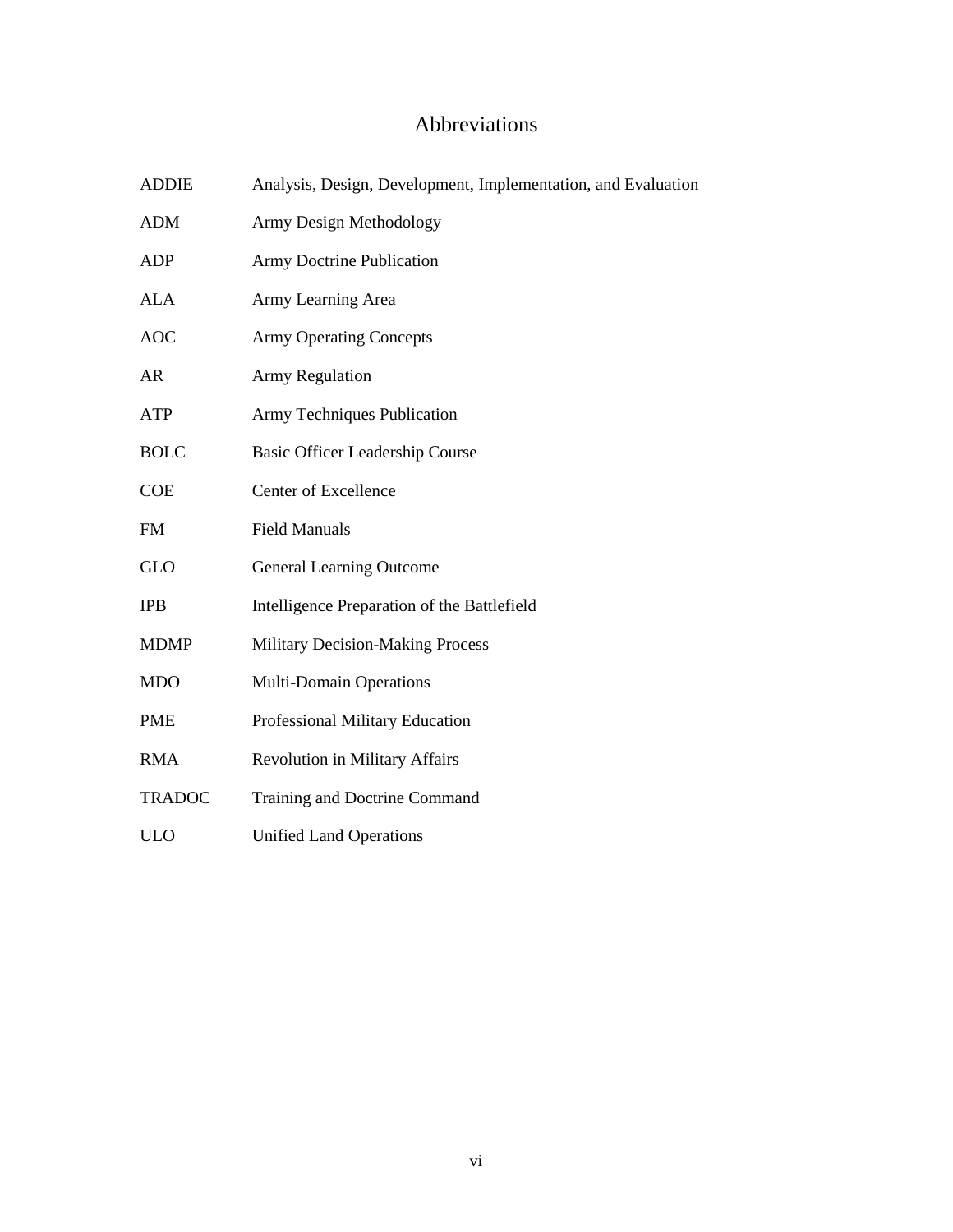# Figures

<span id="page-7-0"></span>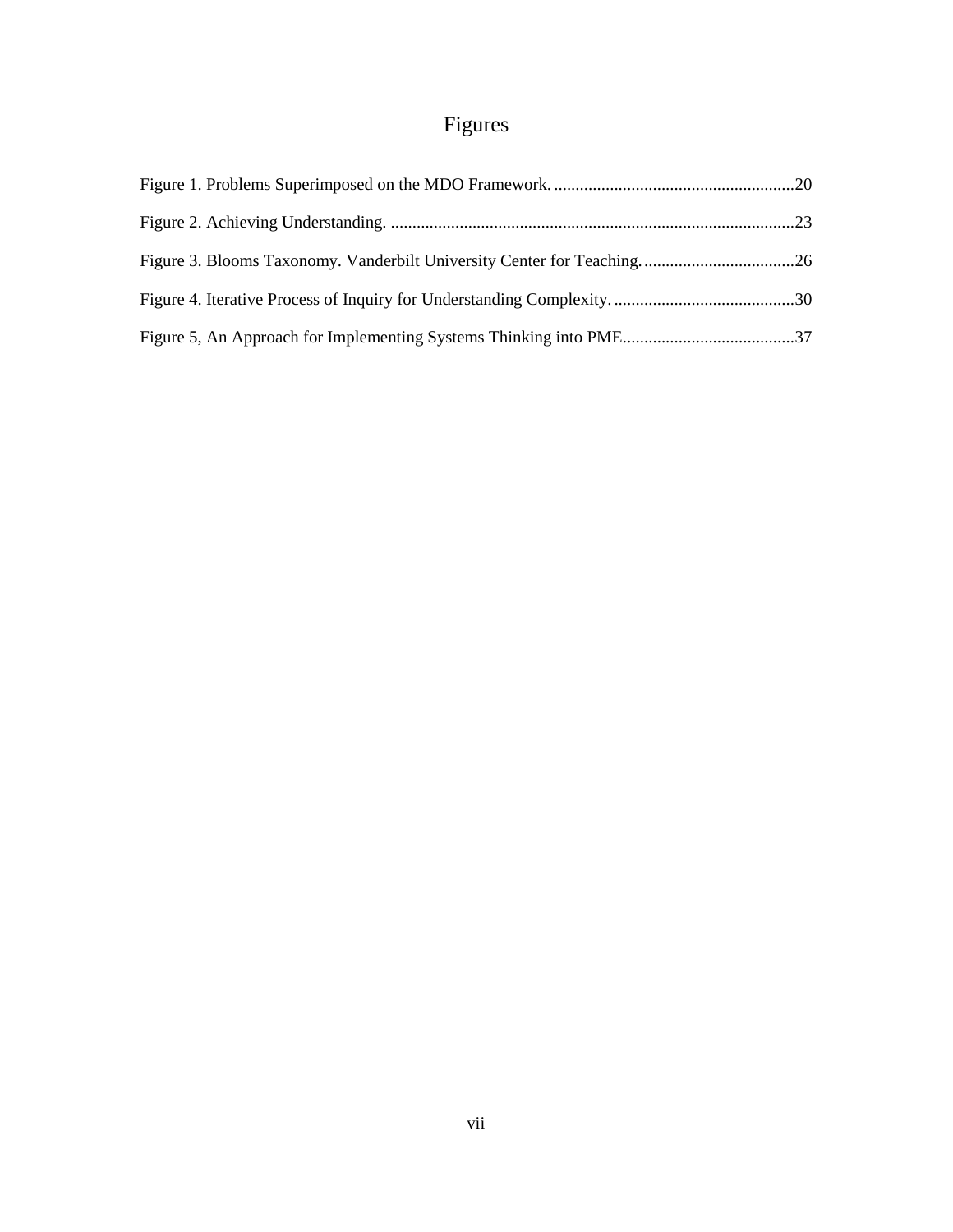#### Introduction

<span id="page-8-0"></span>There are two main causes for this military shortsightedness: the first is the worship of traditions, and the second is our incapacity to see world forces in their true relationship.

—JFC Fuller, *Foundations of Science and War*

Since the late eighteenth century, the world has seen a consistent evolution in the character of war with every new century offering sets of continuously adapting problems for military leaders to understand. Warfare has evolved from air-land battle to full spectrum operations to unified land operation and now to multi-domain operations.<sup>1</sup> Currently, some of the most complex problems in our history confront the US Army, such as planning for large scale combat operations against multiple peer competitors within five domains of operations. Complex or ill-structured problems present a challenge in that they are comprised of a system of problems and variables that are inter-connected and inter-dependent.<sup>2</sup> Therefore, the more complex the problem, the more important it is to understand the system of problems, its variables and the relationships that exist within it. As national security problems increase in complexity it will become more important that Army leaders have multiple ways to think and learn for that understanding. A leader predicates his ability to generate options and provide solutions to commanders for these complex problems on truly understanding the problem.

The new Army Doctrine Publication (ADP) 6-0, Mission Command, highlights decisionmaking as an element needed for proper command of an organization.<sup>3</sup> Commanders seek to build and maintain situational understanding to make effective decisions and to assess operations accurately. Indecisiveness and ill-informed decisions from a lack of understanding can cripple the

 <sup>1</sup> US Department of the Army, Army Doctrine Publication (ADP) 1, *The Army* (Washington, DC: Government Printing Office, 2019), 2-2.

<sup>2</sup> US Department of the Army, Army Techniques Publication (ATP) 5-0.1, *Army Design Methodology* (Washington, DC: Government Printing Office, 2015), 4-1 – 4-2.

<sup>3</sup> US Department of the Army, Army Doctrine Publication (ADP) 6-0, *Mission Command: Command and Control of Army Forces* (Washington, DC: Government Printing Office, 2019), 1-17.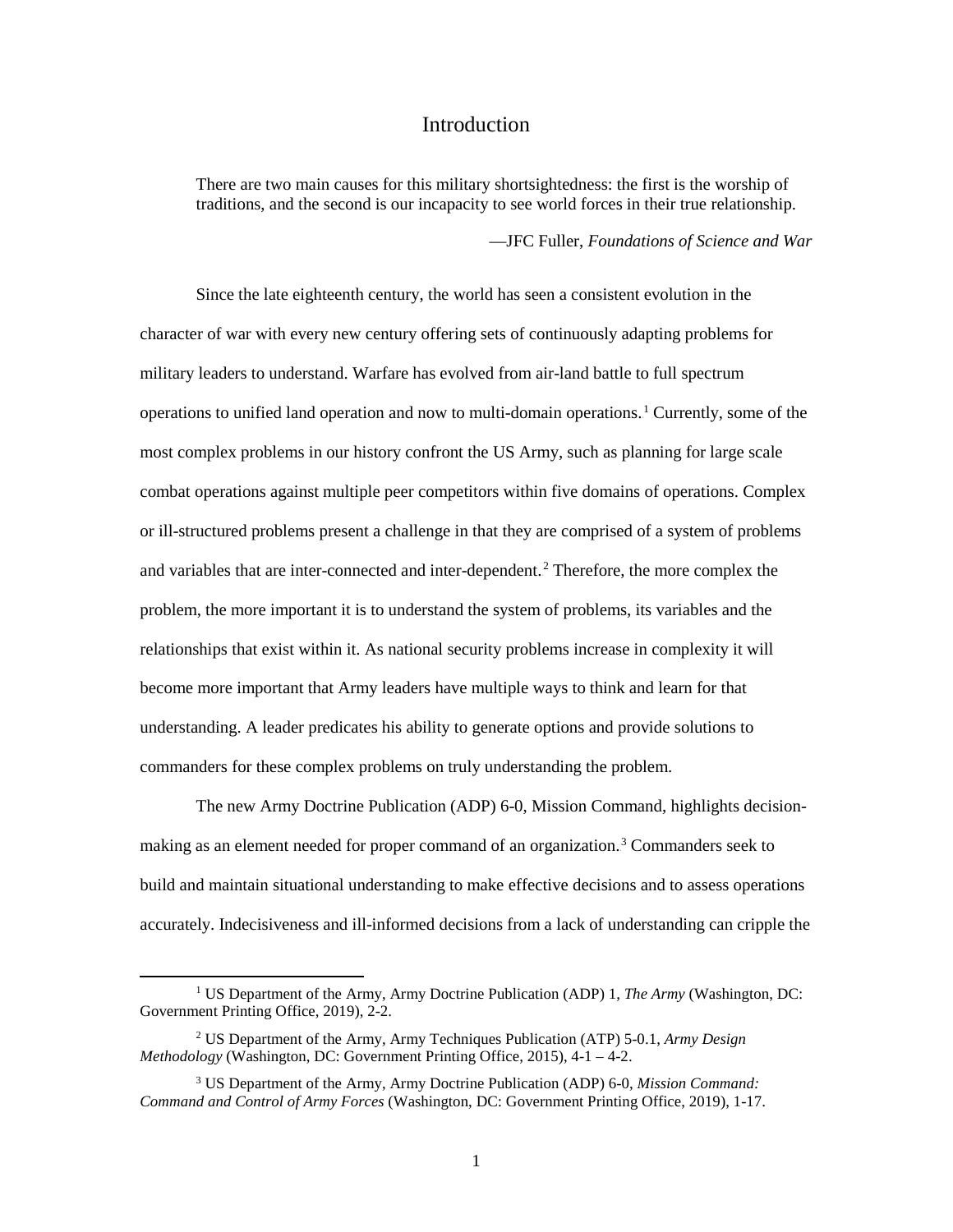Army's operations process and collapse the Army's philosophy of mission command. The Army defines understanding as the product of applying analysis and judgement to the relevant information to determine the relationships among variables.<sup>4</sup> Within the Army's leader development program, the education pillar or the professional military education (PME) program, is responsible for building a soldier's cognitive skills and their ability to analyze and assess problems to achieve understanding.

The Army's educational institutions currently teach cognitive skills such as critical and creative thinking at all ranks to better learn for understanding and to better execute doctrinal processes.<sup>5</sup> The Army uses processes such as the operations process, intelligence preparation of the battlefield (IPB), the Army design methodology (ADM), the military decision-making process (MDMP), and troop leading procedures (TLPs) to assist leaders in understanding military problems and generating adaptable solutions to those problems. With the continuously changing character of war in mind, it is crucial to examine the current PME curriculum to determine how else the US Army can best teach its leaders to think and learn for understanding.

The US Army should implement new cognitive skills at varying levels during all officer PME courses to facilitate the understanding of complex problems. Systems thinking is another cognitive skill that can assist leaders in understanding and managing complexity. It calls for learners to ask the right questions to determine the root cause of the problem. It also challenges learners to analyze relationships between variables in an environment from many different perspectives.<sup>6</sup>Teaching systems thinking would fill a curriculum gap that currently causes Army leaders to remain process oriented, linear thinkers who do not have the skills needed to fully

 <sup>4</sup> US Army, ADP 6-0, 2-3.

<sup>5</sup> US Department of the Army, Training and Doctrine Command (TRADOC), TRADOC Pamphlet (TP) 525-8-2, *The US Army Learning Concept for Training and Education: 2020-2040* (Washington, DC: Government Printing Office, 2017), 21.

<sup>6</sup> Donella H. Meadows, *Thinking in Systems: A Primer* (White River Junction, VT: Chelsea Green Publishing, 2008), 2.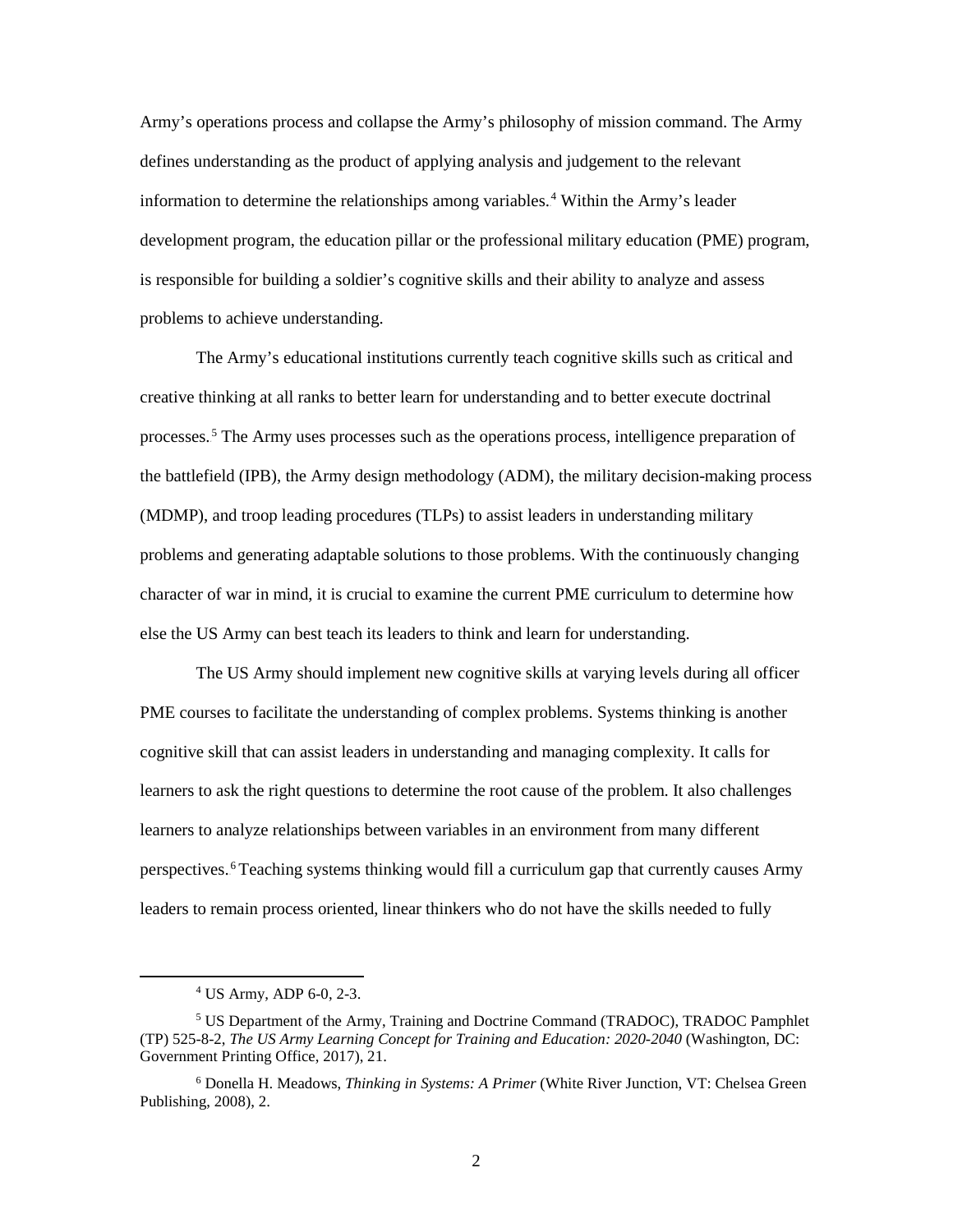understand problems before trying to solve them and make decisions. Future conflicts that involve multi-domain operations and large-scale combat operations will inherently involve understanding complex problems. Understanding is the bedrock of the commander's role in the operation process and the assimilates it into all the principles of mission command. The implementation of systems thinking into Army PME would disprove JFC Fuller's theory of military short sightedness and ultimately facilitate the foundation of the Army's operation process.

If PME institutions can introduce systems thinking skills early in education and can continuously build on those skills in future levels of PME, it would provide a common language that commanders and staffs can use to properly frame a problem Leaders with the cognitive skills to think and learn for understanding complex problems will better understand the operational environment, make decisions faster than the adversary, and maintain the competitive advantage.

This study will follow a traditional gap analysis approach that examines the current ability to understand military problems with the desired, expected ability to understand future military problems. After defining and analyzing this gap, this study will recommend a plan of action to move our educations system forward and fill in the education gap. I will focus on translating the big ideas of the systems thinking theoretical framework into a cognitive skill that the military can teach and that will enhance the ability for leaders to understand complex problems. The study consists of five main sections. Following the introduction, the literature review will briefly examine the primary research material used to conduct the gap analysis, develop the provided recommendation, and to provide an example of successful implementation. The first section will be an analysis of current and past warfare and a description of the current cognitive skills taught within Army PME and to show why the Army implemented those skills into the curriculums. The second section will be an analysis of future warfare and complex adaptive systems to highlight the types of problems leaders in the Army will face in the future. The third section will be the gap analysis, which will emphasize why the Army's leaders need to

3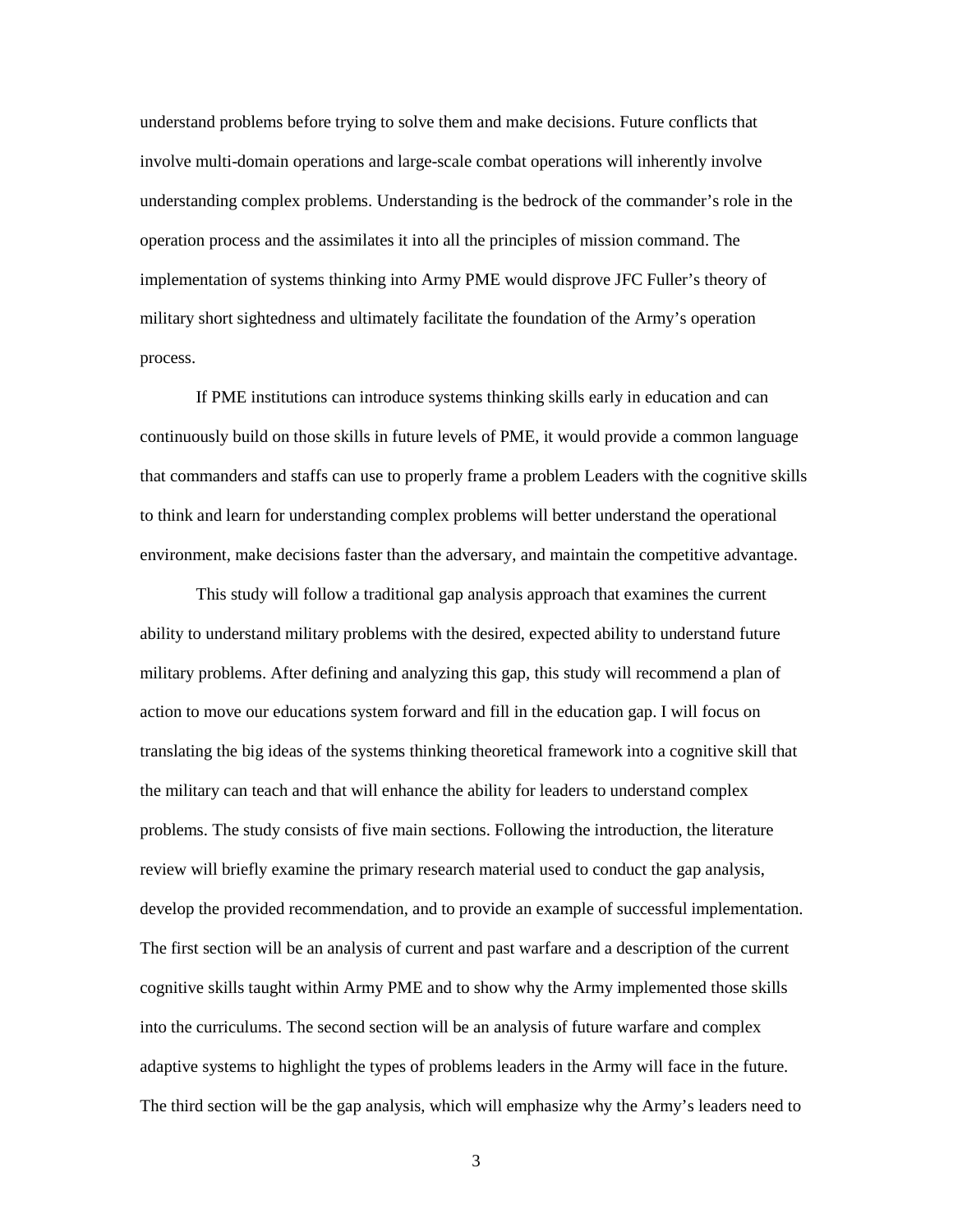better understand complex problems and how it can best learn for understanding within the PME construct. The fourth section will provide an overview of the principles of systems thinking, describe different sub-skills of the model to show how one can integrate the skill into different levels of education, and show how the military can apply it to understanding complex problems. The fifth section will provide a recommendation on how to implement systems thinking into the PME system how to integrate it into current curriculums. Lastly, I will conclude with a summary of my findings for each section. At completion, this monograph will highlight the need for the Army to teach additional cognitive skills within the PME construct and will provide recommendations for how to introduce and build upon those skills throughout a soldier's career.

#### Literature Review

<span id="page-11-0"></span>Through the lenses of doctrine, theory, and historic sources, I will identify a gap in the Army's education system, present an argument as to why and how the Army needs to fill that gap, and provide historic examples to strengthen my argument. A variety of military and contemporary sources will provide a holistic view of how thinking in systems can improve overall understanding of the world we live in. Many recent studies have identified the complexity of future conflict; however, they fail to address the cognitive skills needed to understand these problems. The goal of this literature review is to provide an overview of sources I have explored while researching systems thinking. It also will demonstrate how my research fits within the Army's continuing efforts in developing an officer's ability to understand complex problems throughout their career.

Recent work in the study of revolutions in military affairs (RMA) has focused on the stark contrast between past/current and future warfare. Many books and doctrinal publications such as *The Dynamics of Military Revolutions: 1300-2050* by MacGregor Knox and Williamson Murray and *The Scientific Way of Warfare: Order and Chaos on the Battlefields of Modernity* by Antoine Bousquet have described the past character of warfare as complicated and manageable,

4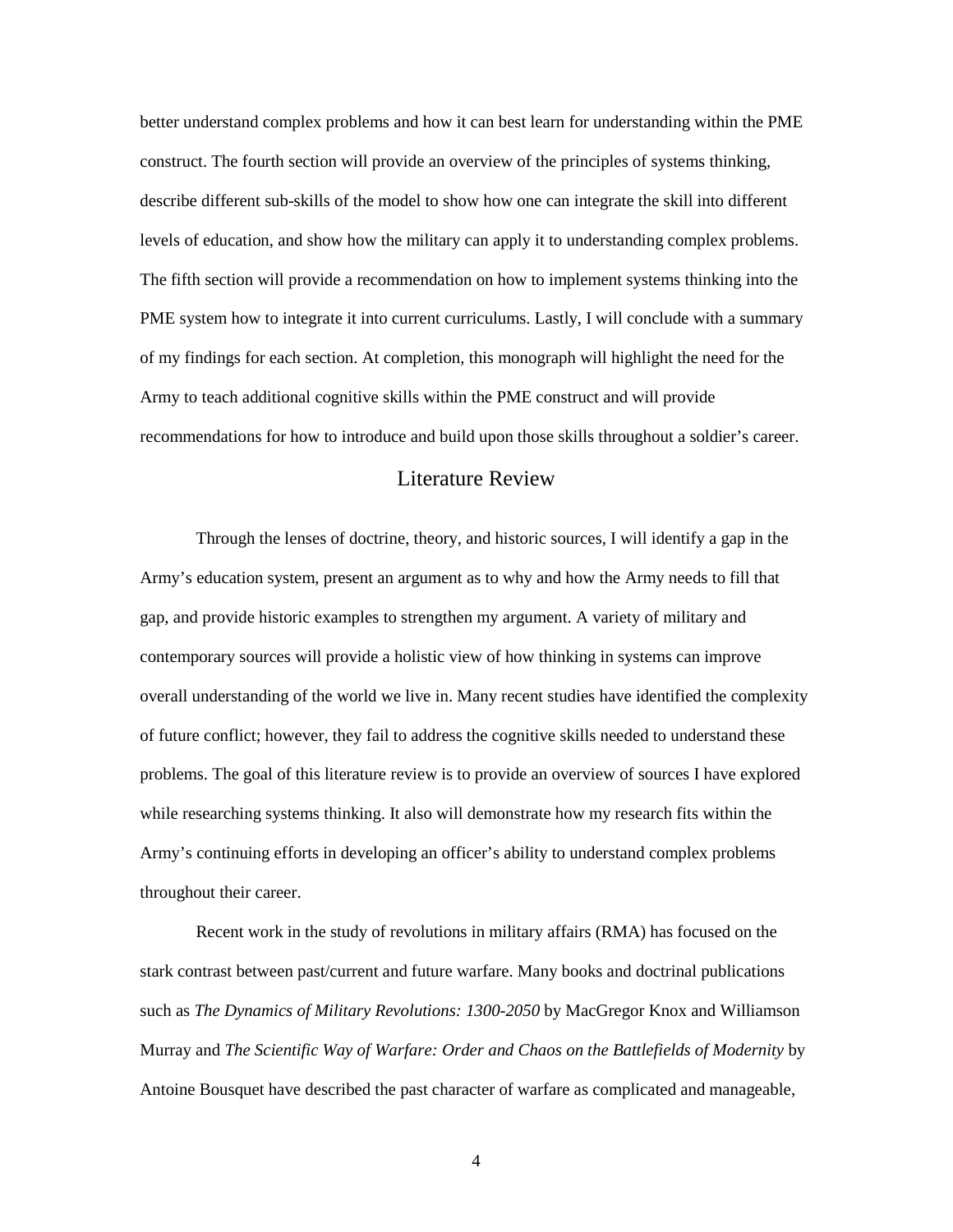but the character of future warfare as complex and something for which militaries will be illprepared.<sup>7</sup> In this study, such books along with the Army's Operating Concepts describe the type of warfare the Army developed its current PME curriculum for. They also describe the future type of warfare the Army needs to revise its PME curriculum for. These assessments of past and future warfare provide the context for the Army's current and future state with regards to its PME program.

Army regulations (AR) and Training and Readiness Command (TRADOC) regulations govern the Army's PME program. They provide both the purpose and proponent for each level of schooling as well as the process used to determine the curriculum at those specific levels. Using these regulations, each proponent produces strategies that further clarifies the outcomes of each level of schooling and aligns resources for the design of the curriculum. Given the outcomes and resources, curriculum directors shape and design tasks into a course and implement it at each level. This study uses these regulations and strategies to describe the current state of cognitive skills taught in the Army's PME program and how the Army implements those skills into operations.

The US Army uses ADPs and field manuals (FM) to direct the conduct of operations by Army forces in the field (and to a limited extent the guidelines for training for operations). It is the language of the profession and the body of professional knowledge that guides how Soldiers perform tasks related to the Army's role: the employment of land-power in a distinctly American context.<sup>8</sup> Within doctrine, the Army describes processes that provide an inherent logic on how to employ and synchronize forces in the conduct of operations. This study uses the key terms and taxonomies in Army doctrine to describe the essential cognitive and physical skills needed for

 <sup>7</sup> MacGregor Knox and Williamson Murray, eds., *The Dynamics of Military Revolution, 1300- 2050* (New York: Cambridge University Press, 2001), 11.

<sup>8</sup> US Department of the Army, Army Doctrine Publication (ADP) 1-01, *Doctrine Primer* (Washington, DC: Government Printing Office, 2019), 1-1.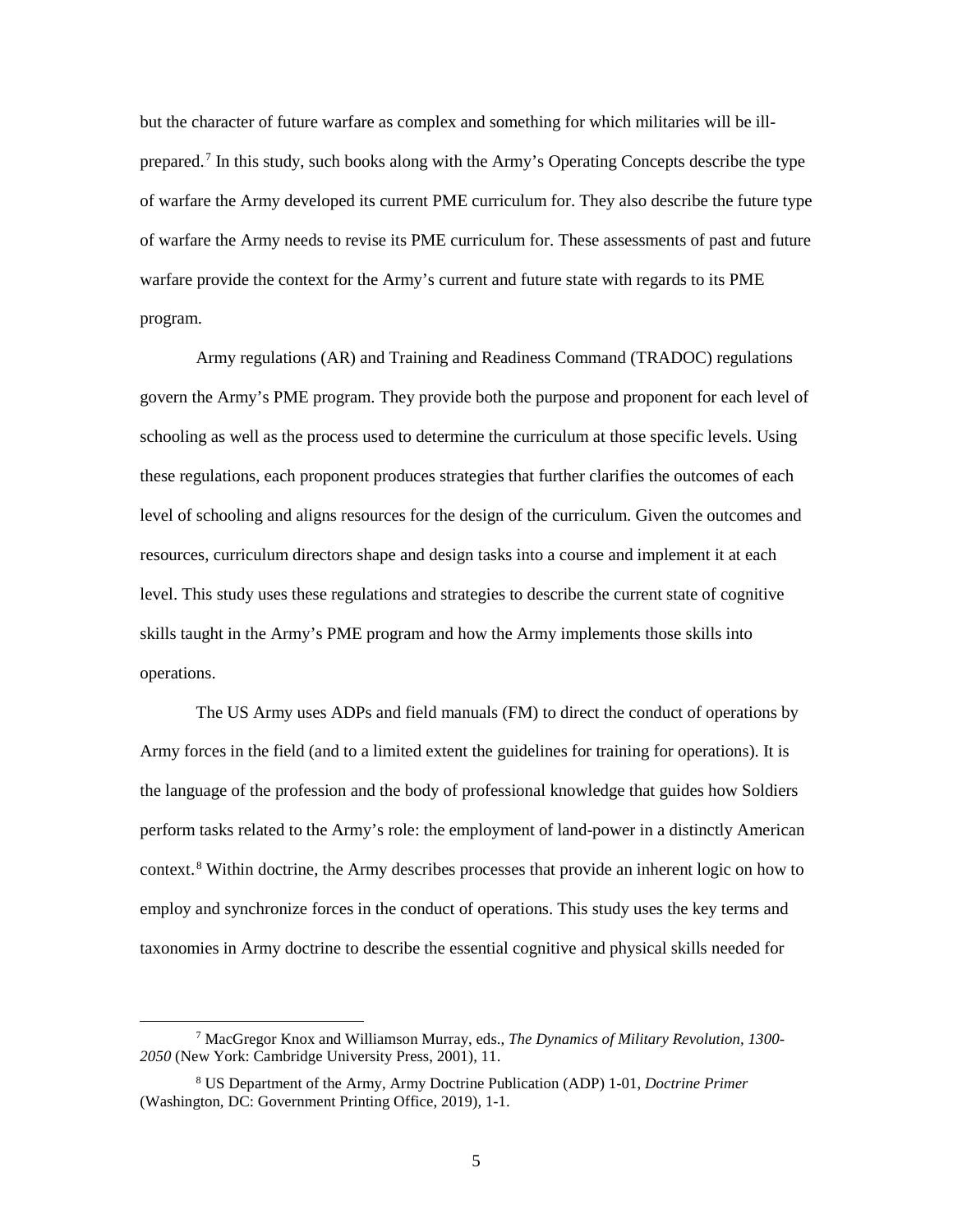officers to use doctrinal processes and to provide reasoning behind why the Army needs to train officers in these skills. By understanding the future state of warfare and current state of PME, this study was able to determine that a gap exists between the cognitive skills taught and the cognitive skills officers need to conduct the processes in current Army doctrine.

In this study, theory helps one understand the dynamics of complexity and systems thinking. Contemporary complexity theory books define complexity, complex-adaptive systems, and complex problems such as *Harnessing Complexit*y by Robert Axelrod and Michael Cohen and *Complexity: A Very Short Introduction* by John Holland. Systems thinking theory books such as Jamshid Gharajedaghi's *Systems Thinking: Managing Chaos and Complexity* and Donella Meadow's *Thinking in Systems: A Primer* define the foundations of the skill, describe a model for its use, and identify different sub-skills that one needs to execute this type of thinking. Lastly, military theory books such as Shimon Naveh's *In Pursuit of Military Excellence* show how the military contextualizes complexity and systems thinking within its planning and conduct of operations. This study uses these books to give a general understanding of the importance of systems thinking with regards to complexity, which is the basis for recommending a method of implementation into Army PME.

History and context allow us to learn from other's experiences and enables us to view different perspectives. This study uses a variety of articles to provide examples of how political and social organizations use systems thinking to understand complex problems. Using historic examples allows this study to evolve a theory of action into a recommendation represented within context. John Gaddis states that one can represent history by drawing upon the experiences of others who have encountered similar situations to increase the chances of acting wisely.<sup>9</sup>

 <sup>9</sup> John Lewis Gaddis, *The Landscape of History: How Historians Map the Past* (New York: Oxford University Press, 2002), 9.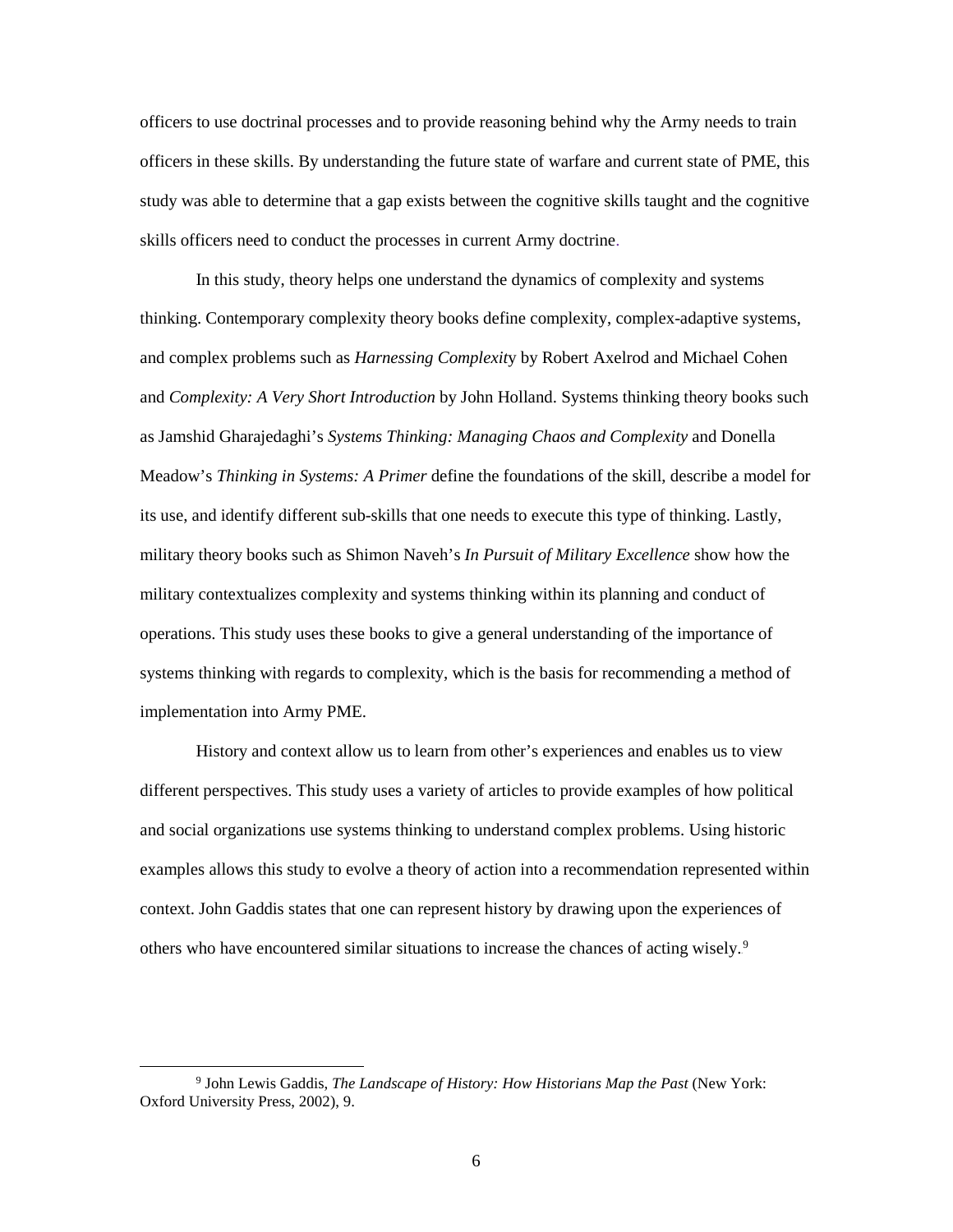Lastly, Carl von Clausewitz teaches us that theory cannot equip the mind with the formulas for solving problems, but it can give the mind insight into phenomena and their relationships that let us rise into the higher realms of actions.<sup>10</sup> Recent journals and articles provide an overview of best practices that allow one to scope and scale those practices to an organization or situation. To provide a feasible recommendation, I used both civilian education books and models such as *Taxonomy of Educational Objectives: The Classification of Educational Goals* by Benjamin Bloom and military education guidance such as Training and Doctrine Command's (TRADOC) regulations and pamphlets to gain a basic understanding of how adults learn to understand in civilian and military education settings. This study also used recent articles on implementing systems thinking into education programs to gain some insight as to how other organizations are improving their ability to understand complex systems and problems. With different perspectives and a general framework, this study was able to provide context and create a legitimate theory of action for implementation in the future.

In synthesizing the themes used for this literature review, the main ideas provide the backbone for this study. Although the world's militaries have undergone numerous RMAs, the information age is proving to be one of the more complex. The Army has built its current PME construct using outdated regulations and strategies and has not yet adapted its curriculums to meet the future character of warfare. Army doctrine suggests that the underlying skill needed for officers to properly to organize and employ military forces is "understanding". A gap in skills for officers to understand currently exists in Army PME and to fill that gap, the Army needs to learn how to think for understanding. Systems thinking is a cognitive skill that can breed a learning organization and assist officers in understanding complex problems. The Army should implement this way of thinking early in officer education, integrate into all facets of PME curriculum

 <sup>10</sup> Carl von Clausewitz, *On War*, translated and ed by Michael Howard and Peter Paret (Princeton, NJ: Princeton University Press, 1984), 578.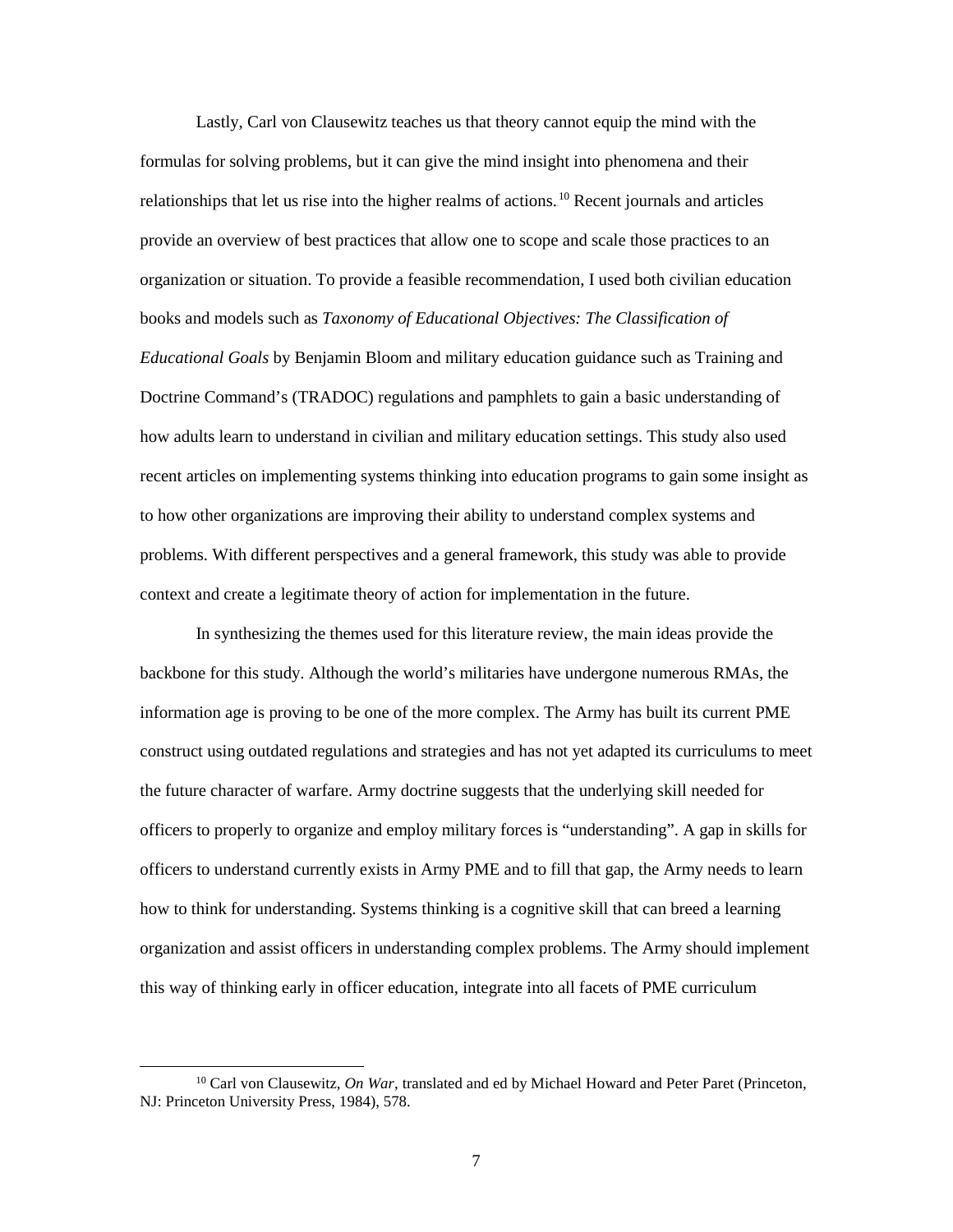<span id="page-15-0"></span>through contextualization, and then scale and scope it as the officer increases in rank and education level to create common language used across Army organizations.

#### The Current State: How we Got Here

The central idea of an army is known as its doctrine, which to be sound must be based on the principles of war, and which to be effective must be elastic enough to admit of mutation in accordance with change in circumstances. In its ultimate relationship to the human understanding this central idea or doctrine is nothing else than common sense that is, action adapted to circumstances.

—JFC Fuller, Foundations of Science and War

Carl von Clausewitz says that war is more than a true chameleon that slightly adapts its characteristics to the given case.<sup>11</sup> To meet the demands of the changing character of war, the US Army continuously updates its doctrine, regulations, and strategies to keep the force trained and ready for the current and next fight. The US Army uses both leader development doctrine and strategies to standardize the progression of leader development, including its PME, for leaders across the Army. The Army's education system provides soldiers the attributes and competencies required to operate successfully in any environment and aims to grow leaders' intellectual capacity to understand the complex contemporary security environment.<sup>12</sup> Thinking skills are those skills that help one formulate or solve a problem, decide, or fulfill a desire to understand. They allow one to search for answers and reach for meaning.<sup>13</sup> Thinking that is deliberate, productive, and purposeful is the core of learning for understanding. The Army implemented critical and creative thinking skills in its PME to adapt and react to the changing character of war, however, these skills were not enough to enable understanding of the non-linear problems the US Army faced in the information age.

 <sup>11</sup> Clausewitz, *On War*, 89.

<sup>12</sup> US Department of the Army, Army Regulation (AR) 350-1, *Army Training and Leader Development* (Washington, DC: Government Printing Office, 2017), 46.

<sup>&</sup>lt;sup>13</sup> Vincent R. Ruggiero, *The Art of Thinking*, 11<sup>th</sup> Edition (Upper Saddle River, NJ: Pearson Education, 2015), 4.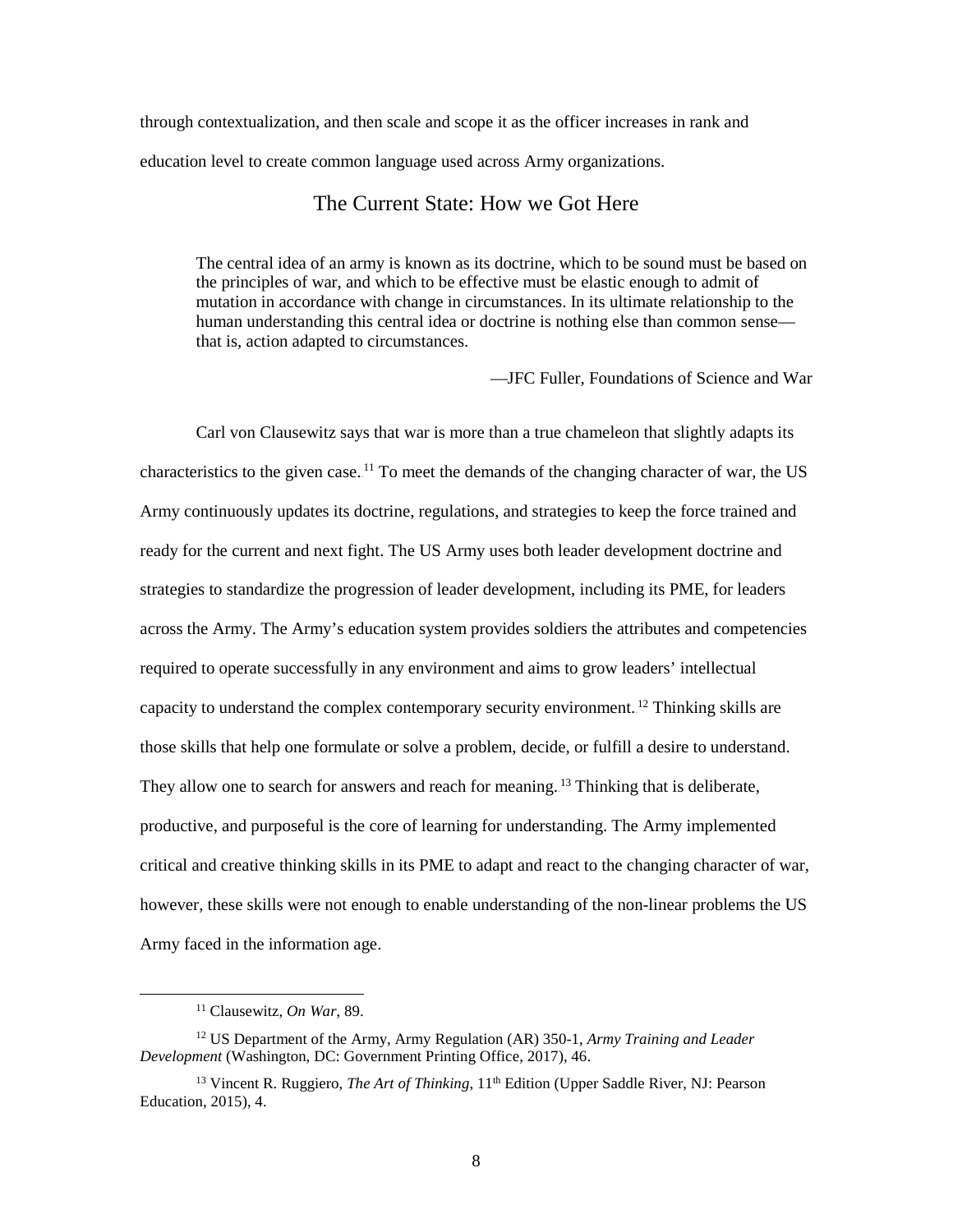#### <span id="page-16-0"></span>The Evolution of Warfare and Its Doctrine

Military historians and analysts alike classify the changing character of war as either a military revolution or a revolution in military affairs. A military revolution is uncontrollable and unpredictable; it fundamentally changes the character of war and brings systemic changes in politics and society.<sup>14</sup> A revolution in military affairs usually aligns itself with a great military revolution and is a less extensive change. RMA's are susceptible to human direction as military organizations simply find new ways to defeat their opponents as they assemble a complex mix of tactical, organizational, doctrinal, and technological changes.<sup>15</sup> They take place almost entirely at the operational level of war. In the last 50 years, the US Army experienced the end of the nuclear military revolution and entered a period of limited warfare where only minor modifications to its doctrine occurred.

After the nuclear revolution and the Cold War, the US Army utilized the technological advances that emerged from its associated RMA and the beginning of great power competition to evolve its doctrine, tactics, and procedures. It wrote the operational level of war back into its doctrine and developed the operating concept of Air-Land Battle in the 1986 version of FM 100- 5. The result was complete American victory in the First Gulf War which accentuated the disparity between old and new.<sup>16</sup> Following this victory, the US Army rode the wave of technological successes into the information age and continued to procure sophisticated, high cost weapons with few updates to its doctrine until the September 11th, 2001 terrorist attacks.

In 2001 and 2003, the United States began the Afghanistan and Iraq Wars respectively. These wars presented the US Army with a situation that was different and far less clear than that of the Cold War. As a result, by 2010 Army doctrine focused heavily on counterinsurgency

 <sup>14</sup> Knox and Murray, *The Dynamics of Military Revolution: 1300-2050*, 6.

<sup>15</sup> Ibid, 12.

<sup>16</sup> Ibid, 188.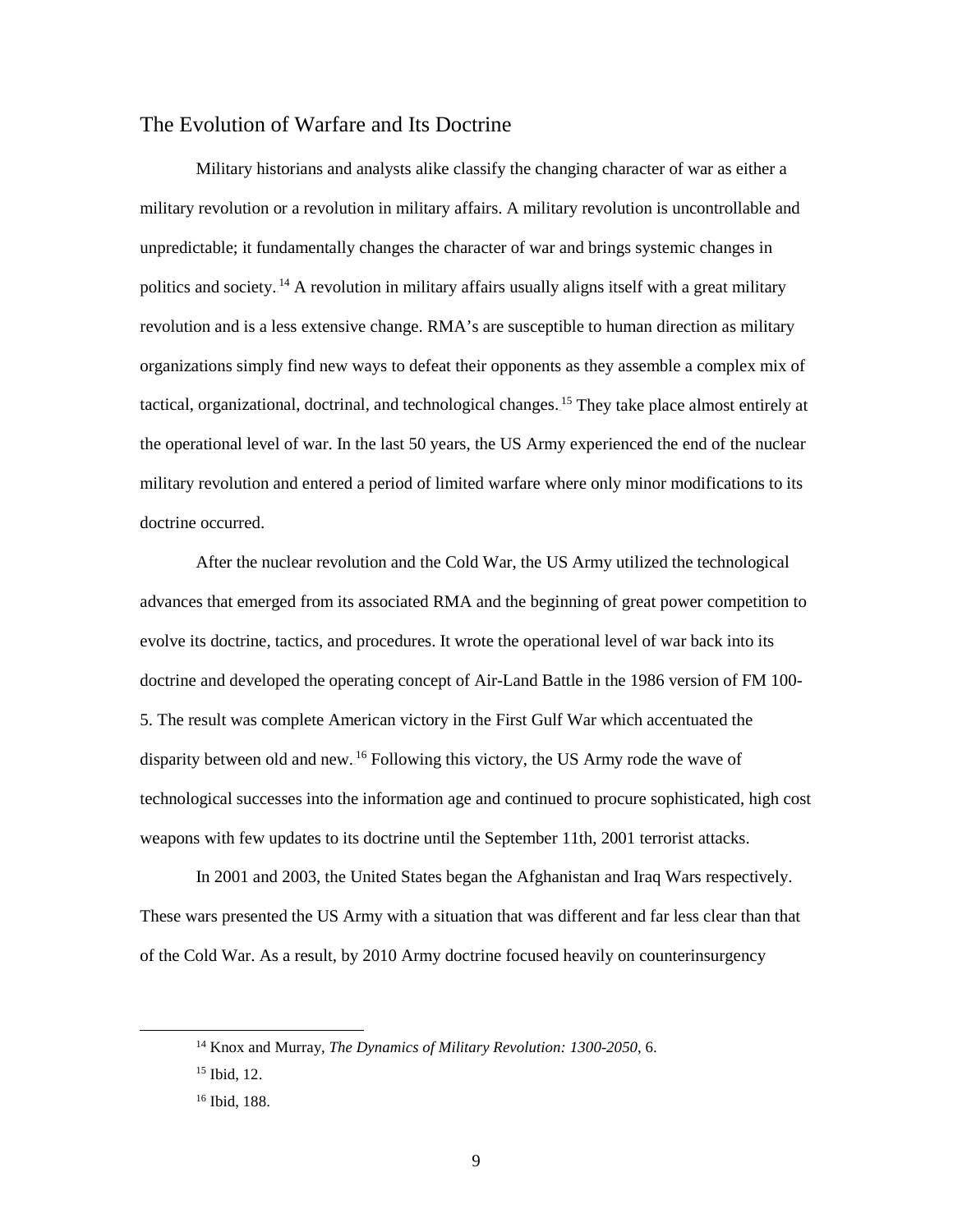operations. It described the operating environment as complex and uncertain, marked by rapid change and a wide range of threats where threats to the Nation that will originate among diverse populations. It named violent extremist organizations as the most likely threat to US interests as they would facilitate "wars of exhaustion" against the United States.<sup>17</sup> By 2014, Army doctrine began to broaden the aperture of warfare and described the character of war as evolving based on the operational environment, emerging technologies, and changing enemy capabilities. <sup>18</sup> The doctrine described the operating environment as even more complex with more contingencies to plan for. It describes the enemy as emanating from nation states or nonstate actors that would employ traditional, unconventional and hybrid strategies to threaten US security.<sup>19</sup> With increasing levels of complexity and uncertainty in warfare, the technological tools of AirLand Battle were no longer the primary tools of the current conflict.

To provide context to doctrine and guide future force developments and strategies, the Army produces an Army Operating Concept (AOC) roughly every four years that describe how it will conduct warfare during a given timeframe. After several years of unsuccessful strategies in Afghanistan and Iraq, the US Army developed a concept called Full Spectrum Operations (FSO) in 2010 where they combined the old and successful doctrinal concepts of maneuver warfare to gain physical advantages over the enemy with a new concept of wide area security to preserve freedom of movement. These operations allowed the US Army to seize, retain, exploit the initiative, and succeed in wide a range of contingencies.<sup>20</sup> In 2014, the US Army transitioned its concept to Unified Land Operations (ULO), which are efforts across the range of military

 <sup>17</sup> US Department of the Army, Training and Doctrine Command (TRADOC), TRADOC Pamphlet (TP) 525-3-1, *The United States Army Operating Concept: 2016-2028* (Washington, DC: Government Printing Office, 2010), 10.

<sup>&</sup>lt;sup>18</sup> US Department of the Army, Training and Doctrine Command (TRADOC), TRADOC Pamphlet (TP) 525-3-1, *The United States Army Operating Concept: Win in a Complex World 2020-2040* (Washington, DC: Government Printing Office, 2014), 7.

<sup>19</sup> Ibid, 8.

<sup>20</sup> US Army, TP 525-3-1, *The United States Army Operating Concept: 2016-2028*, 11.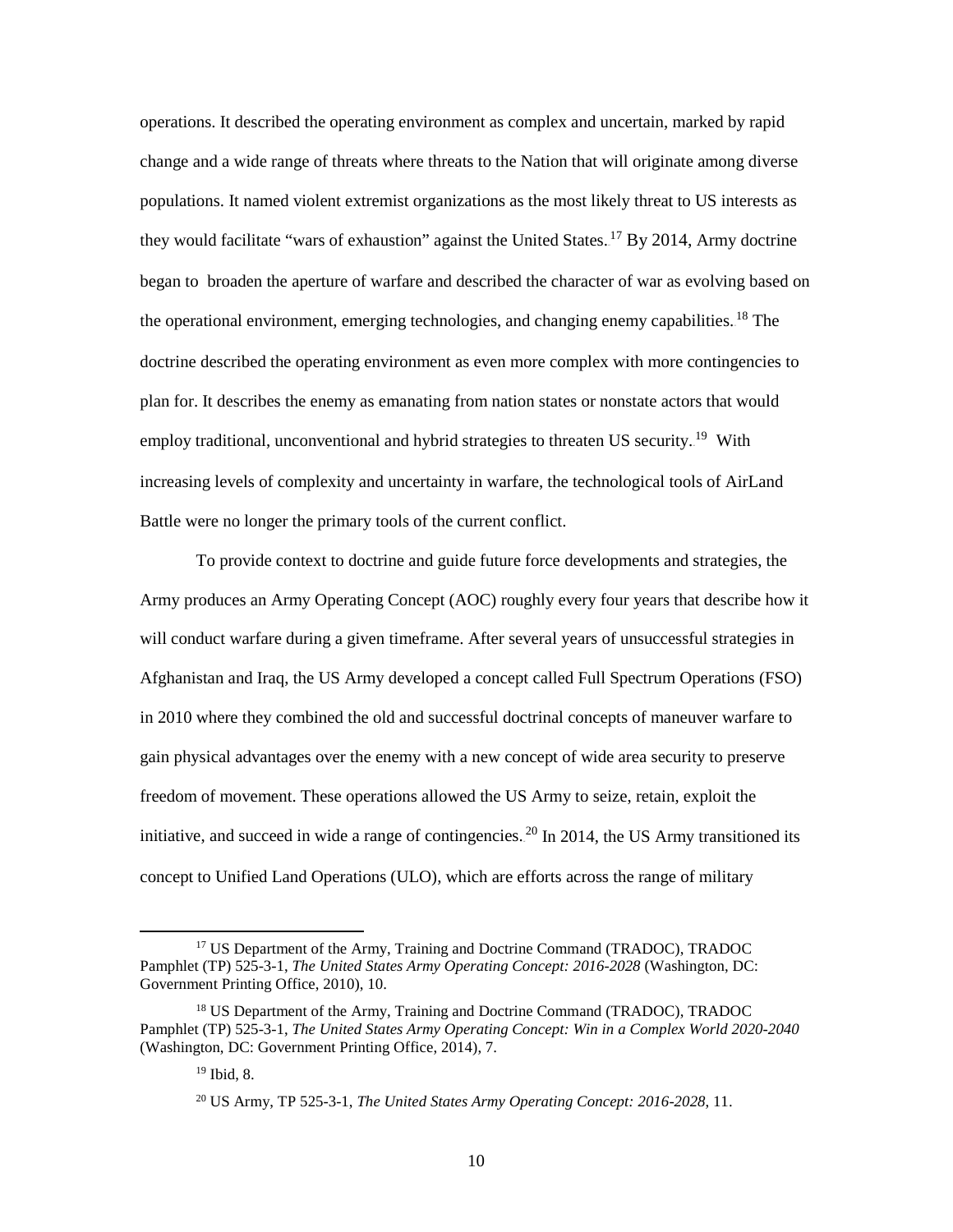operations to gain and maintain a position of relative advantage to prevent or deter conflict, win in war, and create the conditions for favorable conflict resolution.<sup>21</sup> Both FSO and ULO concepts are predicated on decentralized operations, or mission command, where subordinate leaders are trusted to understand complicated situations and make impactful decisions. The need for competent junior leaders drove the requirement for the US Army to transform its leader development strategy and education system.

#### <span id="page-18-0"></span>Professional Military Education

Army Regulation (AR) 350-1, Army Training and Leader Development, names the US Army's TRADOC as its proponent for its education system and training requirements. AR 350-1 directs that Army leader development efforts fall in three different domains: institutional, operational, and self-development. The institutional domain includes Army centers/schools that provide initial training and subsequent functional and professional military education and training for soldiers and military leaders. Army schools develop individuals throughout their careers for more complex duties and progressively higher positions of responsibility in future assignments.<sup>22</sup> It is the responsibility of Army schools to train and educate soldiers in the core competencies needed for any operating environment.

Within the institutional domain and TRADOC, subordinate schools and centers such as Army University, the Center for Initial Military Training, and war fighting function centers of excellence (COEs) are transforming the Army's education system by growing intellectual capacities to understand complex environments. Schools and centers create and modernize learning strategies to meet the education demands set forth by the new operating concepts and training doctrine and to create a culture of career-long learning. Specifically, the Army University

 <sup>21</sup> US Army, TP 525-3-1, *The United States Army Operating Concept: Win in a Complex World 2020-2040*, 46.

<sup>22</sup> US Army, AR 350-1, 3.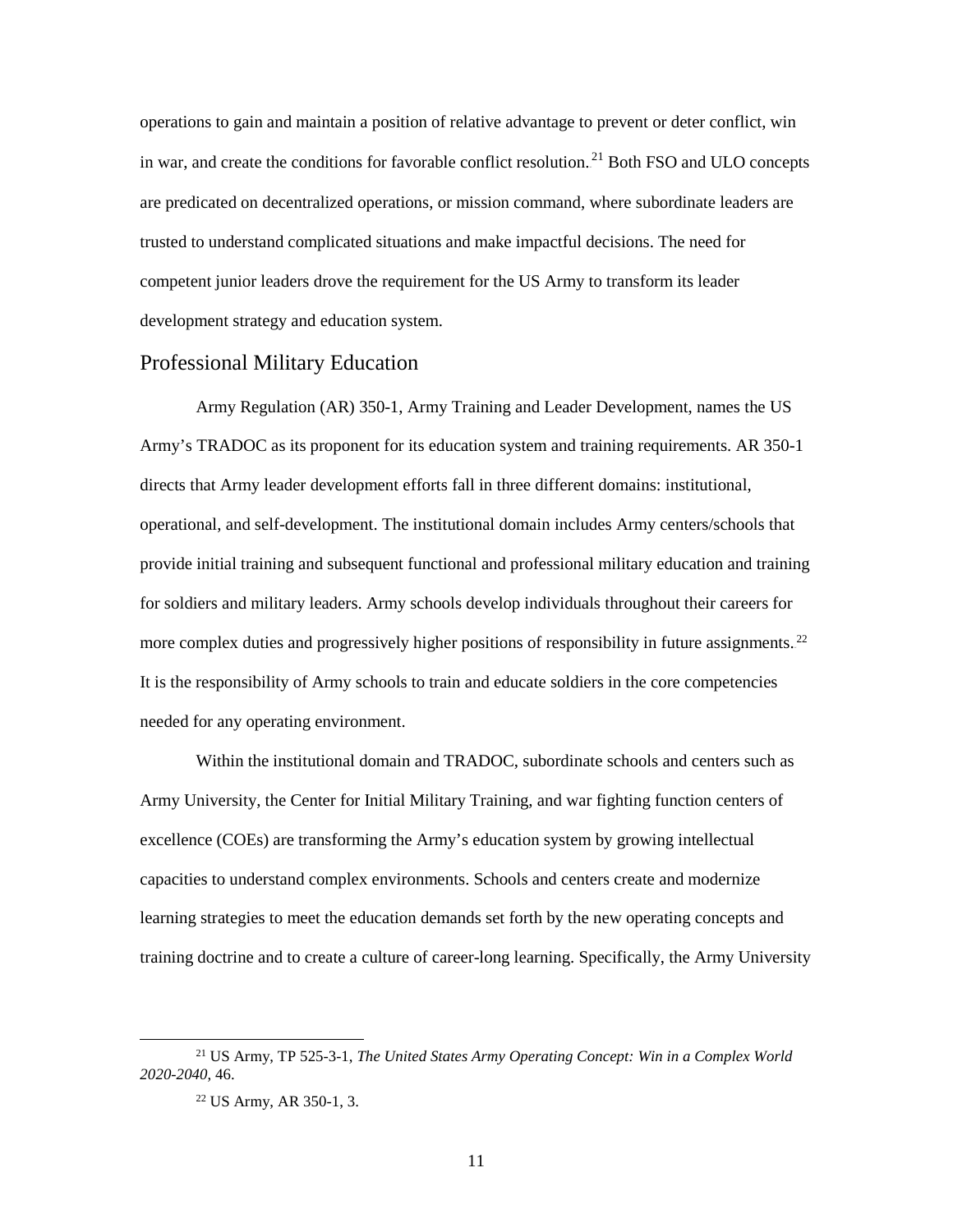creates learning environments required to produce agile, adaptive and innovative leaders across the Total Force in support of the Army Operating Concept.<sup>23</sup>

Army University's strategy strives to enhance learning across the Army by creating a learning enterprise that develops leaders who can accomplish all missions in every environment imaginable.<sup>24</sup> These strategies show the approach that the COEs use to align learning requirements with mission essential and critical tasks and sets the framework for curriculums to meet General Learning Outcomes (GLOs) within the Army Learning Areas (ALAs) framework.<sup>25</sup> GLOs are statements of essential knowledge, skills, abilities, and attributes resulting from training, education and experience at each level along a leader's career.<sup>26</sup> US Army educators use verbiage from Bloom's Taxonomy, a hierarchical ordering of cognitive skills, to assess educational outcomes, objectives, and standards. University is responsible for managing common core learning requirements within PME and ensuring curriculums achieve the GLOs that are developed from critical common Soldier tasks/learning objectives, common skill level, and organizational level shared tasks/learning objectives.<sup>27</sup> By using an outcome-based approach, Army University can predict the Army's common educational needs and adapt to changing operating environments to retain a learning advantage over the its adversaries. It can alter its ability to cultivate the cognitive abilities of all US Army leaders as the environment changes.<sup>28</sup>

<sup>27</sup> US Army, TP 350-70-14, 73.

<span id="page-19-0"></span> <sup>23</sup> US Army, AR 350-1, 46.

<sup>24</sup> US Department of the Army, The Army University, *The Army Learning Strategy 2017*, 8.

<sup>&</sup>lt;sup>25</sup> US Department of the Army, Training and Doctrine Command (TRADOC), TRADOC Regulation (TR) 350-70, *Army Learning Policy and Systems* (Washington, DC: Government Printing Office, 2017), 24.

<sup>&</sup>lt;sup>26</sup> US Department of the Army, Training and Doctrine Command (TRADOC), TRADOC Pamphlet (TP) 350-70-14, *Training and Education Development in Support of the Institutional Domain* (Washington, DC: Government Printing Office, 2015), 19.

<sup>28</sup> The Army University, *The Army Learning Strategy 2017*, 6.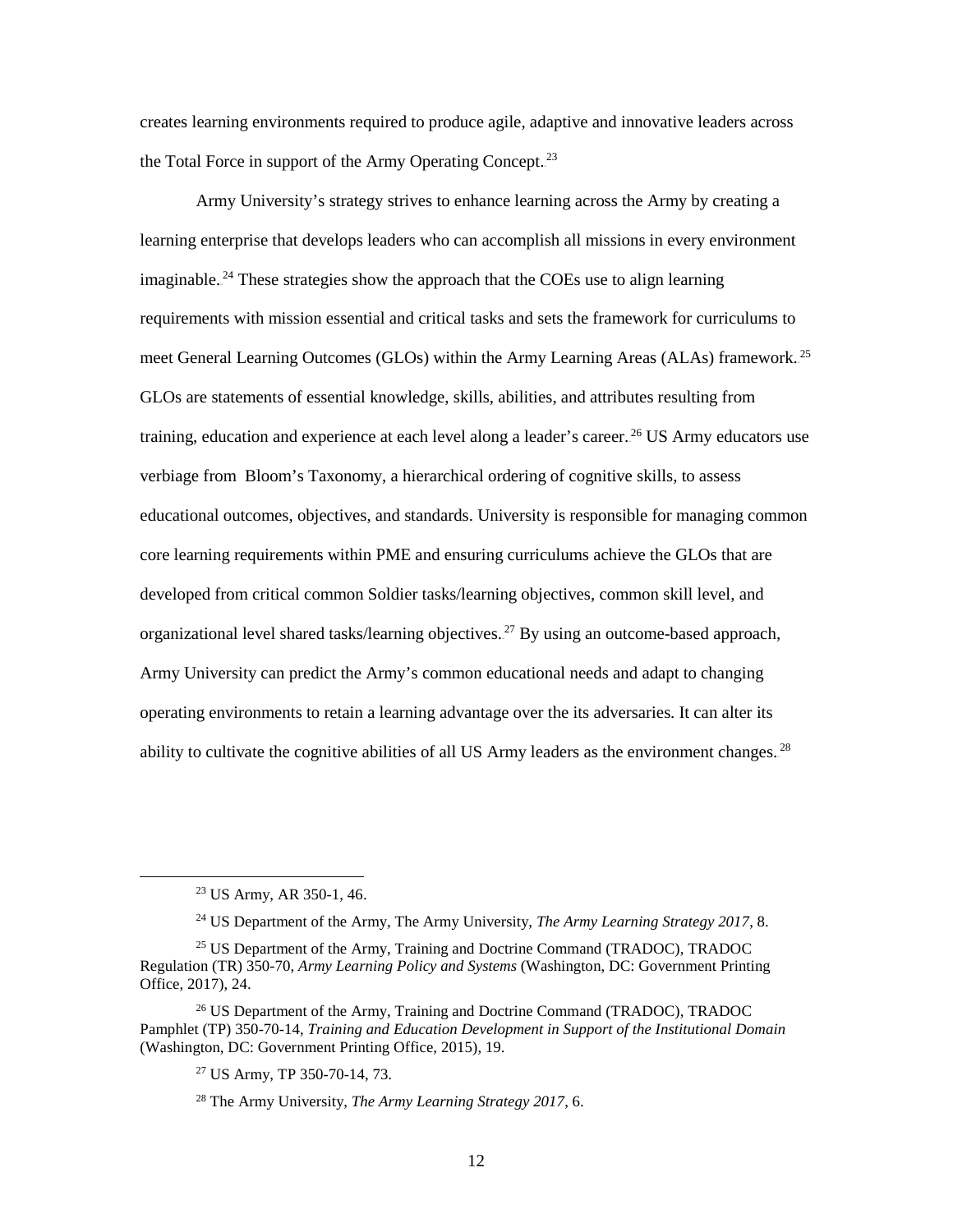#### The Implementation of New Thinking Skills

TRADOC and its subordinate schools and COEs are responsible for compiling lessonslearned from the operational training domain to account for the changing character of war. It updates doctrine and tactics, techniques, and procedures and then disseminates this information back to the field; or modifies institutional instruction to address gaps in learning.<sup>29</sup> In the 2010 AOC, the US Army began to describe a more complex operating environment and identified critical and creative thinking as cognitive skills required to solve problems and to process and transform data and information into usable knowledge, across a wide range of subjects.<sup>30</sup> Critical and creative thinking are detailed thinking skills that allow one to reason through a problem and generate solutions. They are associated with the judgement and production phases of the brain that complement each other during problem solving and decision making.<sup>31</sup>

The US Army added these skills into common core curriculums across its PME in 2009 with the implementation of its Leader Development Strategy for a 21st Century Army to account for the cognitive demands that decentralized operations were placing on both junior leaders with little experience. Retired General Martin Dempsey, the TRADOC Commander at the time, argued that possessing an education foundation that enabled operational adaptivity, which includes critical and creative thinking, allowed leaders to deal with the unexpected and make sound choices.<sup>32</sup> ADP 6-0 prescribes that both commanders and staffs apply critical thinking by examining a problem from multiple view points and that they apply creative thinking by developing new and innovative ideas to both old and new, but familiar, problems during decision

 <sup>29</sup> US Army, AR 350-1, 3.

<sup>30</sup> US Army, TP 525-3-1, *The United States Army Operating Concept: 2016-2028*, 48.

<sup>31</sup> Ruggiero, *The Art of Thinking,* 7.

<sup>&</sup>lt;sup>32</sup> Martin E. Dempsey, "Joint Education White Paper", Chairman of the Joint Chiefs of Staff, July 16, 2012, Accessed 20 January 2020,

https://www.jcs.mil/Portals/36/Documents/Doctrine/concepts/cics\_wp\_education.pdf?ver=2017-12-28-162044-527.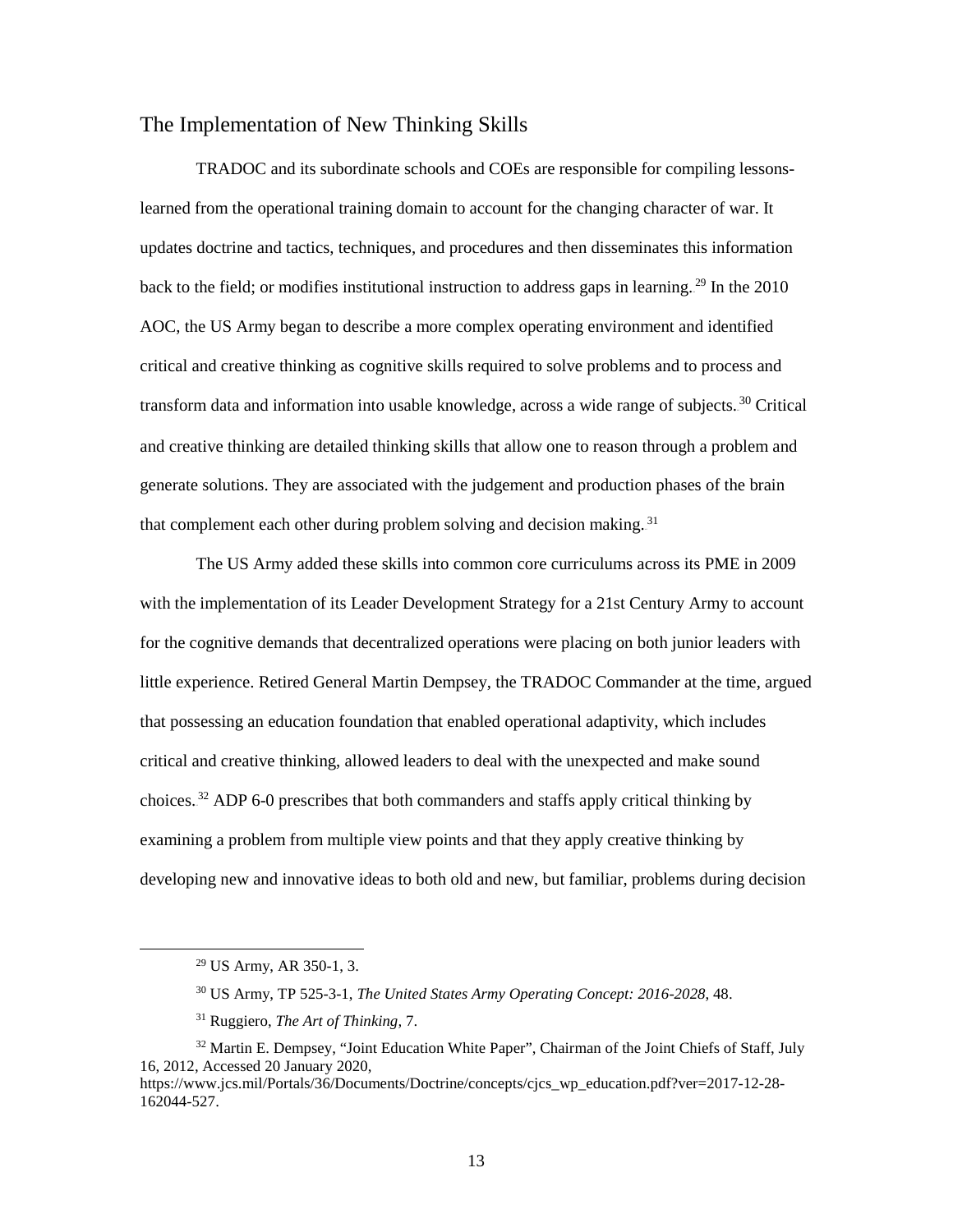making.<sup>33</sup> These skills help one transition from intuition to reason and reflect upon on the conclusions made. They help counter experience-based biases and errors in logic. Commanders and staffs apply these skills throughout the operations process and during planning processes such as TLPs and MDMP to help understand the situation and make decisions. At a time when the environment was rapidly changing, military operations required Army leaders to critically think about problems, learn faster than their adversaries, and develop creative solutions to those illstructured problems. With the environment changing and growing in complexity once again, military operations will require new thinking and learning skills to maintain an advantage over the adversary.

#### Our Future State: Where We are Going

<span id="page-21-0"></span>There is no avoiding the realities of the information age. Its effects manifest differently in different sectors, but the drivers of speed and interdependence will impact us all. Organizations that continue to use 20th-century tools in today's complex environment do so at their own peril.

—Stanley A. McChrystal

The information revolution and its associated RMA has been ongoing for the last 20 years during which the US Army used advancing technology to fight limited wars and prepare for great power competition. However, the information revolution is enduring and may parallel in magnitude the advent of the modern state. The characteristics of this revolution determine the follow-on RMAs, The Information RMA characteristics include the mobilization of whole peoples through secular ideology, the mechanization of killing through science and tech, and the ultimate terror of thermonuclear annihilation.<sup>34</sup> As the information RMA continues to evolve, so does US Army doctrine. In 2017, the US Army produced its first description of multi-domain operations (MDO) where it elaborated on the increasing complexity of operations and stressed the

 <sup>33</sup> US Army, ADP 6-0, 2-4.

<sup>34</sup> Knox and Murray, *The Dynamics of Military Revolution, 1300-2050*, 11.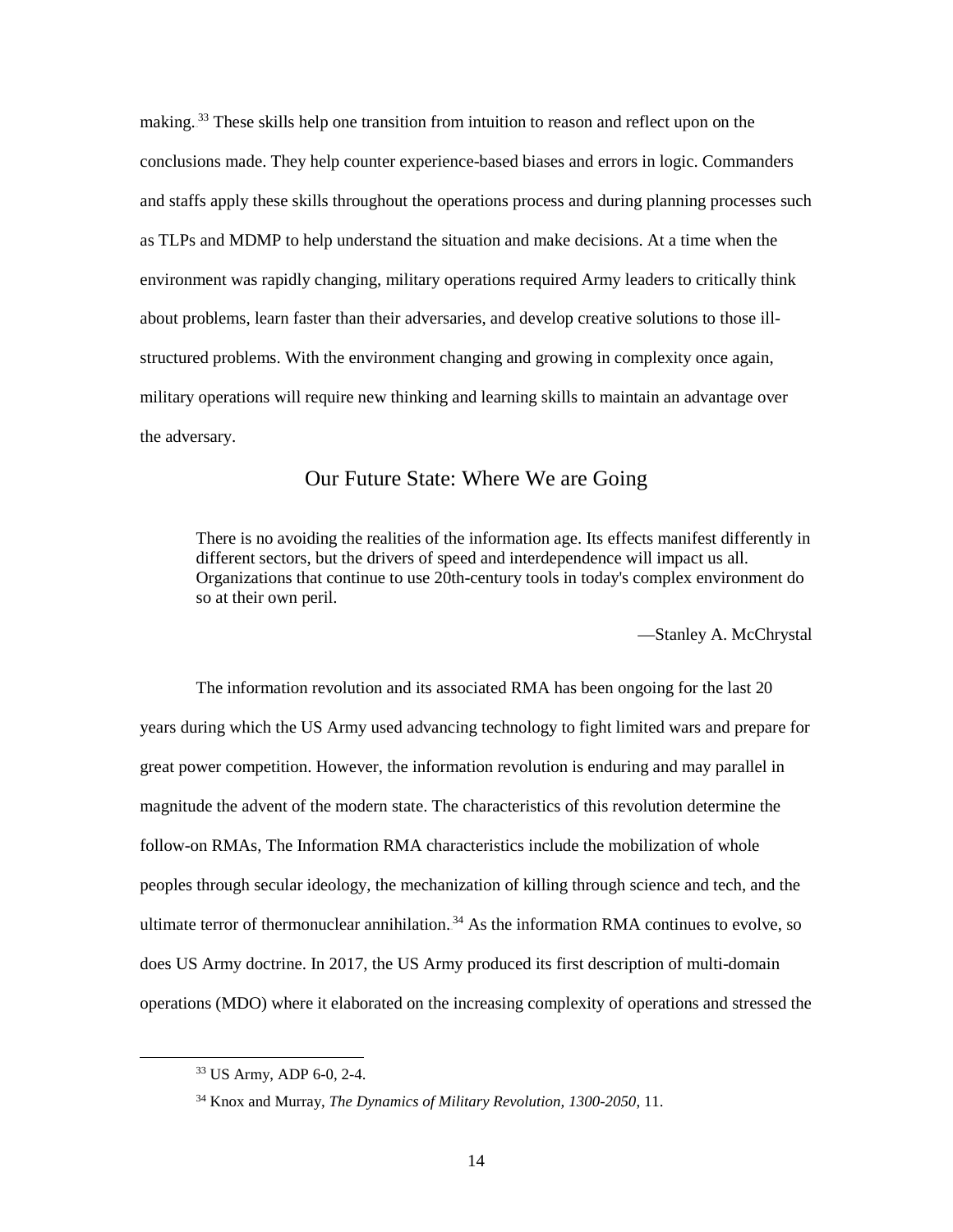importance of developing a new understanding of the future operating environment. This new future operating environment will be comprised of complex adaptive systems trying to survive in competition and conflict and will present the US Army with complex and unfamiliar problems that cannot be merely understood by using one's experiences; they must be analyzed and reflected on. As the early Greek imagination envisaged, the past and the present is in front of us–we can see them. The future, invisible, is behind us. Only a few very wise men can see what is behind them. $^{35}$ 

#### <span id="page-22-0"></span>The Future Character of War

Changes in information technology that allow for the rapid dissemination of information through the internet and the 24/7 media are leading the way in the information revolution. However, by themselves changes in technology do not create and preserve a revolution; changes in society and politics accompany them and are the catalyst for the change in the character of war. Williamson Murray, a military historian, describes the information RMA as a time where militaries are digitizing the battlefield and using information systems to correlate data rapidly from many sources to gain superiority and allow for a quick victory with low casualties.<sup>36</sup> The information revolution and its associated RMA is breaking down barriers between processes that we once isolated in time or space. Robert Axelrod and Michael Cohen argue that the Information Revolution will beget a complexity revolution and it will change the way people understand social, political, and economic systems.<sup>37</sup>

This complexity revolution also changes the way we understand military systems and operations. Military options now go beyond the traditional three domains of land, air, and sea as

15

 <sup>35</sup> Bernard Knox, *Backing into the Future* (New York: W.W. Norton & Company, 1994), 11.

<sup>36</sup> Williamson Murray, *America and the Future of War* (Stanford, CA: Hoover Institution Press, 2017), 31.

<sup>37</sup> Robert Axelrod and Michael D. Cohen, *Harnessing Complexity: Organizational Implications of a Scientific Frontier* (New York: Basic Books, 2000), 29.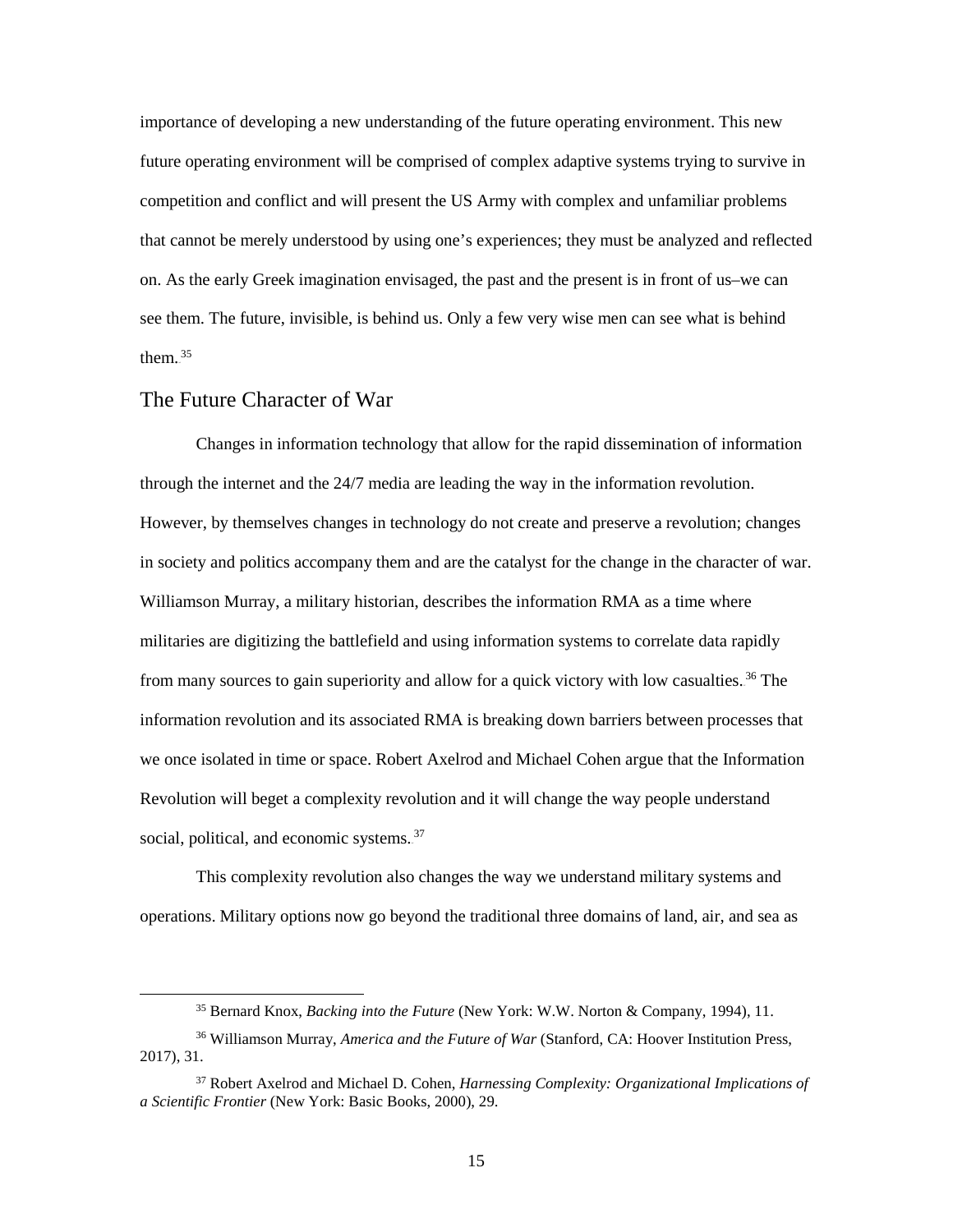these information systems operate in the information space which includes cyberspace and space domains. Operations in these domains reflect our present understanding of the world in terms of information and networks where strategists and operational artists explicitly link military art and science by deploying scientific ideas and methodology such as complexity and chaos into their operations.<sup>38</sup> The digitization of the battlefield and operations in new domains certainly present different opportunities to gain a clearer understanding of those interactions and execute scientific warfare, but they also present new vulnerabilities for the enemy to exploit. As Clausewitz says, the art of war is not static and with every advance the US Army makes so does an enemy, "he dictates to me as much as I dictate to him."<sup>39</sup> Scientific warfare coupled with human dynamics only increase the intricacy of the environment where studying their interactions and viewing it as a complex system becomes extremely important to understanding unfamiliar problems.

#### <span id="page-23-0"></span>Complexity, Complex Systems, and Unfamiliar Problems

Scientists, sociologists, and phycologist have studied complexity for many years, however; with the coming of the information age, some now consider it a character of warfare. John Holland, a leading figure in the study of complexity defines it as a noun describing objects or systems with many interconnected parts, but also argues that the definition is not rigorous due to the inability to accurately measure the interconnectedness of properties.<sup>40</sup> Because complexity is difficult to define and recognize, it can often cause problems for planners in organizations including the US Army. Dietrich Dorner states that great complexity places high demands on planners' capacities to gather information, integrate, and determine effective solutions.<sup>41</sup>

 <sup>38</sup> Antoine Bousquet, *The Scientific Way of Warfare: Order and Chaos on the Battlefields of Modernity,* 2-3.

<sup>39</sup> Clausewitz, *On War*, 77.

<sup>40</sup> John Holland, *Complexity: A Very Short Introduction* (Oxford, UK: Oxford University Press, 2014), 1-3.

<sup>41</sup> Dietrich Dorner, *The Logic of Failure: Why Things Go Wrong and What We Can Do to Make Them Right* (New York: Metropolitan Books, 1996), 38.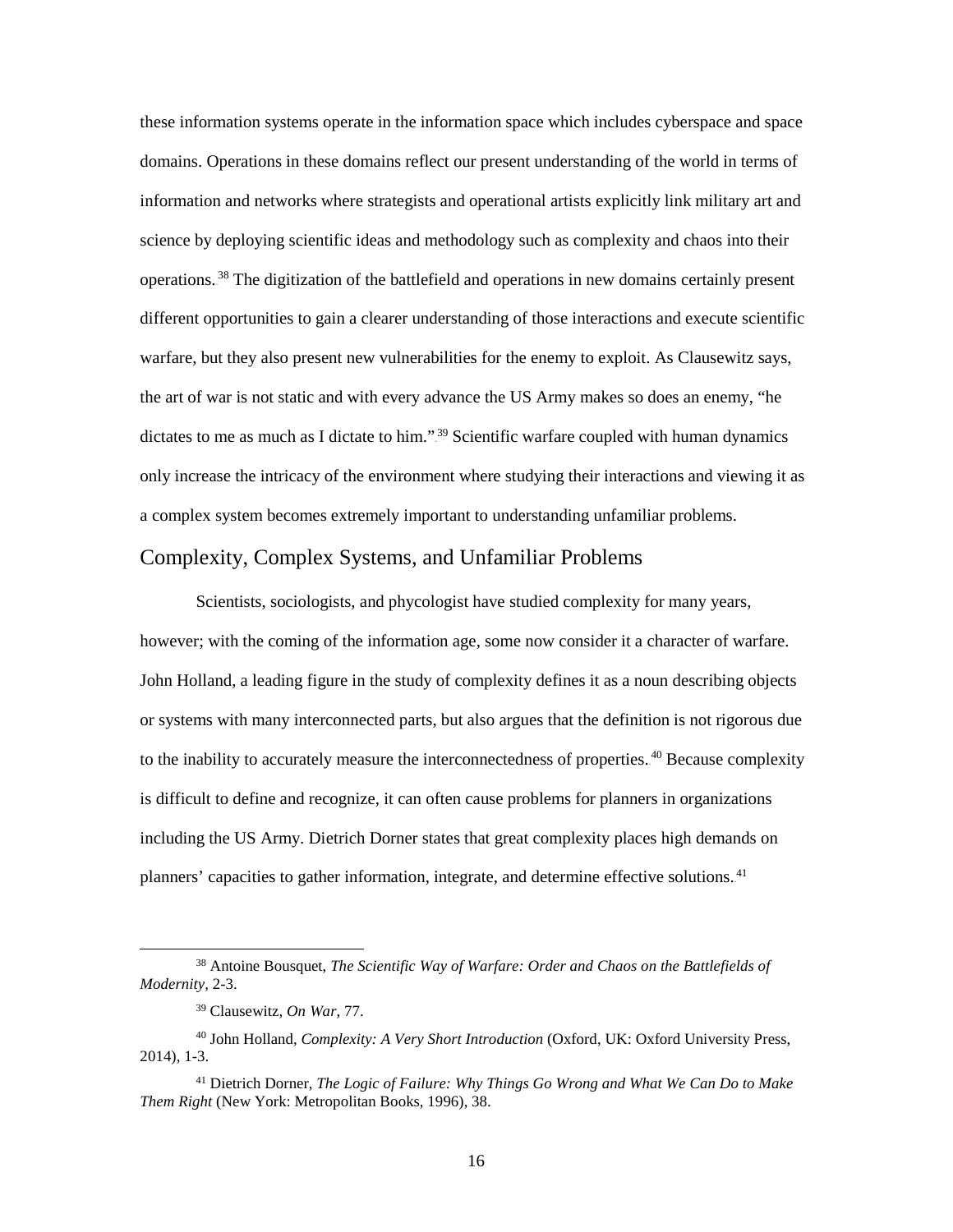Therefore, US Army planners must consider a situation's complexity and a problem's complexity prior to responding. Although, it is nearly impossible to quantify complexity, we often discuss complexity in the context of a complex systems so that we can better understand the interrelations between variables and better understand the situation we face.

A system is an interconnected set of elements that coherently organizes itself in a way that has a purpose or achieves something. <sup>42</sup> According to many systems researchers, a system can demonstrate many behaviors or properties such as self-organization, adaptive, dynamic, but most commonly they display emergent properties and purposeful behavior. Jamshid Gharajedaghi describes an emergent property as the property of the whole and not its parts, a product of interactions that simple tools cannot easily manipulate, and the property is reproduced continuously in real time.<sup>43</sup> Additionally, Holland describes complex systems as systems with elements that have feedback loops or elements that adapt in response to interactions with other elements creating new opportunities for other elements to adapt.<sup>44</sup>

Systems are also comprised of two different types of relationships: linear which one can describe as cause and effect and non-linear where the cause does not produce a relative effect. Feedback loops, both positive and negative, are how a system manages itself and adapts. Donella Meadows states that feedback loops create persistent behavior over time and can be either balancing or reinforcing.<sup>45</sup> These feedback loops increase the complexity of the system and challenges analysts to identify the large number of interactions occurring and their purpose. Dorner claims that the need to see problems as complex systems rarely arose in the past and our current habits of thought do not allow us to understand the types of problems we will face making

 <sup>42</sup> Donella H. Meadows, *Thinking in Systems: A Primer*, 11.

<sup>43</sup> Jamshid Gharajedaghi, *Systems Thinking: Managing Chaos and Complexity: A Platform for Designing Business Architecture* (3rd ed. Amsterdam: Morgan Kaufmann, 2011), 46.

<sup>44</sup> Holland, *Complexity: A Very Short Introduction*, 8.

<sup>45</sup> Meadows, *Thinking in Systems: A Primer*, 25-28.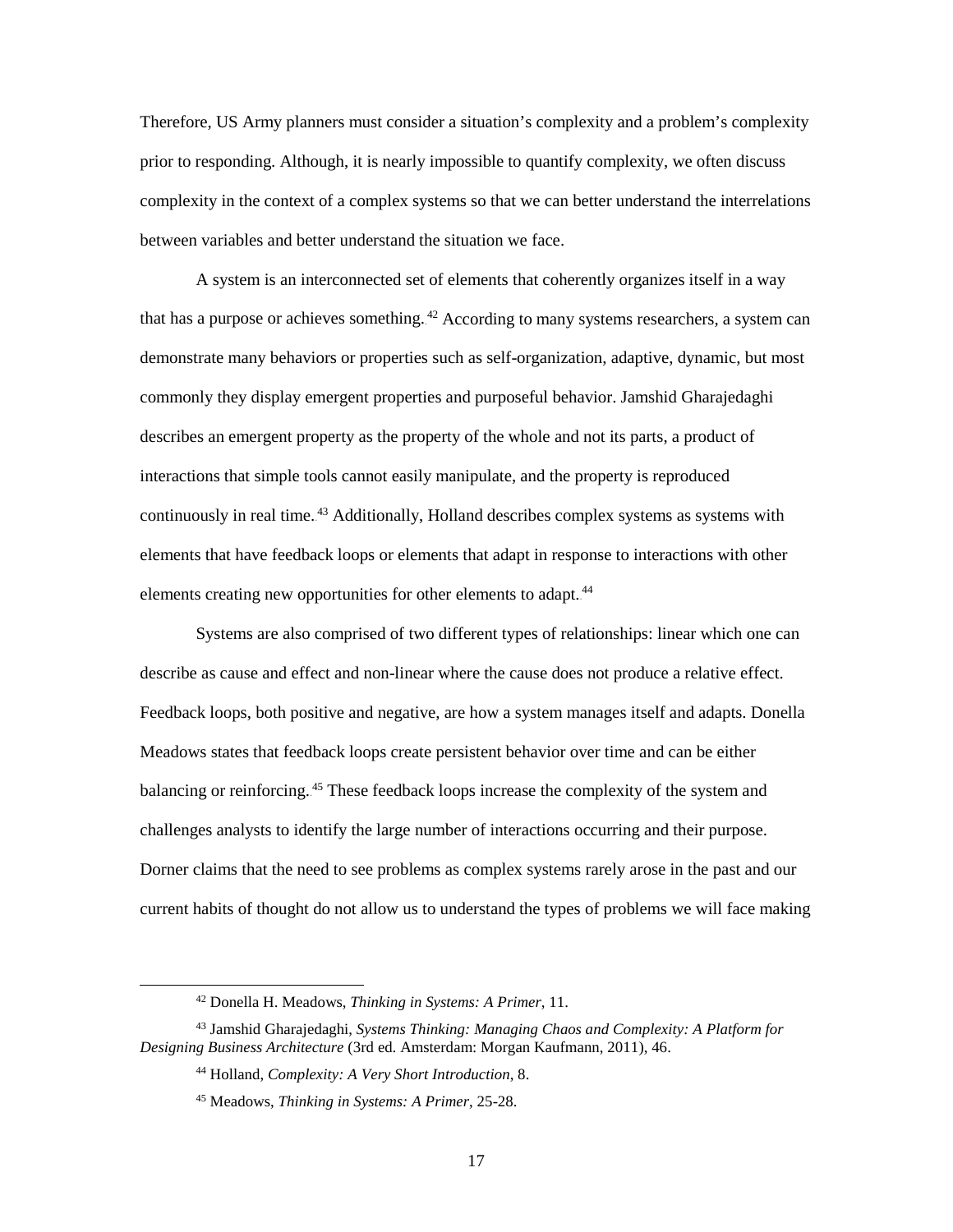everything seem complex.<sup>46</sup> However, if we learn to understand and can recognize the problems we face, we can exploit the complexity to better understand the demands needed to generate solutions.

Problems can vary in complexity and familiarity and range from well-structured to illstructured or complex. Leaders often identify well-structured problems using intuitive thinking and when the elements of the problem show little interactivity. However, ill-structured problems are complex and dynamic and are the most challenging to understand and solve.<sup>47</sup> Additionally, there will not be just one problem in a complex environment; it will consist of a system of problems with no clear solution. When a complex problem exists, leaders must give purpose to the problem and establish goals to help generate solutions and continue planning. Gary Klein states, that to understand and solve ill-structured problem leaders must clarify the situation and their goals at the same time they are trying to achieve them, because actions will change the understanding of the problem.<sup>48</sup> Leaders that constantly re-evaluate their understanding of the situation, their goals, and the ongoing interactions facilitate the development of multiple solutions. With complex and adaptive adversary systems now contesting operations in all domains and unfamiliar or ill-structured problems presenting themselves to leaders, the US Army once again had to revise its operating concept.

#### <span id="page-25-0"></span>Multi-Domain Operations

In December 2018, the US Army produced *The US Army in Multi-Domain Operations 2028*, which proposes detailed solutions to the specific problems posed by the militaries of postindustrial, information-based, peer states, refines its warfighting concept and provides the

 <sup>46</sup> Dietrich Dorner, *The Logic of Failure: Why Things Go Wrong and What We Can Do to Make Them Right*, 6-7.

<sup>47</sup> US Army, ATP 5-01, 4-2.

<sup>48</sup> Gary Klein, *Sources of Power: How People Make Decisions* (Cambridge, MA: Massachusetts Institute of Technology Press, 1998), 141.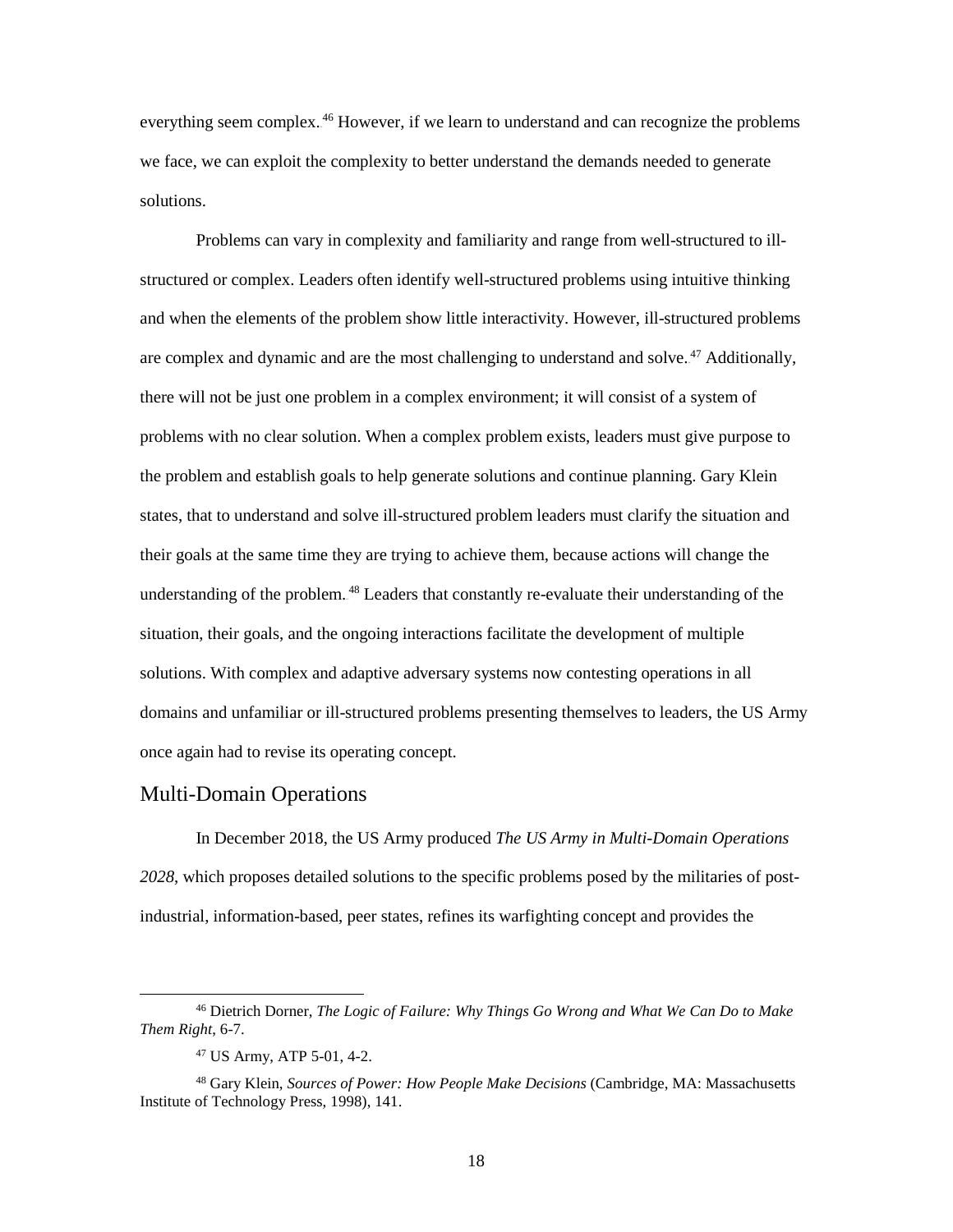azimuth for future operations. The *MDO* concept highlights four interrelated trends that are shaping the new operating environment. Adversaries are contesting all domains and one cannot assume U.S. dominance; smaller armies now fight on an expanded battlefield that is increasingly lethal; nation-states have more difficulty in imposing their will within a politically, culturally, technologically, and strategically complex environment; and near-peer states more readily compete below armed conflict making deterrence more challenging.<sup>49</sup> These four trends are inherently complex in themselves, but when considered as interrelated, they present an environment that resembles a complex adaptive system that the US Army has not fought in before as seen in Figure 1. Adversaries have expanded the battlefield in time, domains, geography, and actors by operating in the information space; which creates distinct physical, cognitive, and operational characteristics.<sup>50</sup> Therefore, it must build a new understanding of the future operational environment and understand the interrelationships within friendly and enemy systems before it can execute MDO and compete with and defeat peer threats.

 <sup>49</sup> US Department of the Army, Training and Doctrine Command (TRADOC), TRADOC Pamphlet (TP) 525-3-1, *The United States Army in Multi-Domain Operations: 2028* (Washington, DC: Government Printing Office, 2018), vi.

<sup>50</sup> US Army TRADOC, TP 525-3-1, *The United States Army in Multi-Domain Operations: 2028*, 8.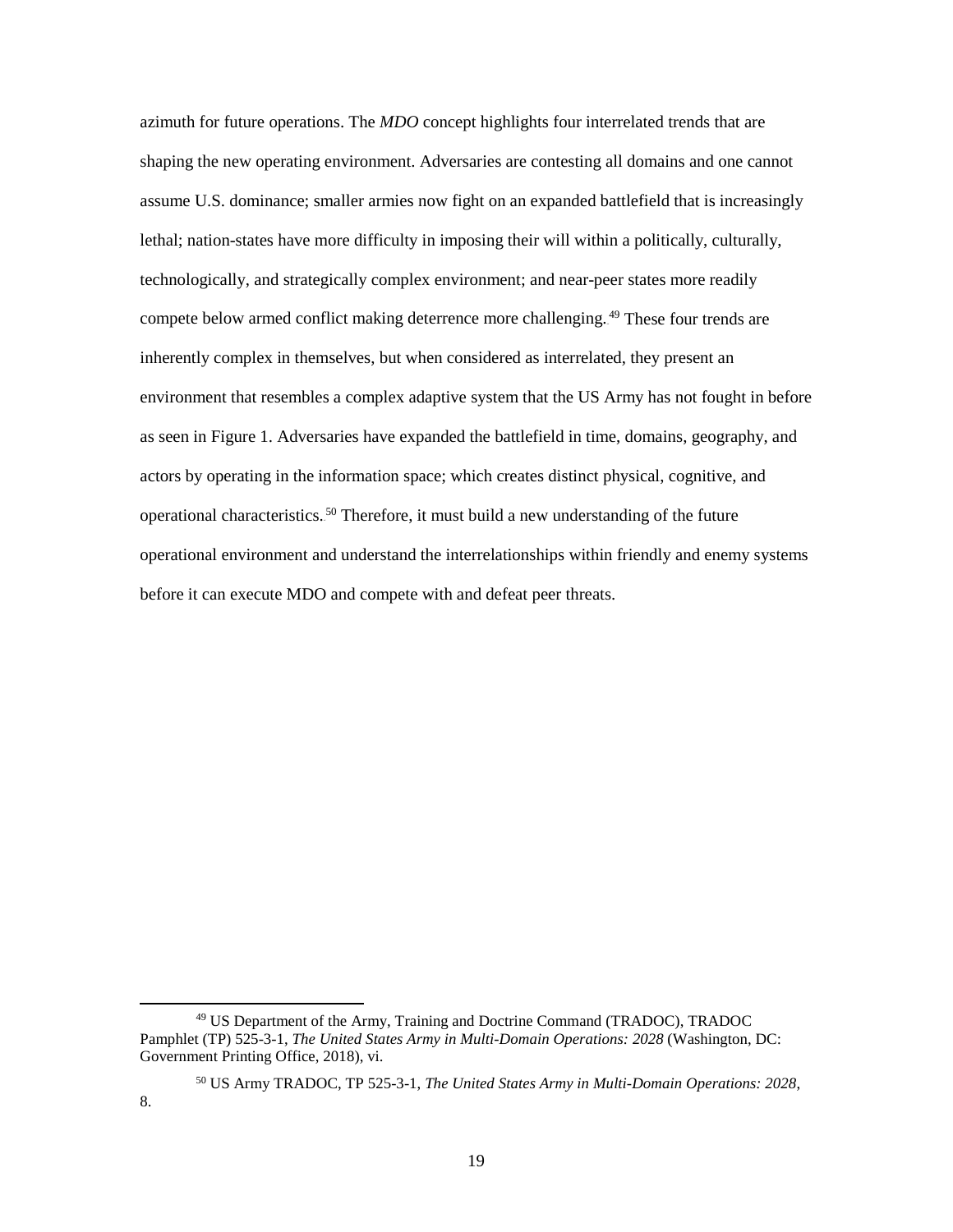

<span id="page-27-0"></span>Figure 1. Problems Superimposed on the MDO Framework. US Department of the Army, Training and Doctrine Command (TRADOC), TRADOC Pamphlet (TP) 525-3-1, *The United States Army in Multi-Domain Operations: 2028* (Washington, DC: Government Printing Office, 2018), 16

The *MDO* operating concept highlights three core tenets: calibrated force posture; multidomain formation; and the convergence of time; space, and capabilities. Convergence is the central and most complex tenet that allows the US Army to solve the problem of multi-layered standoff. It achieves the rapid and continuous integration of all domains across time, space and capabilities to overmatch the enemy and is enabled by mission command and disciplined initiative.<sup>51</sup> Physical, virtual, and cognitive capabilities across the domains and functions possess different time and space characteristics that govern how they can be employed.<sup>52</sup> Therefore, converging capabilities requires a temporal and spatial understanding of the complex environment to identify the decisive spaces where operations can be the most effective. Robert Leonhard states there is no understanding of warfare apart from time; space cannot exist without

 <sup>51</sup> US Army TRADOC, TP 525-3-1, *The United States Army in Multi-Domain Operations: 2028*, vii.

<sup>52</sup> US Army TRADOC, TP 525-3-1, *The United States Army in Multi-Domain Operations: 2028*, C-7.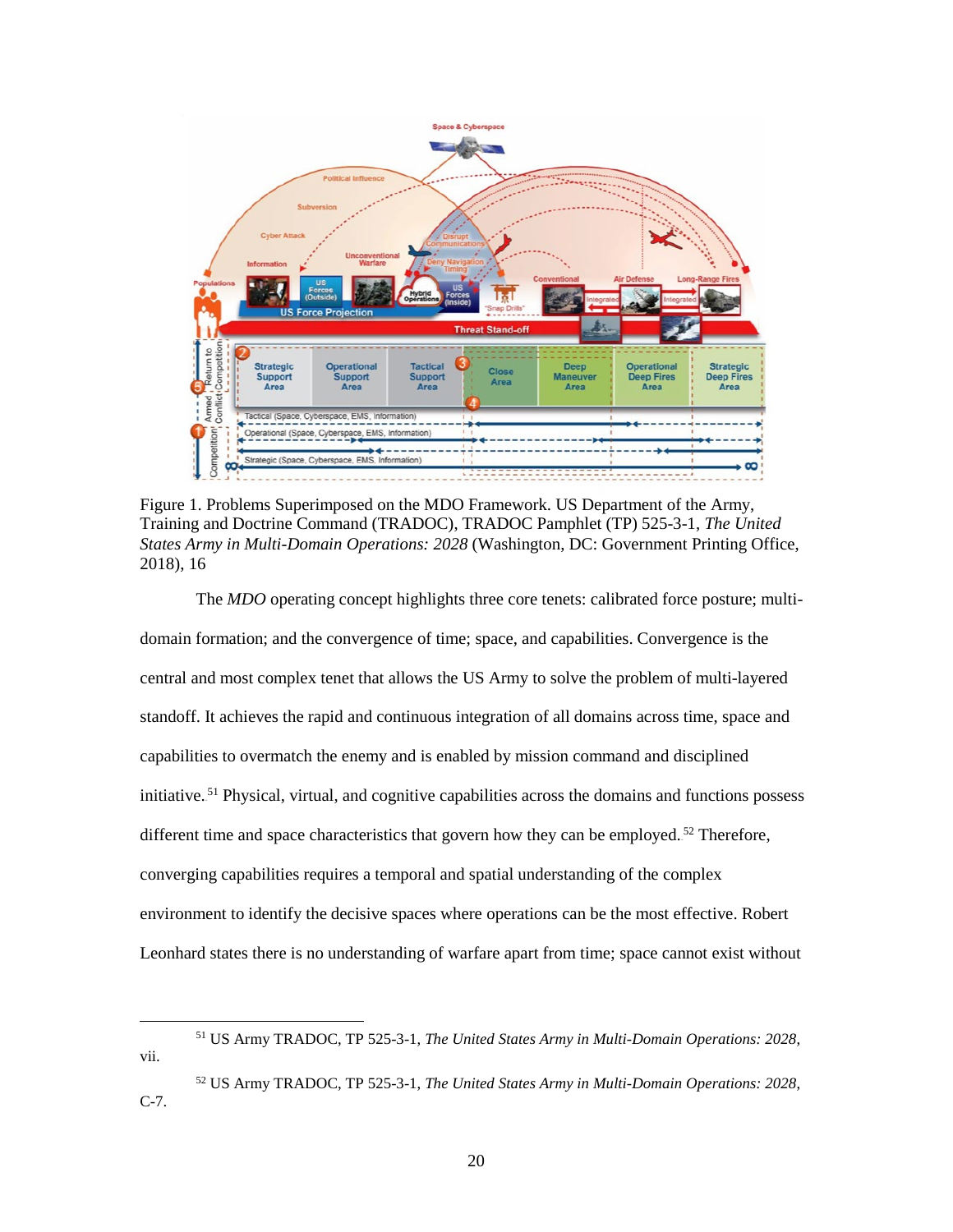time as time comes before, follows, and orders the sequence and tempo of operations; it simply defines political and military power.<sup>53</sup>

Convergence establishes itself on the US Army's philosophy of mission command and the ability to make decisions. This need for understanding emphasizes the importance of applying analysis and judgment to determine the relationship between operational and mission variables to make those decisions.<sup>54</sup> Units at all echelons must first rely on their cognitive skills and training to recognize the characteristics of friendly and enemy complex systems and second exercise disciplined initiative to converge capabilities and design solutions that take advantage of friendly superiority or that affect the adversary's system.

#### The Gap: Where PME Falls Short

<span id="page-28-0"></span>The noun "understanding" has been in Army doctrine for many years, however in 2019 the Army formally gave that noun a definition and never has it been so important. The information age presents the US Army with complex and unfamiliar problems that leaders at all echelons will need to understand to make timely decisions. As the Army Learning Strategy states, the complexity of current and future operating environments places tremendous cognitive demands on US Army leaders. The Army's education system and the cognitive skills it teaches is a critical component of learning and adapting to the current operating environment. It is responsible for developing leaders that think broadly and contextually about the nature of conflicts and have a working knowledge of the environment.<sup>55</sup> It must go beyond rote memorization and become more about connecting ideas. The Army's education system has adapted its thinking and learning skills once before by adding critical and creative thinking to curriculums and we are now in an era where it is time for PME to adapt again. The cognitive

 <sup>53</sup> Robert Leonhard, *Fighting by Minutes: Time and the Art of War* (Santa Barbara, CA: Praeger Publishing, 1994), 4.

<sup>54</sup> US Army, ADP 6-0, 2-3.

<sup>55</sup> The Army University, *The Army Learning Strategy 2017*, 6.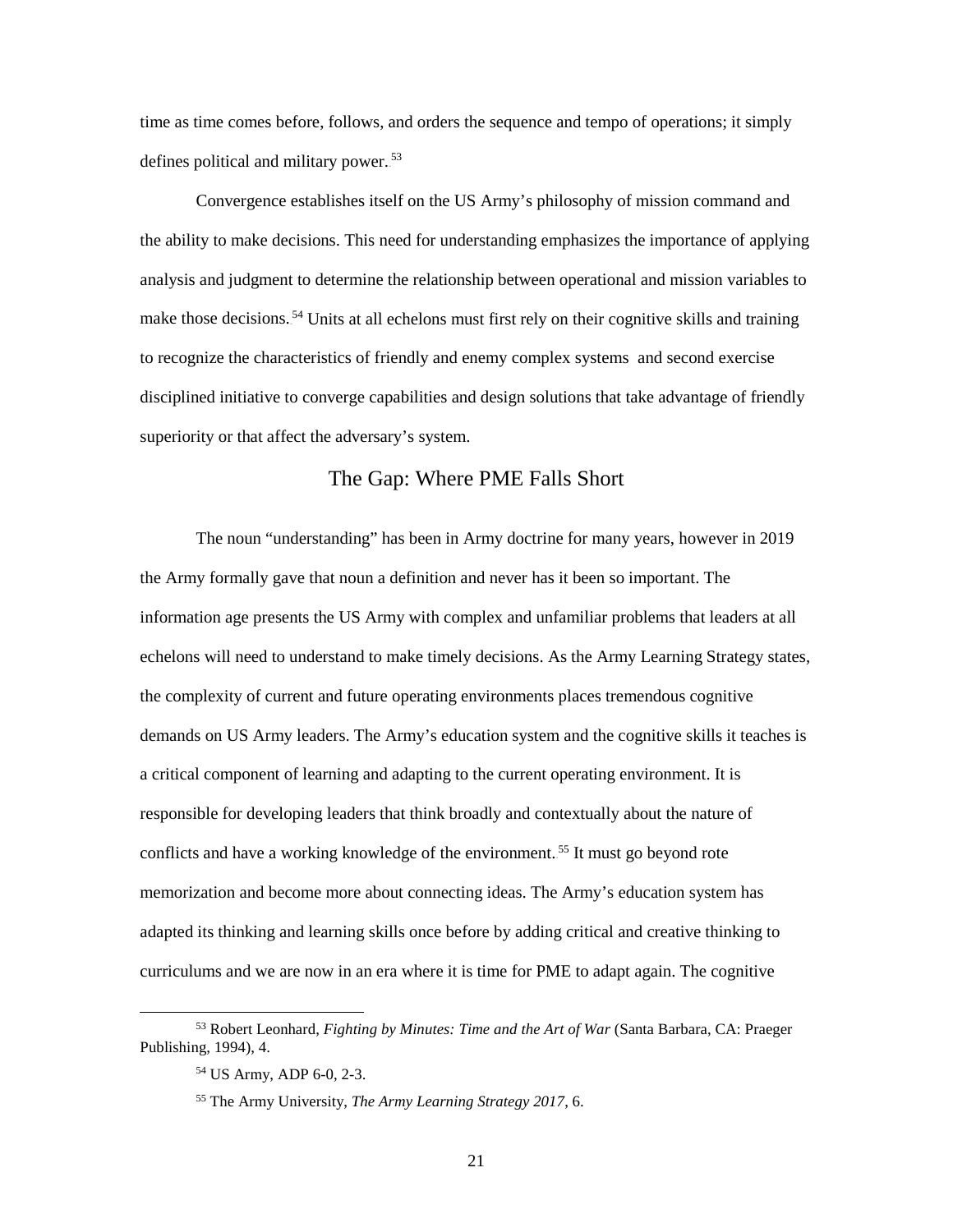skills currently taught are not enough to enable understanding complexity. The US Army needs to implement new learning skills within its PME system so that it can better understand complex problems within a complex operating environment.

#### <span id="page-29-0"></span>Understanding in the US Army

Understanding is the basis for all action in the US Army as it is the foundation of any decision made. It is also critical for decentralized execution an allows for subordinates to take initiative. The commander or leader at every echelon strives to maintain situational understanding as a problem evolves to not only facilitate decision making but also to share information and support unity of effort throughout the organization.<sup>56</sup> ADP 6-0 stresses that the success of any military operation demands timely and effective decision making and is based on the situation understanding of a particular situation, but also recognizes times of uncertainty that preclude perfect understanding.<sup>57</sup> Commanders and leaders will choose one of two approaches to make decisions: intuitive or analytic or as Daniel Kahneman describes, they will use System 1 or System 2 thinking. In System 1 thinking, a leader has some expertise or experience in the situation and an intuitive solution comes to mind and is likely correct; but in System 2 thinking the leader switches to a more deliberate form of thinking which helps reason through complex situations.<sup>58</sup> Effective leaders will consider their own and their organization's experiences as well as time when choosing a decision-making approach.<sup>59</sup> Whether due to the complexity of the situation, lack of experience, or time available; it is when a leader chooses analytic decisionmaking that developing understanding of the situation and operating environment becomes important.

 <sup>56</sup> US Army, ADP 6-0, 1-8.

<sup>57</sup> Ibid, 2-3.

<sup>58</sup> Daniel Kahneman, *Thinking Fast and Slow*, 12-13.

<sup>59</sup> US Army, ADP 6-0, 2-5.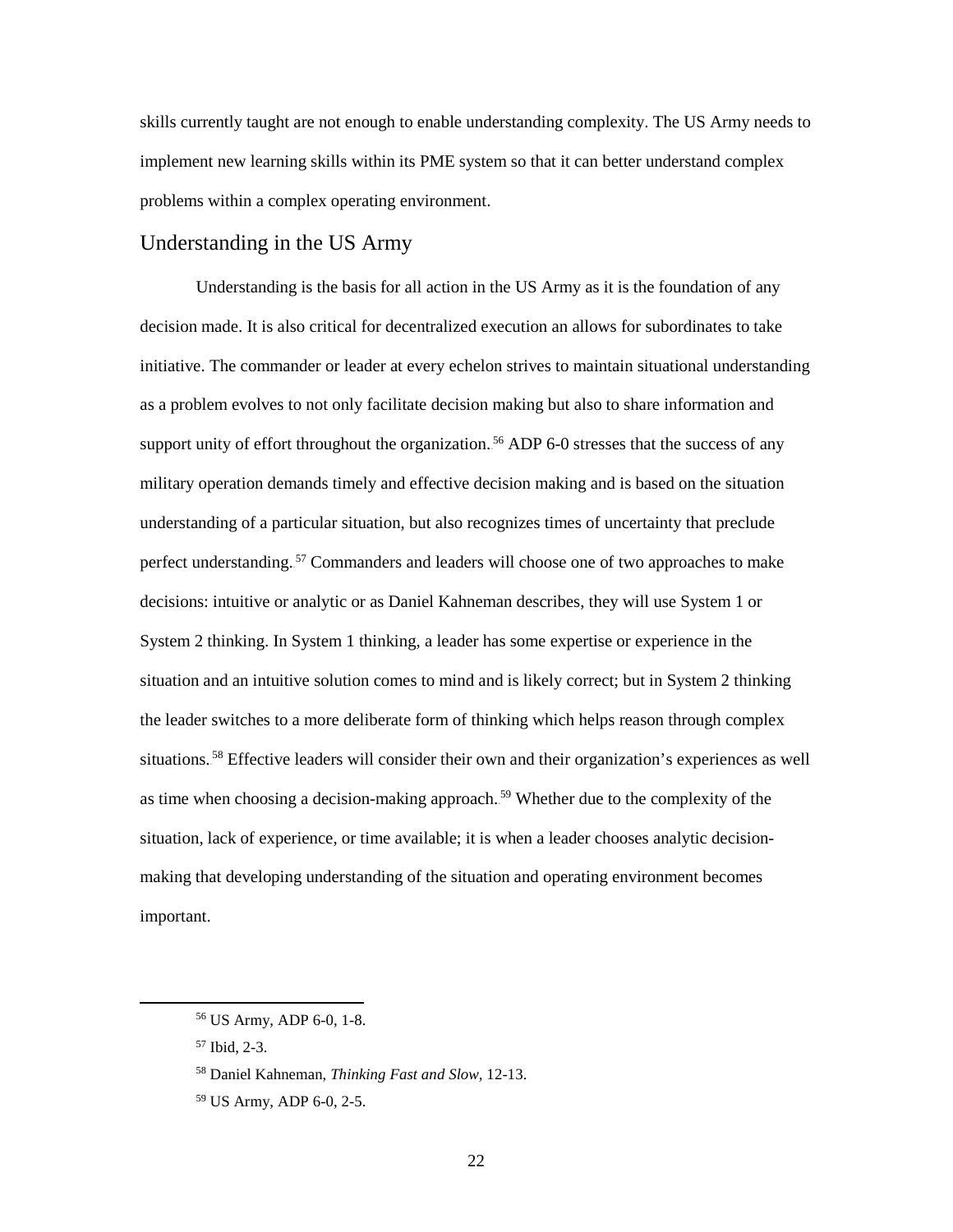The US Army uses several processes to assist leaders in understanding the operational environment, making decisions, and leading their formations. Processes such as mission command and the operations process provide the fundamentals needed for commanders to guide their staffs during planning and the major activities the staff does during planning. Processes such ADM, MDMP, TLPs, and IBP are planning processes that help commanders and staffs understand the situation, visualize a future state, and develop ways to reach that future state. Conducting these processes allows leaders to add meaning to data, information, and knowledge (Figure 2) and involves continuous learning to account for changes in the situation.<sup>60</sup> Accounting for changes in the situation allows leaders to maintain situational understanding and make decisions faster. When commanders can synthesize the interrelated issues to see the whole picture, they can better direct their staffs during planning.



<span id="page-30-0"></span>Figure 2. Achieving Understanding. US Department of the Army, Army Doctrine Publication (ADP) 6-0, *Mission Command: Command and Control of Army Forces* (Washington, DC: Government Printing Office, 2019), 2-4

The first fundamental of planning is understand the situation and develop solutions to problems.<sup>61</sup> Doctrine combines these two tasks because understanding the environment directly leads to identifying and framing the correct problem to solve, which further improves one's understanding. An operational problem exists when there is an inconsistency between the way something is and should be and can impede commanders from achieving their objectives or achieving their desired end state.<sup>62</sup> Making sense of the environment and the problem allows for

 <sup>60</sup> US Department of the Army, Army Doctrine Publication (ADP) 5-0, *The Operations Process* (Washington, DC: Government Printing Office, 2019), 2-1.

<sup>61</sup> US Army, ADP 5-0, 2-3.

<sup>62</sup> US Army, ATP 5-01, 4-1.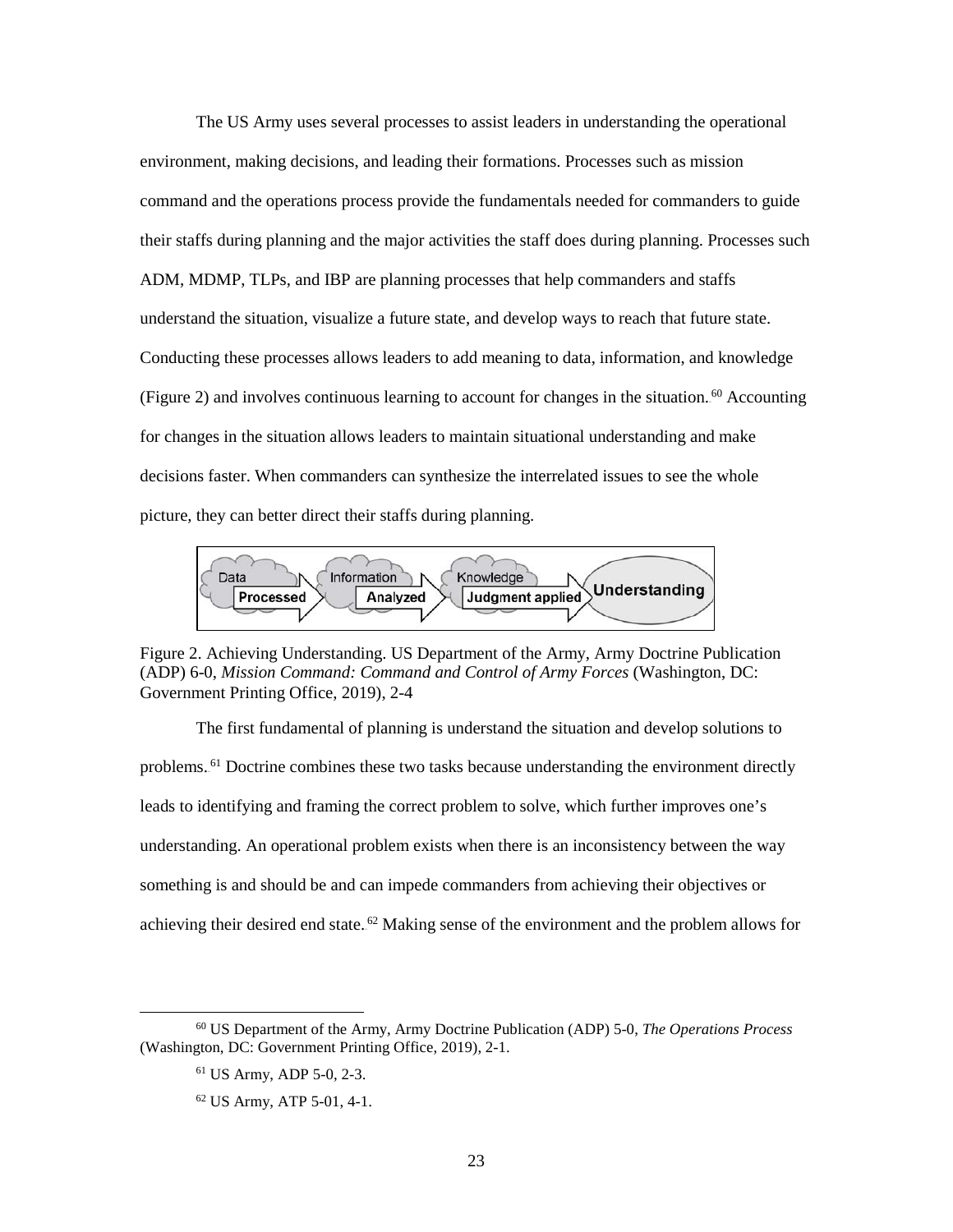commanders and staffs to move towards visualizing available options and solutions. Although, some problems may not have defined solutions.

When leaders face an ill-structured problem, they must be cautious of developing their understanding of the situation through their experiences and the military processes. Many experiments have shown that experts in different fields can perceive things such as discriminations, patterns, and alternative perspectives allowing for them to make quality intuitive decisions quickly. However, there is peril in expertise within a complex adaptive system. Kahneman describes this trap as "what you see is all there is" where he says one takes the information they have, constructs a story, believes it, and ignores their own ignorance.<sup>63</sup> System 1 thinking can also present an illusion that we understand the situation based off history and past experiences. Kahneman says the sense-making machinery of System 1 makes us see the world simpler and more predictable than it really is.<sup>64</sup> The use of intuition blinds one to the interrelationships in a system and allows one to generate simple causes and effects in a situation.

Dietrich Dorner calls this expertise or intuition ones "reality model" and says it can be right or wrong, complete or incomplete.<sup>65</sup> He also states that in times of uncertainty, an individual's reality model has a high probability it will be both wrong and incomplete and the desire for security prevents them from accepting their ignorance.<sup>66</sup> This trap can especially hold true when leaders settle for the information they have must make decisions under a time constraint. To counter this trap, especially in times of uncertainty, leaders must be willing to admit ignorance and if time permits, continue to strive for understanding. To best prepare leaders

 <sup>63</sup> Kahneman, *Thinking Fast and Slow*, 201.

<sup>64</sup> Ibid, 204.

<sup>65</sup> Dorner, *The Logic of Failure: Why Things Go Wrong and What We Can Do to Make Them Right*, 41.

<sup>66</sup> Ibid, 42.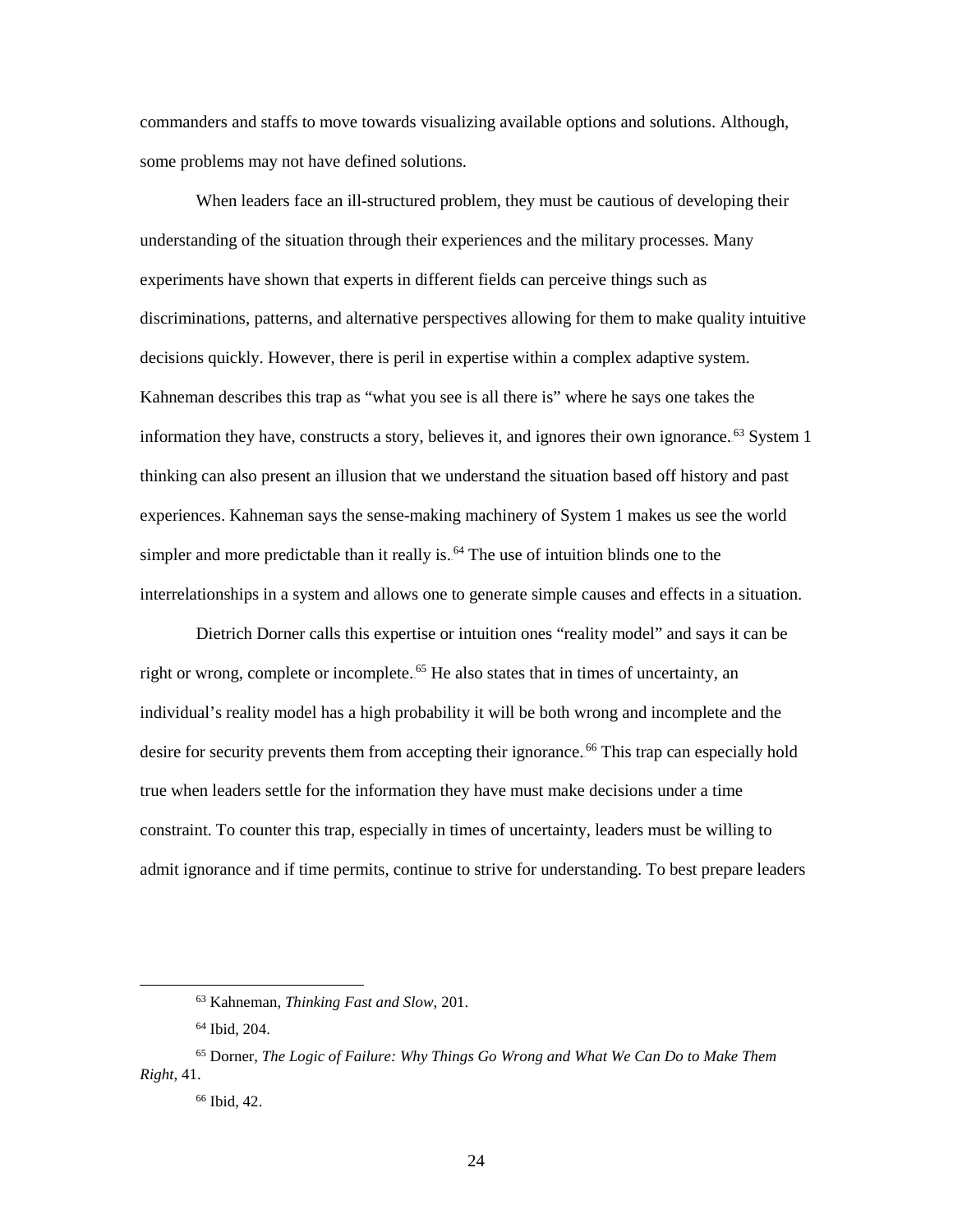for uncertain times and complex problems, the US Army must use PME to give them new ways of thinking and learning for understanding.

#### <span id="page-32-0"></span>Learning for Understanding

Merriam-Webster's dictionary defines the noun understanding as having a mental grasp or the power of comprehension; simply the ability to understand or be familiar with the character or propensities of something.<sup>67</sup> In Bloom's Taxonomy, comprehension follows knowledge and he defines it as translating facts and ideas into meaning, interpreting those facts and ideas into a new configuration, and finally being able to make some use of those facts and ideas in an estimate or prediction.<sup>68</sup> The 2001 revised version of Bloom's taxonomy replaces the word comprehension with understanding, seen in Figure 3, and defines it as the ability to construct meaning from different types of functions be they written or graphic messages or activities like interpreting, exemplifying, classifying, summarizing, inferring, comparing, or explaining.<sup>69</sup> Finally, the US Army defines understanding in the context of a specific situation as knowledge that has been synthesized by applying judgment to comprehend the situation's inner relationships, to ultimately enable decision making and drive action.<sup>70</sup> It is clear by all three definitions that understanding is the precursor to being able to use information for future action; however it is also clear that understanding is not just intuitive and based off experiences; one must synthesize it from data, information, and other knowledge presented.

 <sup>67</sup> Merriam-Webster Dictionary, s.v. "Understanding", accessed January 26, 2020, [https://www.merriam-webster.com/dictionary/understanding.](https://www.merriam-webster.com/dictionary/understanding)

<sup>68</sup> Benjamin S. Bloom et al, ed., *Taxonomy of Educational Objectives: The Classification of Educational Goals* (London, WI: Longmans, Green, and Co LTD, 1956), 89-90.

<sup>69</sup> Lorin W. Anderson and David R. Krathwohl, eds., *A Taxonomy for Learning, Teaching, and Assessing: A Revision of Bloom's Taxonomy of Educational Objectives* (New York: Longman, 2001), 67.

 $70$  US Army, ADP 6-0, Glossary-4.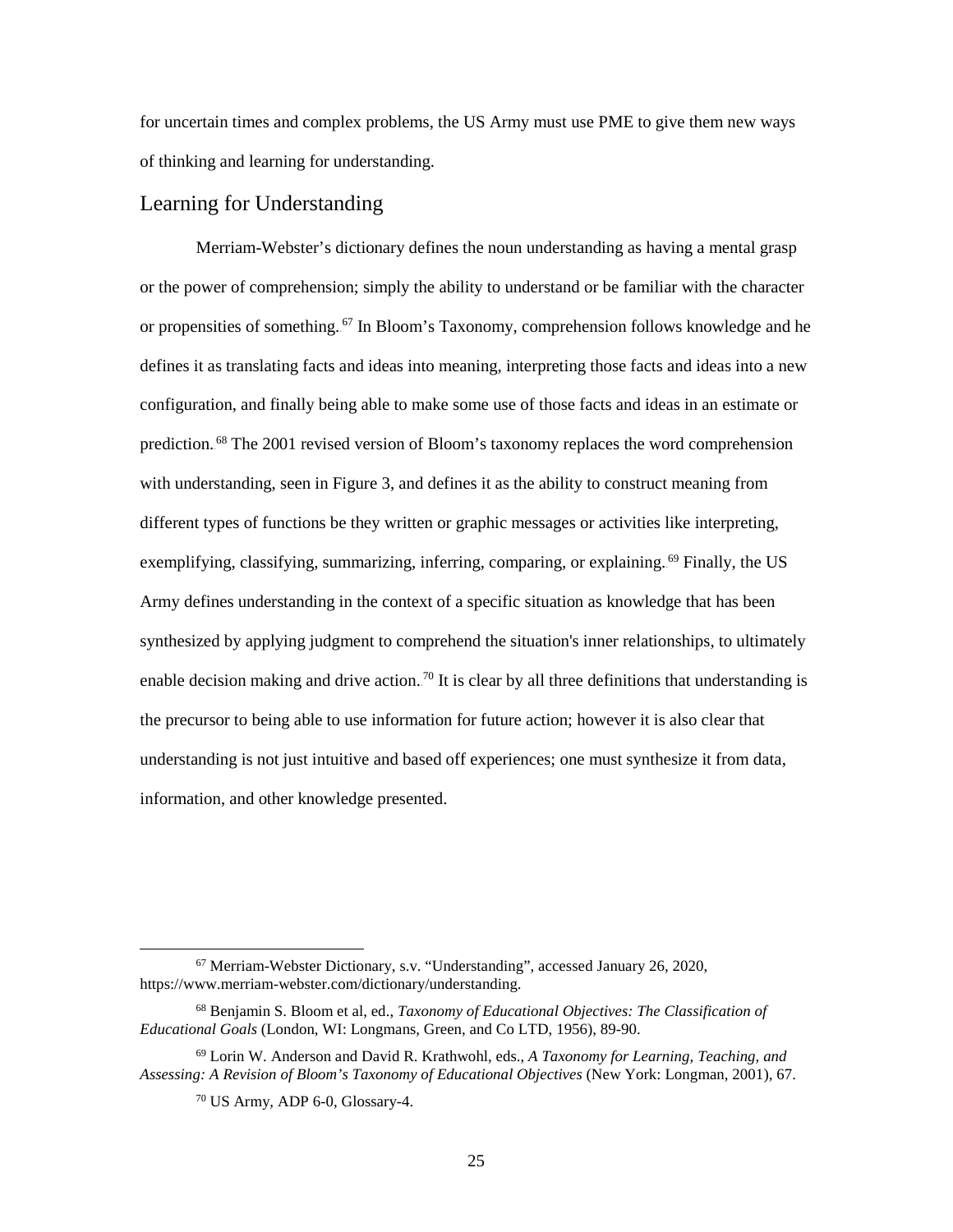

<span id="page-33-0"></span>**Figure 3. Blooms Taxonomy. Vanderbilt University Center for Teaching** Accessed 20 January 2020. https://cft.vanderbilt.edu/guides-sub-pages/blooms-taxonomy/

Learning for understanding involves multiple cognitive skills to synthesize information combined with experience. It is an emergent property that evolves from visualizing the relationships within an environment, critically analyzing the information given, and then making meaning out of that information. Seeing the relationships in an environment allows leaders to view it as a system.<sup>71</sup> When leaders view the environment as a system, they can see the elements are not working in isolation and are working to achieve something greater than its individual parts. Additionally, the behavior of a system is its propensity or its performance over time. The analysis of this behavior over time provides clues to the system's structure and is the key to understanding not only what is happening, but also why it is happening.<sup>72</sup> Critical thinking involves the judgment of information, asking the right questions, and essentially a process for improving the reactions and beliefs that each of us make.<sup>73</sup> This allows leaders to gain a deeper understanding of the information before making meaning of it. Making meaning allows leaders to restore the differences from what is initially perceived to what is actually happening and remain

 <sup>71</sup> Donella Meadows, *Thinking in Systems: A Primer*, 11.

<sup>72</sup> Ibid, 89.

<sup>73</sup> M Neil Browne and Stuart M Keely, *Asking the Right Questions: A Guide to Critical Thinking, 8th ed.* (Upper Saddle River: Pearson Education, 2007), ix.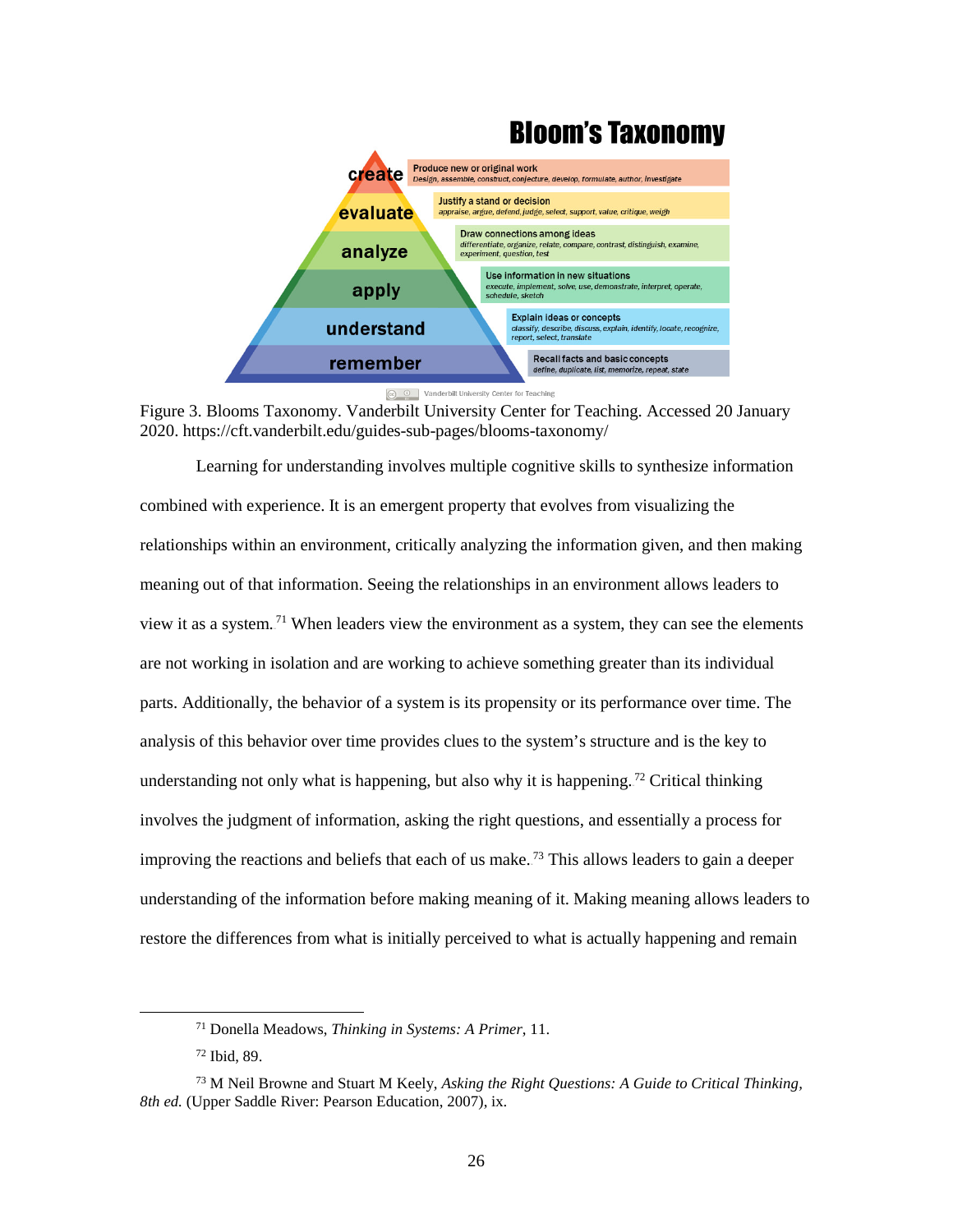in touch with a situation that is uncertain.<sup>74</sup> Once leaders make meaning of the information and subsequently act on it, they must reflect in (or during) their action as well as reflect on their action to fully learn for understanding.<sup>75</sup> Peter Schwartz says, looking ahead at the uncertainties allows leaders to foresee surprising events and act with confidence.<sup>76</sup> Having the cognitive skills necessary and being able to use experiences to learn for understanding gives leaders the tools needed to face uncertain situations, think faster than the adversary, and maintain the advantage. Therefore, systems thinking is a skill the US Army must teach to aid in the understanding of future conflict and the problems we will face.

### Systems Thinking

<span id="page-34-0"></span>But in war more than any other subject we must begin by looking at the nature of the whole; for here more than elsewhere the part and the whole must always be thought of together,

—Carl von Clausewitz, *On War*

 Systems thinking is simply a new way to learn and think about things. Donella Meadows, a world renown systems analyst, expresses that as our world continues to change rapidly and become more complex, systems thinking will help us manage, adapt, and will give us the freedom to identify the root causes of problems and see new opportunities.<sup>77</sup> It is a lens that allows us to see the whole, think for understanding, and overcome complexity. The skill itself involves mastering sub-skills individually such as identifying structure, function, and form and mapping relationships. Then one must put those skills together as a whole within external and internal context and with a purpose. It is useful in many fields spanning from social to physical

 <sup>74</sup> Klaus Krippendorf, *The Semantic Turn: A New Foundation for Design* (Boca Raton, FL: Taylor & Francis, 2006), 52.

<sup>75</sup> Donald A. Schoen, *Educating the Reflective Practitioner: Toward a New Design for Teaching and Learning in the Professions* (San Francisco: Jossey-Bass, 1987), 26.

<sup>76</sup> Peter Schwartz, Art of the Longview, 3.

<sup>77</sup> Meadows, *Thinking in Systems: A Primer*, 2.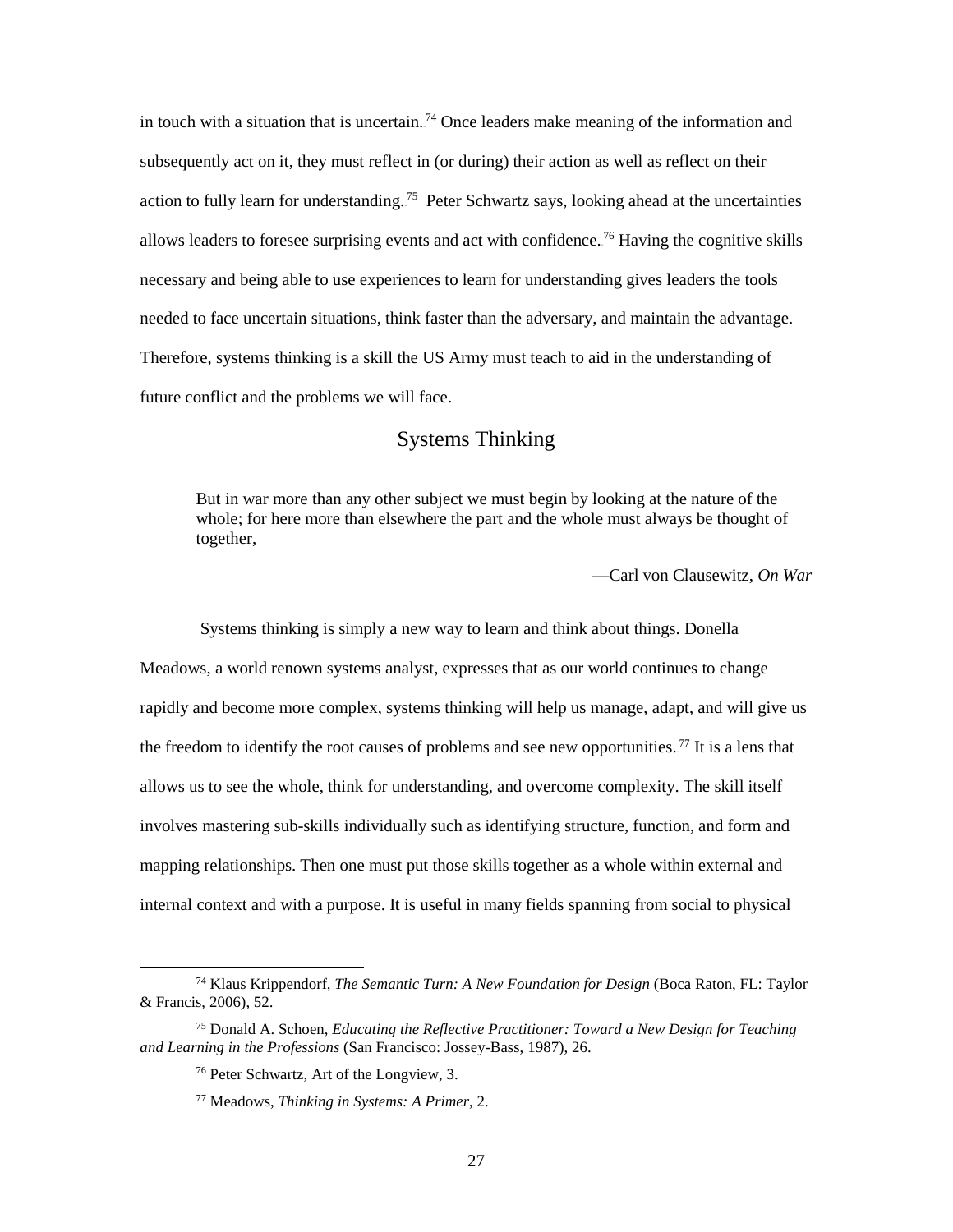sciences, management, engineering, and warfare. It is a precursor to solving problems, because we often do not know the correct problem or set of problems we are trying to solve. We label a bundle of problems with a single conceptual label and ignore the fact that the bundle of problems is so ensnarled and that only solving one problem will likely cause others.<sup>78</sup> It sets the stage for critically analyzing the set of problems and developing creative solutions. Leaders across several fields have successfully used it in the past and it will be a critical skill needed for the future.

#### <span id="page-35-0"></span>Systems Thinking: A New Language

As the world continues its progression away from the industrial revolution and further into the information revolution, we must also progress the way we think and the way we express those thoughts. Gharajedaghi states that chaos and complexity are not characteristics of a new reality, but that they are only features of our perceptions and understanding. He states that we see the world in the information revolution as complex, because we use inadequate concepts and language to explain it.<sup>79</sup> The world has relied too long on analytics, rational thought, cause, effect, and linear thinking. In the fast-paced, information laden world of today, citizen challenge nation leaders to find a quick fix to new and unfamiliar social and security problems. However, these types of problems are not simple, they are complex and are often a system of problems. The desire to simplify problems and find a quick fix often leads to more problems. As Peter Senge writes, "today's problems come from yesterday's solutions" as quick solutions simply shift problems from one part of the system to another.<sup>80</sup> Meadows states, at a time when the world is messy, more interconnected, and more rapidly changing then the more ways we can see and learn,

 <sup>78</sup> Dorner, *The Logic of Failure: Why Things Go Wrong and What We Can Do to Make Them Right*, 54-55.

<sup>79</sup> Gharajedaghi, *Systems Thinking: Managing Chaos and Complexity: A Platform for Designing Business Architecture*, 25.

<sup>80</sup> Peter Senge, *The Fifth Discipline: The Art and Practice of the Learning Organization* (New York: Doubleday, 1990), 58.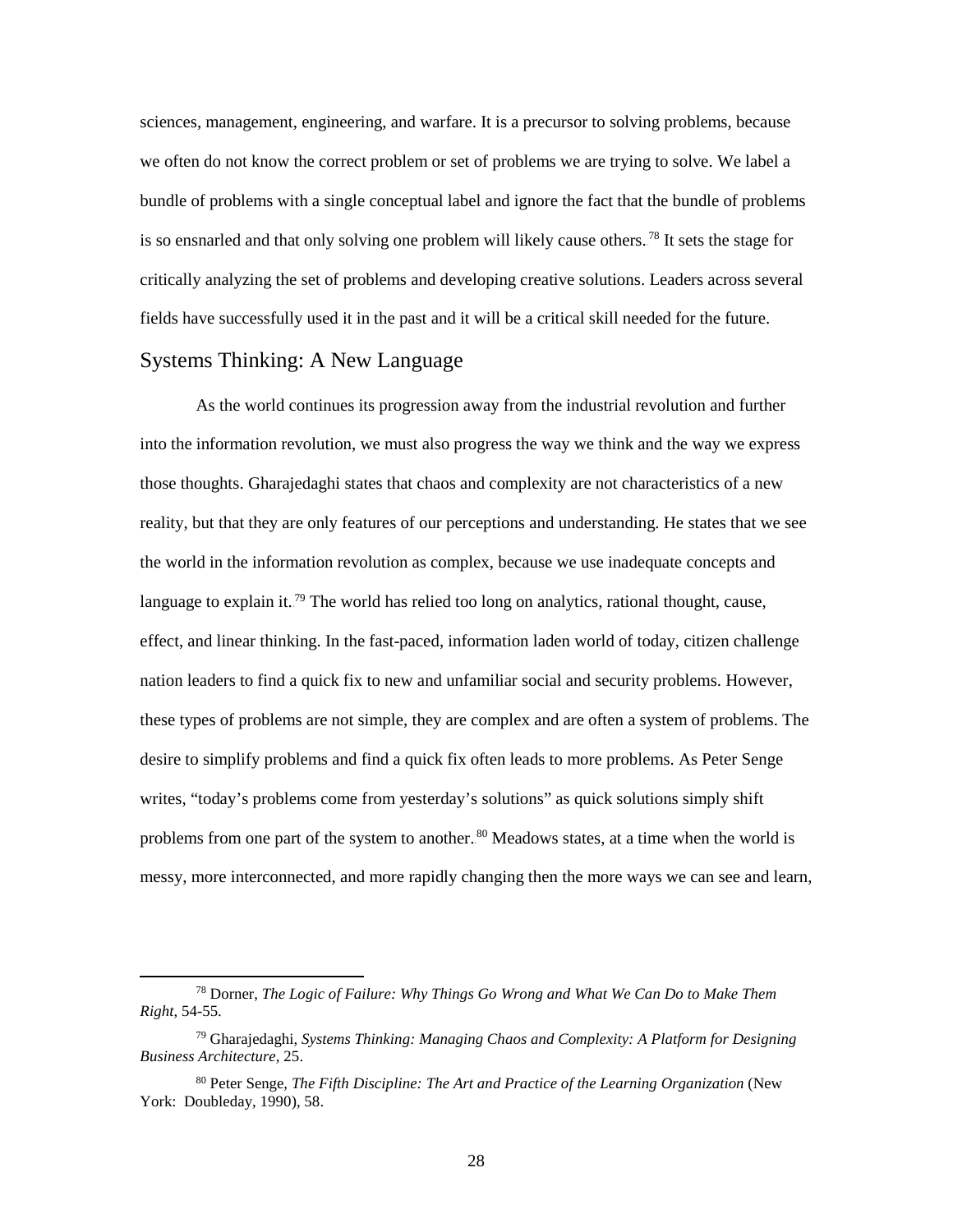the better.<sup>81</sup> We need to slow down our thinking and begin to use a language of systems and interaction that restructures how we think and will help us learn a new way of seeing and acting in the world.

As stated earlier, a system is an interconnected set of elements that works to achieve something. Systems thinking is about seeing wholes instead of parts. Senge states that systems thinking allows us to see interrelationships and patterns of change rather than just snapshots in time; allows us to see the thing that gives living systems their unique character. It is about understanding the properties of the system's individual elements, its interconnections and feedback, and its purpose within an internal and external context. It helps us break through the feeling of helplessness in a world overwhelmed with complexity as it is a discipline for seeing "structure" in a complex environment.<sup>82</sup> Ultimately, this new way of learning and seeing allows us to see patterns that help us understand the propensity of the system, which will help us understand future complex problems. To operationalize the system thinking skill, one must first learn the foundations in parts to better understand the interactions and the purpose of the whole skill.

#### <span id="page-36-0"></span>Systems Thinking in Parts

One can break down systems thinking into three foundational sub-skills: iterative holistic thinking, mapping relationships and feedback loops, and finally determining external purpose of the system and harnessing complexity to design a future for that system within context. These subskills help to tell the story of the system so that we can use that story to generate solutions. First, to holistically think, we can use Gharajedaghi's method of analyzing the variables of the system by understanding the structure or the components of the system; the function or the outcomes produced by the components; the process or the sequence of activities over time all

 <sup>81</sup> Meadows, *Thinking in Systems: A Primer*, 6.

<sup>82</sup> Senge, *The Fifth Discipline: The Art and Practice of the Learning Organization*, 69.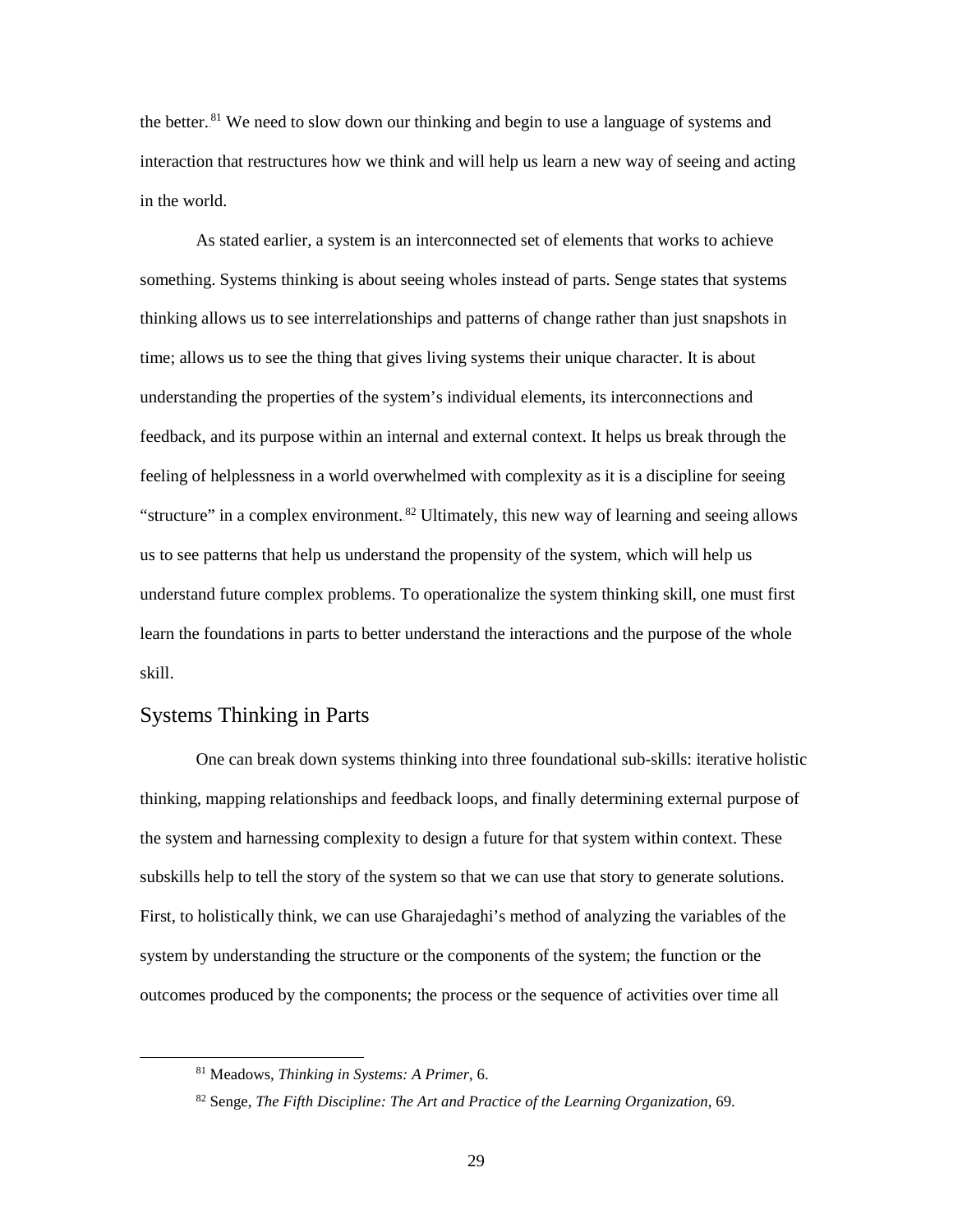within context.<sup>83</sup> Analyzing all three of these perspectives simultaneously within context of the environment combats our natural tendency to apply our pre-conceived notions to a system and is essential to seeing the whole as seen in Figure 4.



**Iterative Process of Inquiry** 

<span id="page-37-0"></span>Figure 4. Iterative Process of Inquiry for Understanding Complexity. Jamshid Gharajedaghi, *Systems Thinking: Managing Chaos and Complexity: A Platform for Designing Business Architecture*, (3rd ed. Amsterdam: Morgan Kaufmann, 2011), 93

It also helps one understand why the components are acting in time and space. Because these four variables form a non-linear relationship, it is essential to iteratively conduct this analysis. Gharajedaghi argues that iteration is the key to understanding complexity as it allows for one to examine the assumptions and properties of each individual component and then in relation to other elements.<sup>84</sup> Identifying the components along with each one's purpose and the sequence

 <sup>83</sup> Gharajedaghi, *Systems Thinking: Managing Chaos and Complexity: A Platform for Designing Business Architecture*, 90.

<sup>84</sup> Gharajedaghi, *Systems Thinking: Managing Chaos and Complexity: A Platform for Designing Business Architecture*, 92.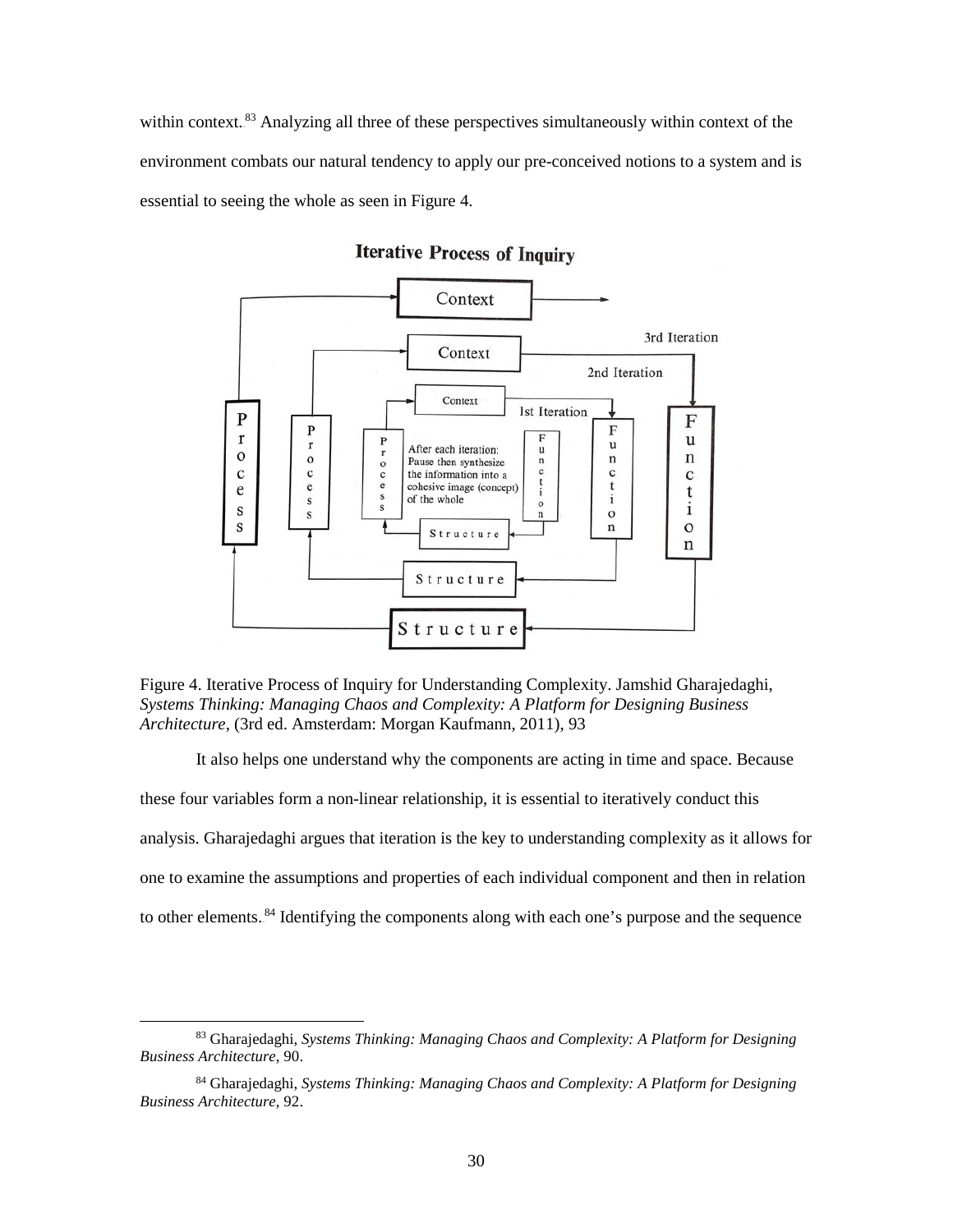of their actions allows one to determine the basic connections to other components, which then leads to being able to map the relationships and understand the feedback loops of a larger system.

Mapping relationships and identifying the purpose of those relationships is the next foundational skill of systems thinking. Mapping relationships is about capturing interactions, interconnections, the sequence and flow of activities, and the rules of the system.<sup>85</sup> It is capturing how the system operates, how it organizes itself, how it improves itself, and how it strives for equilibrium all to achieve a purpose. Although a system's organization can include linear relationships, complex systems often have several non-linear relationships that one must identify and attempt to understand. Non-linear relationships are specifically important to identify because they baffle our expectations about action and response relationships and change the relative strength of feedback loops..<sup>86</sup> Senge describes the varying strength of feedback by saying, the harder you push a system, the harder it will push back and try to improve or correct itself.<sup>87</sup> A system organizes itself so that the behavior of the components and the relationships between them capitalize on both reinforcing and stabilizing feedback loops. Reinforcing feedback loops are the engines of growth and stabilizing feedback loops help the system achieve its goal.<sup>88</sup> To truly understand how the system behaves, one must realize that the system operates in beats or periodic repeats of operations that create a hidden order exists to generate wholes out of its parts.<sup>89</sup> Understanding the unique organization of the components helps one understand its emergent properties, which helps highlight its overall purpose for existing in an external environment.

 <sup>85</sup> Gharajedaghi, *Systems Thinking: Managing Chaos and Complexity: A Platform for Designing Business Architecture*, 109.

<sup>86</sup> Meadows, *Thinking in Systems: A Primer*, 92.

<sup>87</sup> Senge, *The Fifth Discipline: The Art and Practice of the Learning Organization*, 58.

<sup>88</sup> Ibid, 79.

<sup>89</sup> Gharajedaghi, *Systems Thinking: Managing Chaos and Complexity: A Platform for Designing Business Architecture*, 118.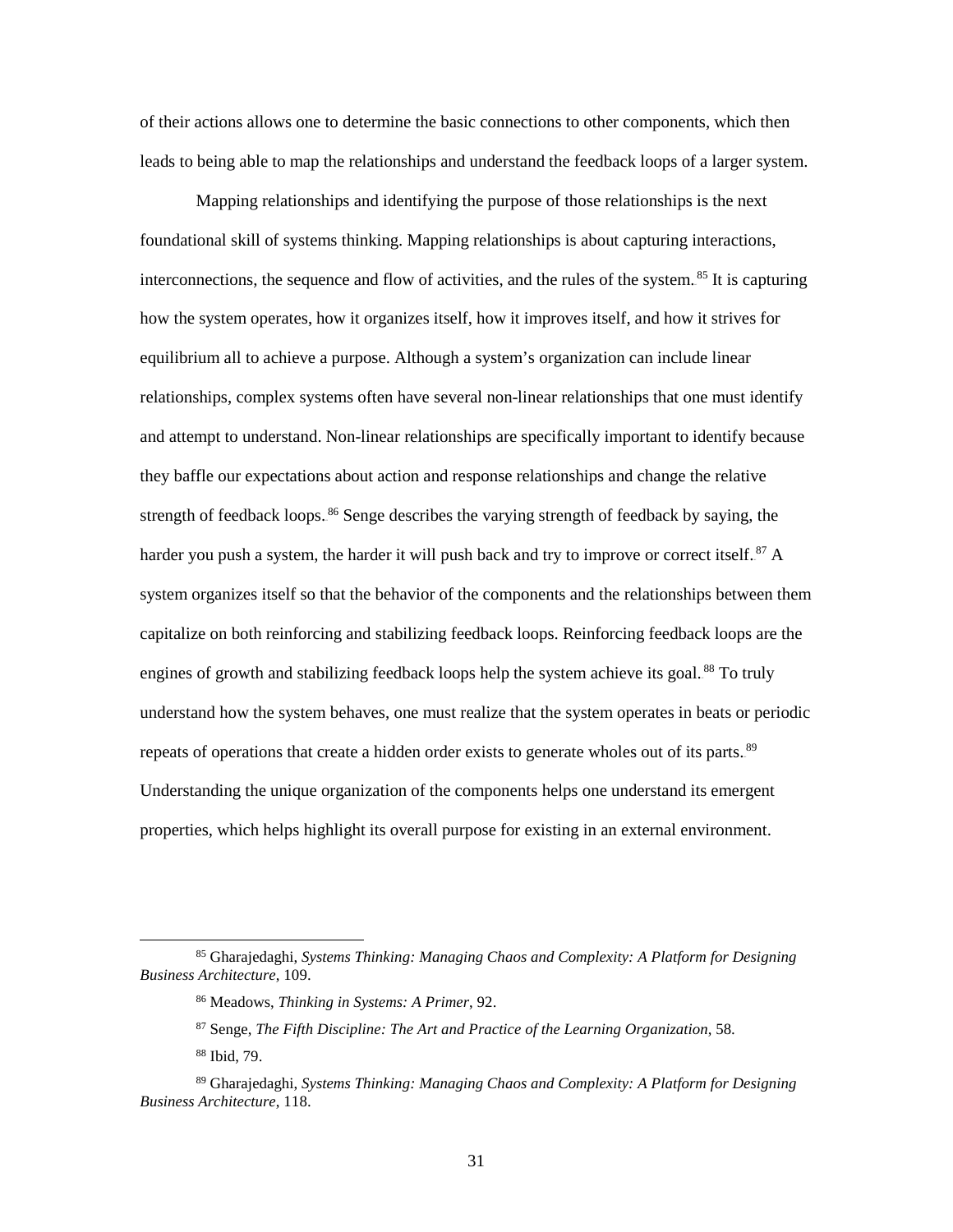The last foundational skill of systems thinking is the being able to understand the system's components and relationships well enough to determine its external purpose and create feasible wholes out of its parts within context. Understanding external context is key to this subskill because one cannot create solutions free from affecting other systems in the external environment. Because systems are surprising and their structure behaves in ways that cause problems, it is important to be able to identify why a system exists within an external environment. It allows one to create new alternatives or solutions for that system and avoid known patterns of behavior that initially created the problems.<sup>90</sup> Bryan Lawson states that design involves a sophisticated mental process capable of manipulating information and blending them all into a coherent set of ideas.<sup>91</sup> It simply allows one to harness complexity and redesign a system structure by modifying, adding, or subtracting feedback loops that changes the overall purpose of the system and helps solves a problem. Harnessing complexity is a way to change the structure of a system to increase performance and exploit the understanding of the system itself.<sup>92</sup> Recognizing complexity helps one ask the right questions to better understand the system and identify areas to exploit. To design a new future for a system is choosing how the system will perform instead of predicting how it will perform.<sup>93</sup> Crafting how a system performs enables us to be less surprised by complex system by learning to expect, appreciate, and use the environment's complexity to our advantage. Being able to successfully influence a system predicates itself on the previous two sub-skills by first understanding the components and then the relationships between them. These sub-skills work together to produce the ability to think in

 <sup>90</sup> Gharajedaghi, *Systems Thinking: Managing Chaos and Complexity: A Platform for Designing Business Architecture*, 134-135.

<sup>&</sup>lt;sup>91</sup> Bryan Lawson, *How Designers Think: The Design Process Demystified*, 4<sup>th</sup> ed. (Amsterdam: Architectural Press, 2006), 14.

<sup>92</sup> Axelrod and Cohen, *Harnessing Complexity: Organizational Implications of a Scientific Frontier*, 9.

<sup>93</sup> Gharajedaghi, *Systems Thinking: Managing Chaos and Complexity: A Platform for Designing Business Architecture* 137.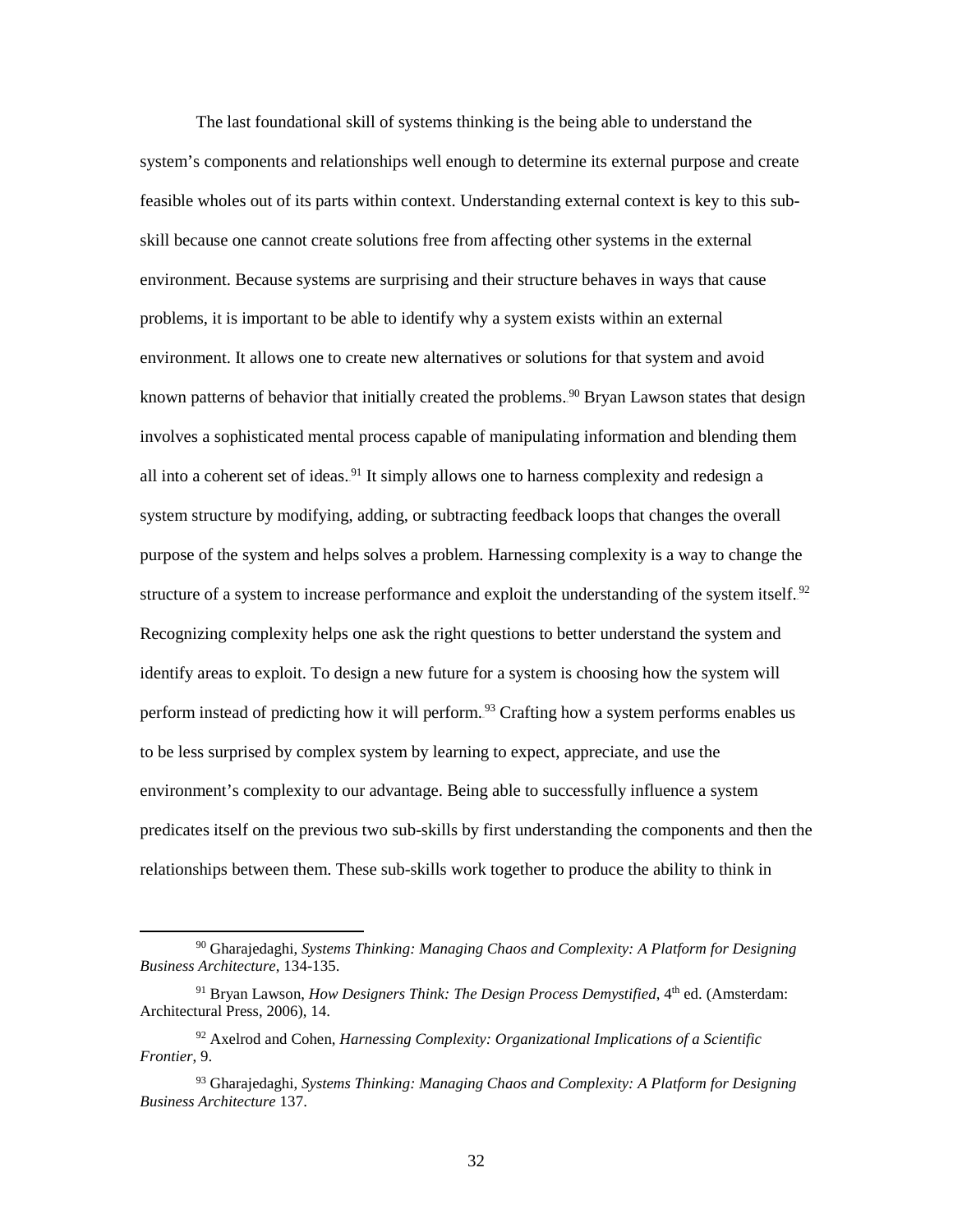systems which is important to solving problems and achieving desired goals in both socio-culture and military operations.

#### <span id="page-40-0"></span>Systems Thinking in Practice

The world is full of complexity and the information age is exponentially increasing the rate of change and level of uncertainty. Prior to the information age, a linear view of nature allowed reductionist to reduce complex problems to manageable problems. However, with the advent of computers, a non-linear view of nature became pervasive where unpredictable interactions frustrated conventional planning.<sup>94</sup> Leaders can no longer afford to apply linear approaches to non-linear problems. As Tom Czerwinski states, "linearity was expected to win both the Vietnam War and the war on poverty simultaneously in the 1960s and it failed at both".<sup>95</sup> We should expect that future events are going to be more difficult to discern due to the amount of entities interacting. Understanding these interactions gives us a different lens to manage the complexity and "cope" with the environment.<sup>96</sup> The information revolution is transforming the way people think about political, social, and military systems, which gives us more examples to follow when applying systems thinking to a problem.

Social and political systems are the backbone of a functioning society. Peter Checkland describes both systems as human activity systems where self-consciousness and freedom of action creates human intervention.<sup>97</sup> These systems are inherently complex because you cannot always predict the system's interactions due to human action. Problems within a complex system are often unfamiliar where you cannot use a specific model to analyze the problems and

 <sup>94</sup> Thomas J. Czerwinski, *Coping with the Bounds: Speculations on Nonlinearity in Military Affairs* (Washington DC: National Defense University, 1998), 3.

<sup>&</sup>lt;sup>95</sup> Ibid, 31.

<sup>96</sup> Ibid, 4.

<sup>97</sup> Peter Checkland, *Systems thinking, Systems Practice* (Chichester, UK: John Wiley and Sons, 1981): 115, quoted in Alex Ryan, "What is a Systems Approach." *arXiv by Cornell University*, (10 Sep 2008), 20, Accessed 4 September 2019, [https://arxiv.org/abs/0809.1698#.](https://arxiv.org/abs/0809.1698)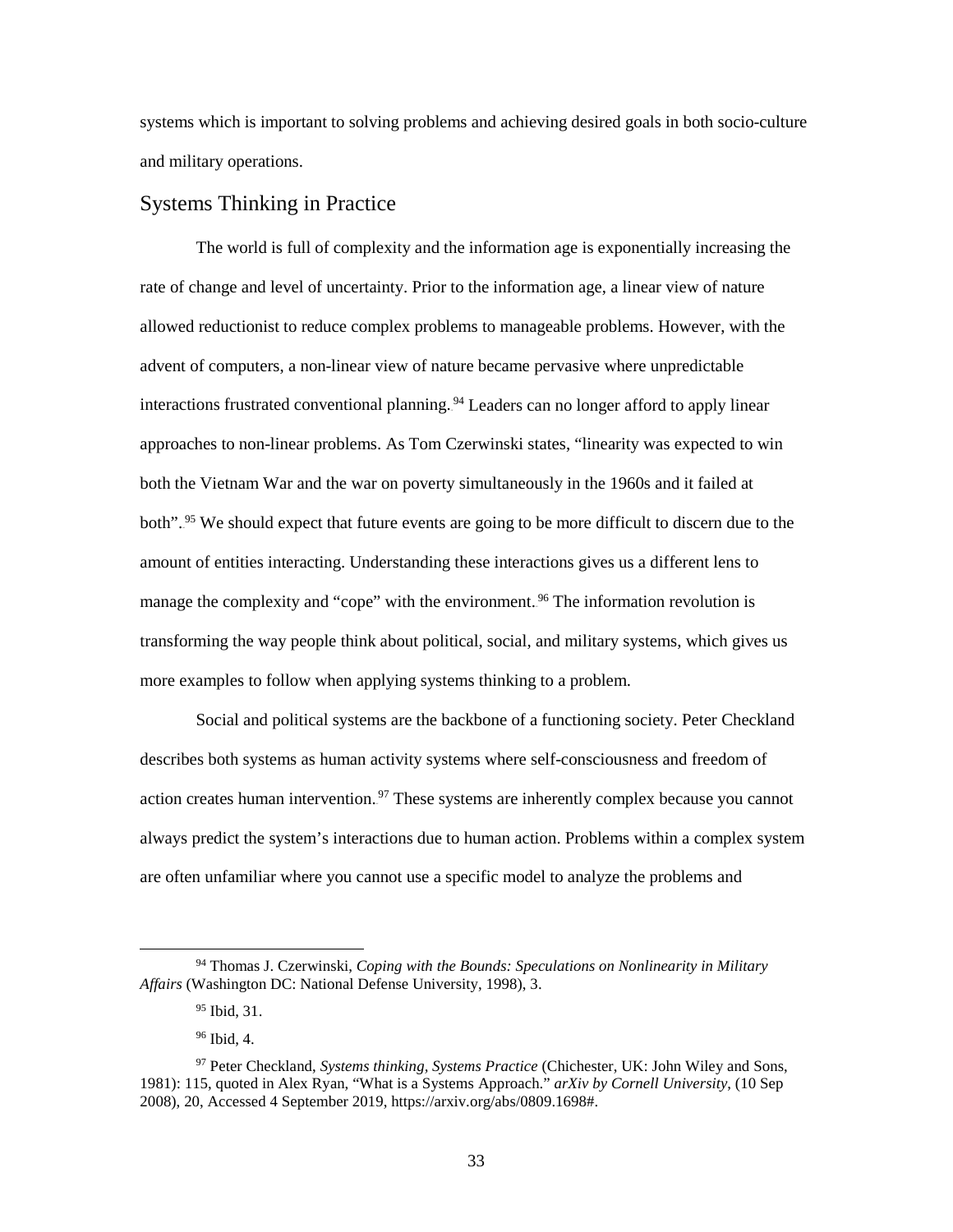subsequently use quantitative methods to solve the problems. International relations theory is a good example of a complex socio-political system. Stephen Walt states that no single model or approach can capture the complexity of world politics, therefore, one understands the study of international politics by understanding the relationships between traditional ways of thinking.<sup>98</sup> Robert Jervis also highlights the complexity of socio-political systems by stating states will often infer how another state is going to act by how they act towards others, but if those relationships are only viewed in isolation, observers will often mis-understand the state's policy and intentions.<sup>99</sup> Therefore, we use systems thinking to better understand the complexity of the system, frame the real-world problem, and generate solutions. Because military systems reside within social and political systems, military professionals can use also systems thinking to approach military problems.

Military strategy and operations are prime examples of complex problems within the military system because of the increasing number of elements or components and therefore the potential number of interactions. Although he lived long before the information age, the way Clausewitz thought about military operations is an example of how military professionals use systems thinking in military operations. Alan Beyershen asserts in his essay that change and uncertainty are emphasized in Clausewitz's work as he understood that finding an exact analytical solution to the non-linear problems war poses was unrealistic and that war is in inseparable from its context and is characterized by feedback between its conduct and its ends.<sup>100</sup> Shimon Naveh also uses systems thinking to underpin his theory of operation art, which has transformed our modern-day thinking of military operations. He states military operations are like open systems as

 <sup>98</sup> Stephen M. Walt "International Relations: One World, Many Theories." *Foreign Policy*, no. 110 (Spring 1998), 30.

<sup>99</sup> Robert Jervis, *System Effects: Complexity in Political and Social Life* (Princeton: Princeton University Press, 1998), 33.

<sup>100</sup> Alan Beyershen, "Clausewitz, Nonlinearity, and the Unpredictability of War" *International Security* 17, no. 3 (Winter 1992/93), 7-8.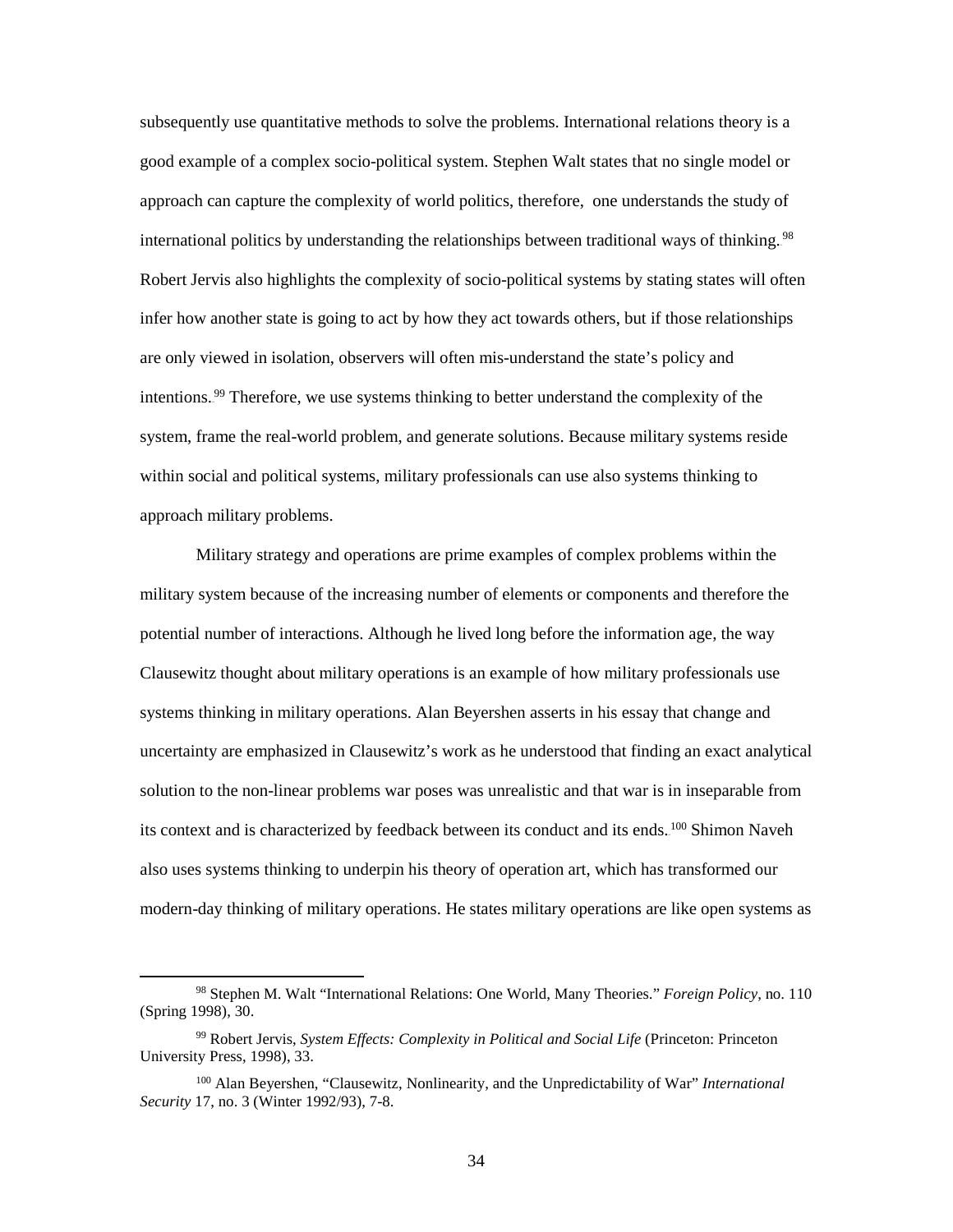they are self-organizing and are dominated by their aim as it provides the focus for the system's performance.<sup>101</sup> He states that because military operations are like systems, it is important to harmonize the dichotomy of steering towards achieving an aim while preventing the dangers of the segregation of separate concrete actions from its various components.  $102$  For military professionals to arrange separate tactical missions to meet an aim and fuse abstract and mechanical extremes requires the use of cognitive tension and a different mode of thinking. <sup>103</sup> To conduct operational art, leaders' plans must reflect the cognitive tension between the general orientation towards the aim and adherence to the tactical missions by expressing the dynamic interactions between the various elements of action and the aim.<sup>104</sup>

Lastly, the US Army has recently implemented systems thinking as a key concept into its design methodology to assist leaders in the conduct of operational art. ATP 5-0.1 prescribes that leaders use systems thinking to view and learn about the operational environment. It helps leaders understand how a system receives inputs, adapts to those inputs according to its internal logic, and provides outputs to the surrounding environment.  $105$  Some may argue that military professionals can use traditional analysis processes and thinking skills such as intelligence preparation of the battlefield (IPB) and critical thinking to understand an unfamiliar problem, however, this process only analyzes the function and process and does not allows for the analysts to see the whole. Therefore, military professional should know how to think in systems and apply the skill to solving problems.

 <sup>101</sup> Shimon Naveh, *In Pursuit of Military Excellence: The Evolution of Operational Theory* (London: Frank Cass, 1997), 5.

<sup>102</sup> Ibid, 6.

<sup>103</sup> Ibid, 7.

<sup>104</sup> Ibid*,* 13.

<sup>105</sup> US Army, ATP 5-0.1, 1-8.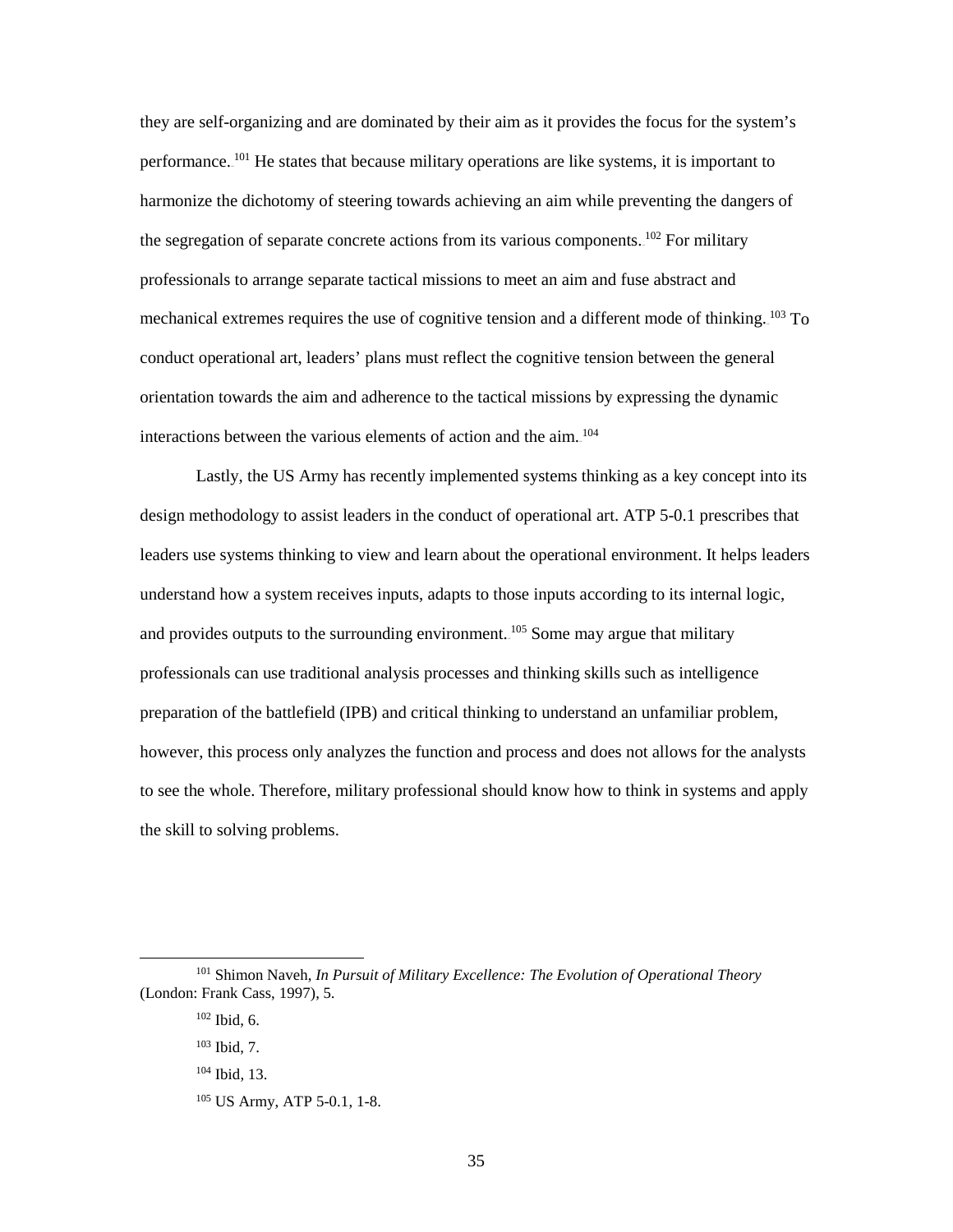#### Recommendations and Conclusion

#### <span id="page-43-1"></span><span id="page-43-0"></span>Leveraging PME

The US Army relies on its PME system to continually educate its force and prepare leaders for a constantly changing environment, therefore, PME must also adapt to the changing environment. Its goal is to provide progressive education that prepares leaders to operate in multidomain environments that are complex, ambiguous and rapidly changing. <sup>106</sup> The US Army's PME system is essential in creating shared understanding and creating a common language amongst leaders. This common language allows for the execution of mission command and allows for commanders to capitalize on subordinate leader's ingenuity, innovation, and decision making.<sup>107</sup> The US Army must introduce the systems thinking language early in the education system to allow for the concepts to grow and mature with a leader's experiences as the leader progresses in their career. In an Army Research Institute (ARI) study about visualizing and understanding complex problems, they found that most participants suggested that the US Army introduce thinking skills such as systems thinking early in the officer's career when they are second lieutenants and continue to develop those skills throughout their career to better visualize and understand complex problems. <sup>108</sup> To stay first-rate, the US Army must create a superior cognitive force by implementing systems thinking skills into PME that gives leaders the skills needed to make sense of information and connect their knowledge to foster better understanding.

To implement the systems thinking skill into PME using the outcome-based approach, the US Army educators use the ADDIE method, which is a deliberate model to design or refine a curriculum that falls under one or more ALAs and supports a specific GLO. Systems thinking

36

 <sup>106</sup> US Army, AR 350-1, 70.

<sup>107</sup> US Army, ADP 6-0, 1-4.

<sup>108</sup> James Greer, William Weyharauch, Elena Knyshev, et al, *Visualizing Complex Problems* (Fort Belvoir, VA: Army Research Institute, 2018), 27.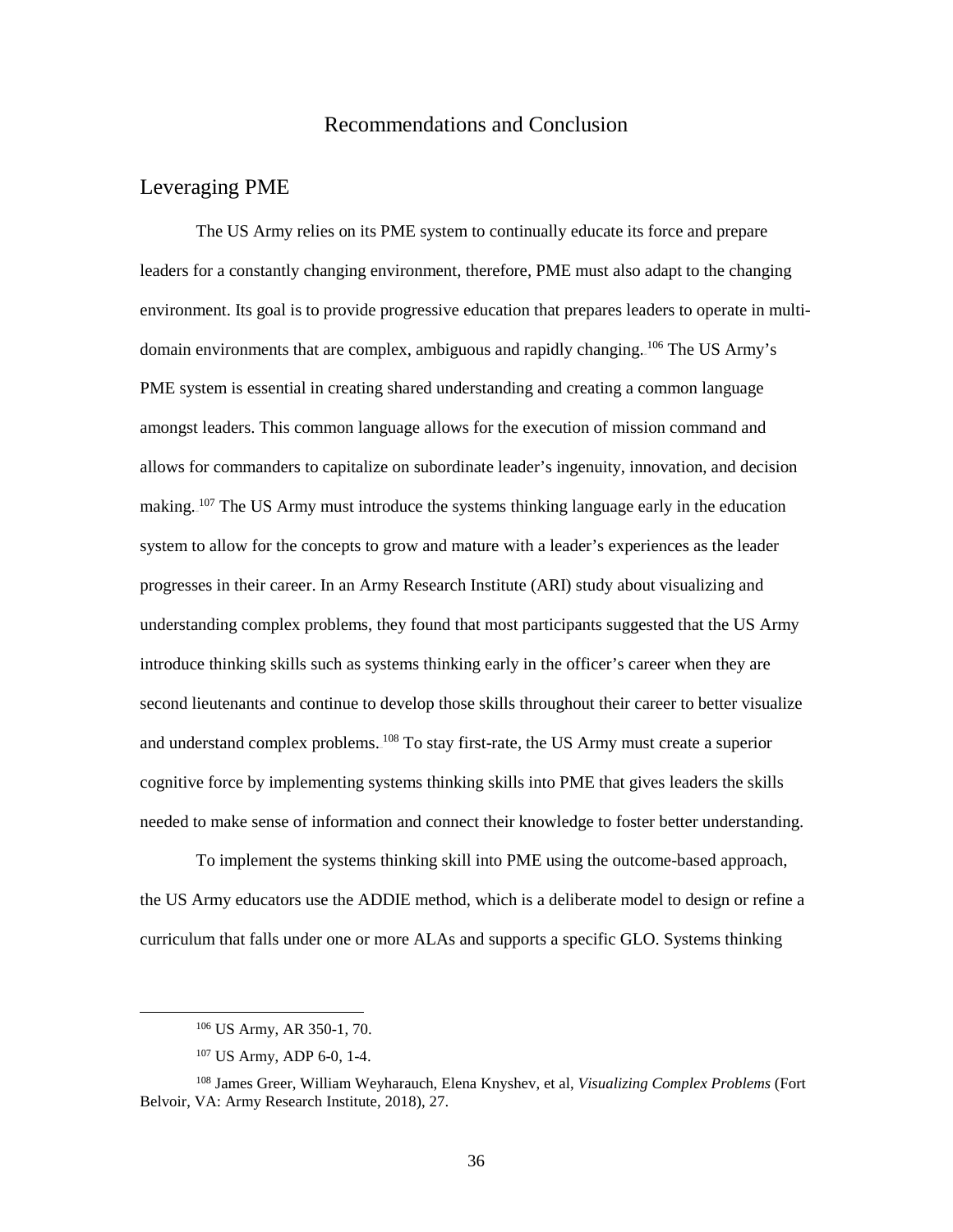would reinforce the human dimension and mission command ALAs and would support the GLOs of soldiers being able to demonstrate competencies of leader and staff roles in mission command. The first phase of the ADDIE process involves analysis of the expected outcome of the development efforts while determining what information to draw upon. This includes conducting a needs analysis for systems thinking, which one can read in sections one, two, and three of this paper. From the need's analysis, the educator determines the outcomes and goals of implementing the skill throughout a soldier's career, which one can see in figure 5. After the analysis phase, the educator enters the design or refinement phase of the process.<sup>109</sup> During this phase, the educator develops objectives, also seen in figure 5, that meet each goal and lay the groundwork for the remainder of the systems thinking curriculum design.



<span id="page-44-0"></span>Figure 5. An Approach for Implementing Systems Thinking into PME. Created by Author.

The overall end state of implementing systems thinking would be to teach leaders all the necessary skills in the institutional domain needed to understand the environment well enough to develop creative solutions to complex problems. The need to implement systems thinking into all

 <sup>109</sup> US Army TRADOC, TP 350-70-14, 12.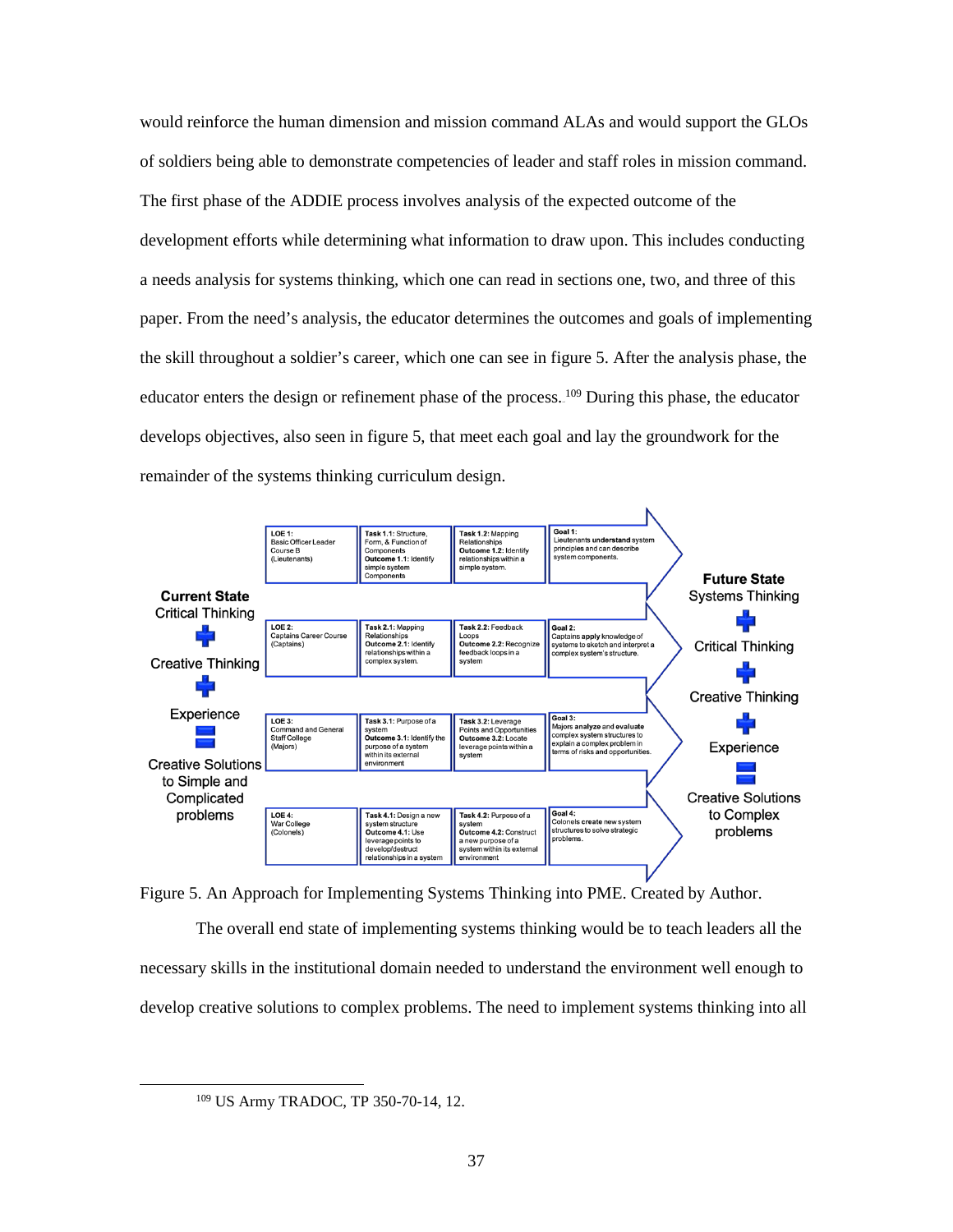echelons of PME clearly exists and the above chart identifies outcomes and goals that educators can achieve at each of those level. However, educators do not need to design a completely new curriculum to implement this skill. With a short introductory or refresher block of instruction, educators can apply the skill within existing blocks of instruction at each PME echelon.

#### <span id="page-45-0"></span>Implementing Systems Thinking into Current Curriculums

To successfully insert the systems thinking skill into Army PME, educators and instructors would first need to develop an adaptable block of instruction that introduces the basics of the systems principles and how to visualize them. Instructors should use the current model for teaching critical thinking in US Army PME which includes a short block of instruction on the basics of the thinking skill followed by a short practical exercise. Instructors can use this block of instruction to teach or refresh students on the basics of systems and how to visualize them at all PME levels. There are many tools and methods educators can use to add systems thinking into current curriculums. Donella Meadows states that words and sentences come only one at a time in linear, logical order and systems happen all at once and they are connected in all directions; so, to discuss them properly it necessary to use a language that shares some of the same properties: pictures.<sup>110</sup> Drawing is one of the simplest and most common ways to visualize and better understand a system. Dan Roam, a business consultant who helps businesses solve problems faster, states visual thinking is all about solving problems with pictures as it allows one discover ideas that are otherwise invisible and to develop those ideas quickly and intuitively, then simply communicate those ideas.<sup>111</sup> In the same ARI study mentioned above, the second most noted strategy for visualization was drawing as different drawing tools allowed participants to arrange actors, events, and connections to both reflect on their thinking and collaborate with others.<sup>112</sup>

 <sup>110</sup> Meadows, *Thinking in Systems: A Primer*, 5.

<sup>111</sup> Dan Roam, *The Back of the Napkin: Solving Problems as Selling Ideas with Pictures* (New York: Penguin, 2009), 3-4.

<sup>112</sup> Greer et al, *Visualizing Complex Problems*, 13-18.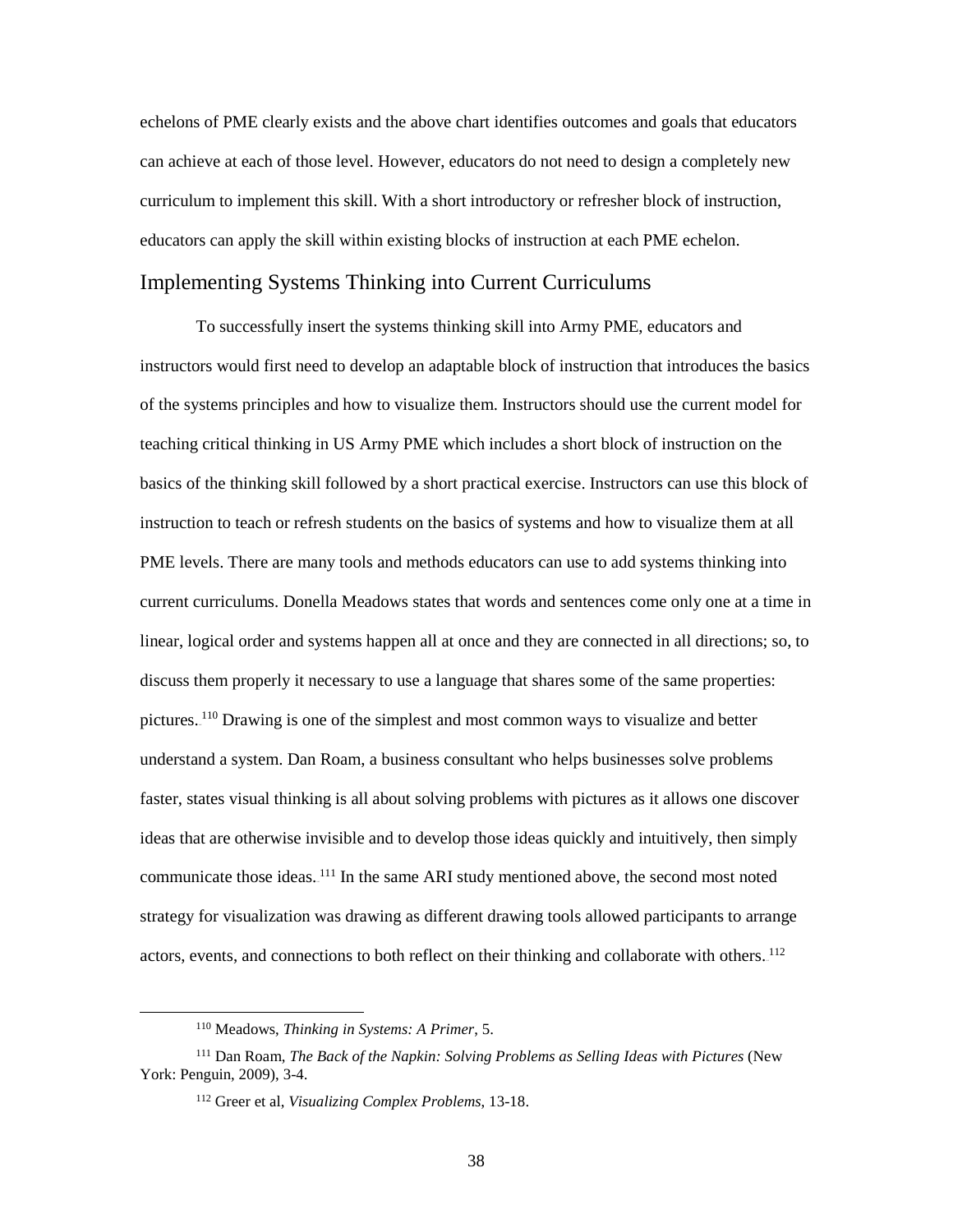Teaching students system principles and how to visualize systems early in their career and refreshing these perishable skills permits for instructors to assess these skills in future curriculum blocks. It also allows for instructors to build on these skills and increase the complexity of the problem set as the officer progresses in their career.

There are many opportunities to apply systems thinking to existing curriculums at all levels of officer PME. After commissioning, an officer's PME progression begins with Basic Officer Leadership Course (BOLC) B where each branch proponent produces technically/tactically competent and confident officers by teaching common military skills and branch specific skills. Common military skills include preparing, leading, managing, and training platoons, squads, and teams using Army processes such as TLPs and training management.<sup>113</sup> Army educators can accomplish outcome 1.1 and 1.2 seen in figure 5 by having students identify the different components of a simple company level training system and what each components purpose is in relation to the training system. Additionally, educators can use the basic principles of systems thinking to teach branch specific systems such as artillery fire support systems and intelligence collection systems. For both blocks of instruction, students must use the correct systems language of structure, form, and function as well as a graphic to show the basic components and their basic relationships, which will lay the groundwork to mapping more complex relationships within a system.

As an officer progresses in their career, the scope and scale of their influence and responsibility increases. Once an officer achieves the rank of captain, they attend the Captain's Career Course (CCC) where they receive mid-grade level education and branch specific instruction that integrates their experiences while developing them into critical and creative thinkers who can address complex problems and who are prepared to serve on battalion and

 <sup>113</sup> US Army, AR 350-1, 73.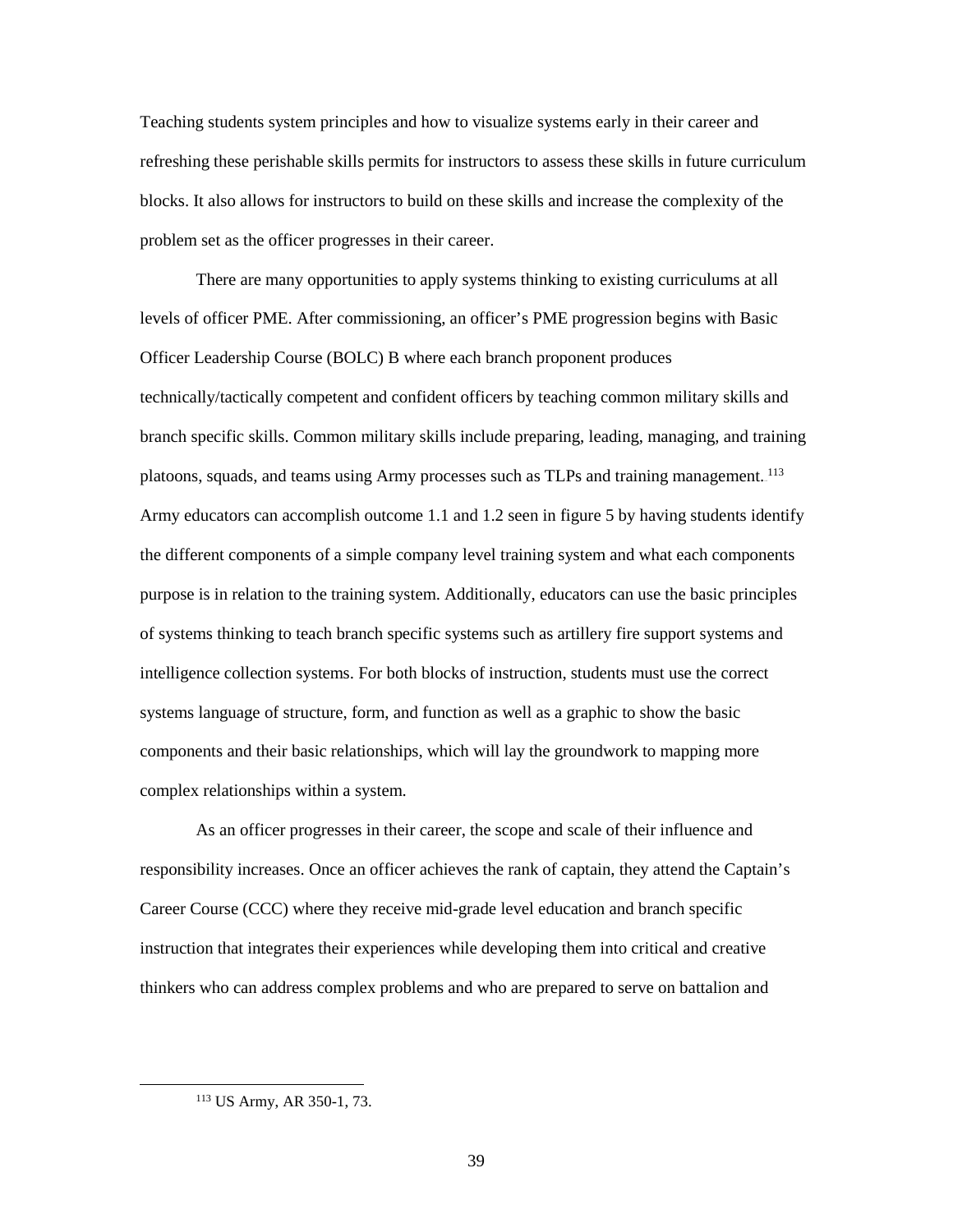brigade staffs.<sup>114</sup> Army educators can build off the basic systems principles learned in BOLC B by introducing more complex systems where the officer must not only identify system components, but also must identify how the simple systems relate to the larger more complex systems and how those systems improve or balance themselves. Educators can accomplish outcomes 2.1 and 2.2 seen in figure 5 when introducing the officer to battalion and brigade level operations, the operations process, and more complicated planning processes such as MDMP. Educators can use the officer's experience in company level operations to show how those operations interact within larger (battalion and brigade) operations and the feedback loops that exist within the Operations process and MDMP. Additionally, educators can use the systems language to describe both friendly and enemy systems within the MDMP process and evaluate student's ability to recognize how actions both positively and negatively affect a system. This will allow students to apply this skill set at the tactical level and will prepare them to also apply the skill at the operational level of war.

As a major and field grade officer, an officer's responsibility shifts from planning strictly tactical operations and practicing direct leadership to integrating tactical plans into operations and practicing organizational level leadership. At this point in their career, an officer receives intermediate level education (ILE) where instructors educate and train officers for leadership and staff roles at the battalion and higher and advances the art and science of the profession of arms to support operational requirements of the Army. <sup>115</sup> Within ILE there are ample opportunities to integrate systems thinking into the curriculum as officers now have the experience understand how to integrate company and battalion operations into the larger national security system. To do this, students must know the purpose of a system within its external environment (outcome 3.1 in figure 5). This allows for students use systems thinking to locate leverage points within small and

 <sup>114</sup> US Army, AR 350-1, 73-74.

<sup>115</sup> US Army, AR 350-1, 75.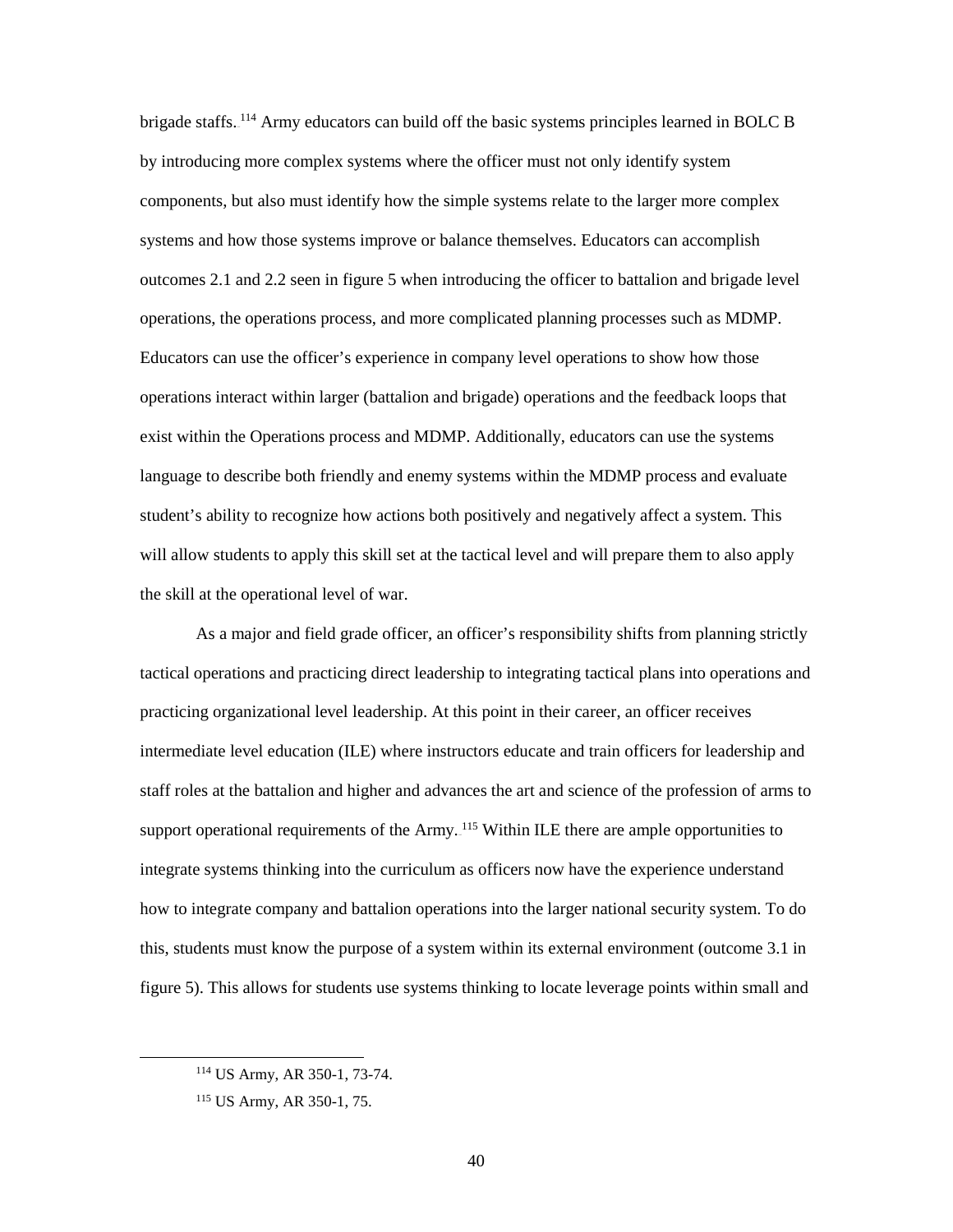larger systems and identify if those points pose risks or provide opportunities when conducting planning processes such as ADM and MDMP to solve operational level problems. Systems thinking helps planners break away from linear and compartmentalized ways of addressing problems; it allows planners to see subtleties, indirect influences, and interactive effects that are important to understanding the complexity of the problem.<sup>116</sup> Additionally, systems thinking helps a field grade officer in transitioning from direct leadership to organizational leadership as they have the skill sets to view their organization as system and can identify how to influence individuals to achieve goals. John Kotter states, the skills needed to lead and influence are both cognitive and interpersonal in nature as they involve the capacity to assess correctly the differences among people and the ability to see the subtle interdependencies among those people.<sup>117</sup> There are numerous opportunities to integrate systems thinking in the current PME system, however, US Army educators and instructors will still need to conduct further research to finalize the development, implementation, and the evaluation phases of the ADDIE process.

With the rise of the information age and the digitization of education, there are many new resources to introduce, teach, and assess the use of systems thinking within the Army's PME system. The US Army already uses wargaming within its planning processes to analyze the systemic effects of decisions on the operational environment, however there are now digital programs within a synthetic training environment that can further illustrate the operating environment as a system so learners can visualize the system and assess the impacts of actions. Additionally, the business community offers simulations in organizational leadership that assist learners in visualizing their organization as a system and assesses their ability to make decisions that influence the organization. With the ability to integrate systems thinking into existing

38.

 <sup>116</sup> US Army, ATP 5-0.1, 1-8.

<sup>117</sup> John P. Kotter, *Power and Influence: Beyond Formal Authority* (New York: Free Press, 1985),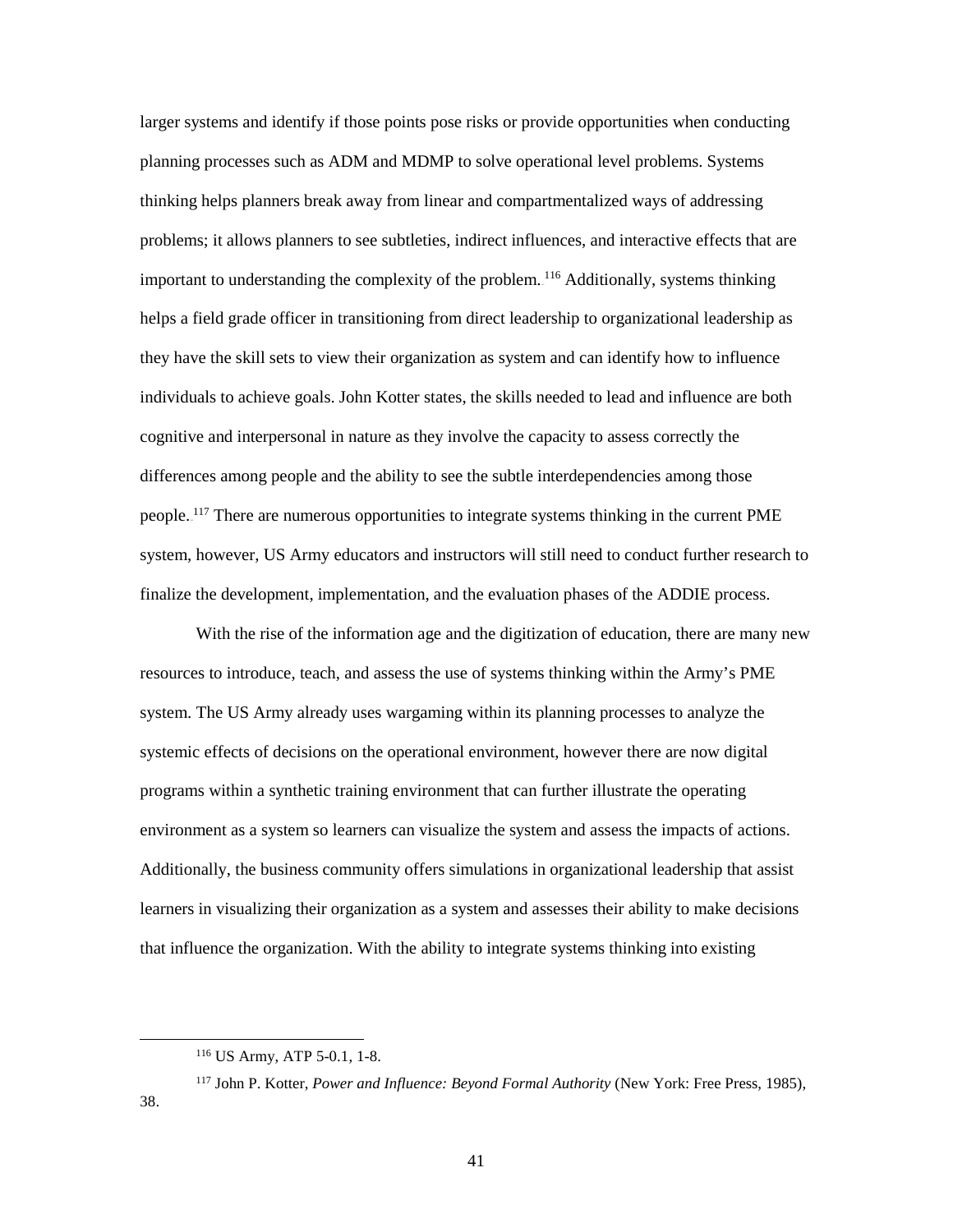curriculums using both traditional and digital methods, the systems thinking skill can improve throughout an officer's career and it can help as the officer faces more complex problems. Conclusion

<span id="page-49-0"></span>US Army doctrine and operating concepts demand that all soldiers and leaders train for uncertainty and be able to exercise disciplined initiative and accept risk. The US Army has highlighted a complex problem to solve, therefore they must rely heavily on subordinate leaders to not just follow orders, but to also think and understand the complex environment enough to converge capabilities in a multi-domain environment. Albert Einstein once said that we cannot solve our problems with the same thinking we used when we created them. Technology cannot be a reason we slight intellectual preparation and it cannot abolish the fog of war and uncertainty. They must think intensely about friendly and enemy systems and how to generate non-linear and innovative options. To do this the US Army must shift training paradigms, educate, equip, and support their most valuable capability, their Soldiers, to execute MDO in all its intensity, rigor, and complexity.<sup>118</sup> The US Army must evolve the way it thinks to match the evolution of warfare. The US Army must develop new ways to better understand the operating environment and the complex problems they will face.

Within its PME system, the US Army currently teaches leaders how to critically think, but it does not teach them how to see the whole picture and visualize the environment as system. When we view the environment as a system we understand that there are initial, secondary, and tertiary effects of our decisions and actions. It forces us to reassess our understanding of the environment and the problem. System thinking precedes critical thinking and sensemaking and is necessary to facilitate situational understanding, view a problem, and generate solutions that allow leaders to harness the current complexity of the environment.

20.

 <sup>118</sup> US Army TRADOC, TP 525-3-1, *The United States Army in Multi-Domain Operations: 2028*,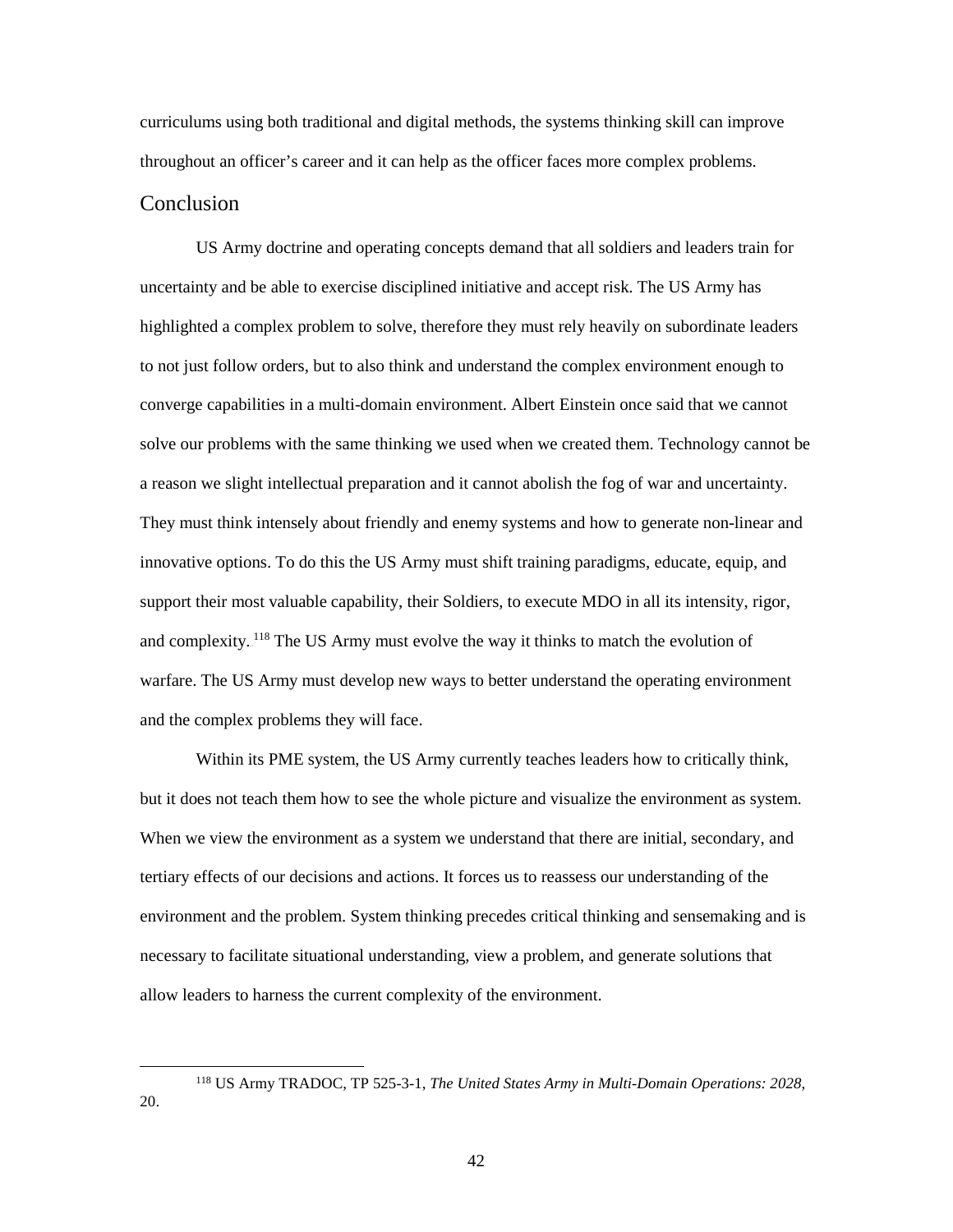In a time of constant change, agility is vital to forward thinking and producing products that not only meet current requirements but also future requirements. Finding the right balance between variety and uniformity; deciding what interacts with what and when; and deciding what elements we copy or destroy allow one to harness complexity. <sup>119</sup> Within the context of military planning and operations, it is important to consider changing these elements for both friendly and adversary systems to maximize opportunities and options.

Training and educating leaders for uncertainty must always be a key part of the Army's learning strategy, however, it now must go beyond the cultivation of critical and creative thinking skills. The US Army charges leaders with accepting that uncertainty will never be eliminated and to continually strive to maintain situational understanding as the situation evolves.  $^{120}$  As the operating environment becomes more complex, a leader's ability to combine thinking skills with their experiences to anticipate and make decisions becomes increasingly important. Schwartz says the point is to make strategic decisions that will be sound and no matter what future takes place, you and your organization will be ready for it and influential in it.<sup>121</sup> Only using intuition and experiences will not work in uncertain environments. The illusion of understanding the past quickly feeds the illusion that one can predict and control the future by using intuition.<sup>122</sup> Leaders must use multiple thinking methods including systems thinking to see the whole environment, critical thinking to analyze assumptions, and sensemaking to gain and maintain situational understanding during uncertain environments. And when leaders understand and learn faster than the adversary, they make decisions that keep options open, maintain the initiative, and win future wars.

 <sup>119</sup> Axelrod and Cohen, *Harnessing Complexity: Organizational Implications of a Scientific Frontier*, 156-157.

<sup>120</sup> US Army, ADP 6-0, 2-3.

<sup>121</sup> Schwartz, *The Art of the Longview: Planning for the Future in an Uncertain World*, xiv.

<sup>122</sup> Kahneman, *Thinking Fast and Slow*, 205.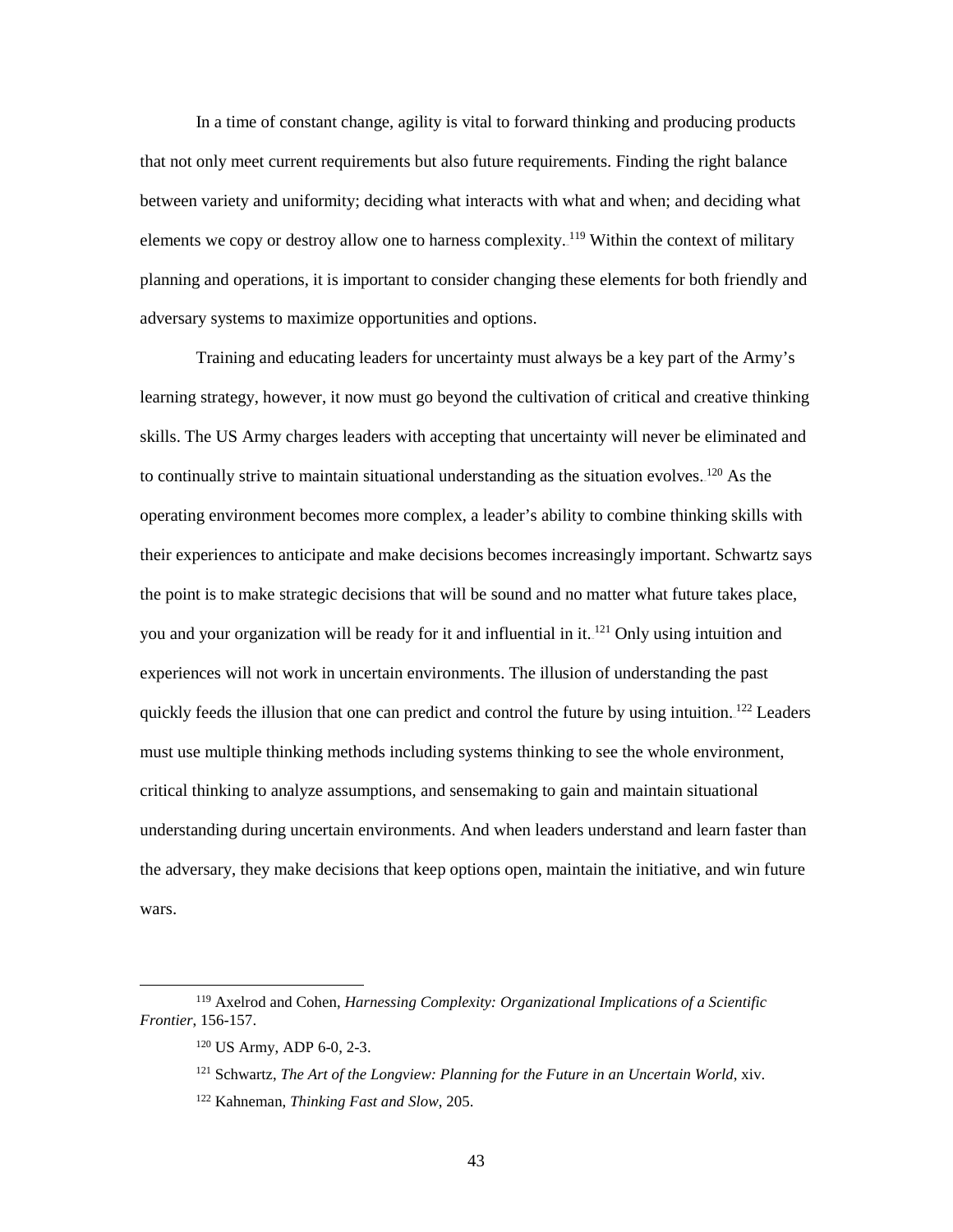#### Bibliography

- <span id="page-51-0"></span>Anderson, Lorin W. and David R. Krathwohl, eds. *A Taxonomy for Learning, Teaching, and Assessing: A Revision of Bloom's Taxonomy of Educational Objectives*. New York: Longman, 2001.
- Axelrod, Robert and Michael D. Cohen. *Harnessing Complexity: Organizational Implications of a Scientific Frontier*. New York: Basic Books, 2000.
- Beyerchen, Alan D. "Clausewitz, Nonlinearity and the Unpredictability of War". *International Security* 17, no. 3 (Winter 1992/93), 59-90.
- Bloom, Benjamin S., et al, ed. *Taxonomy of Educational Objectives: The Classification of Educational Goals*. London, WI: Longmans, Green, and Co LTD, 1956.
- Bousquet, Antoine. *The Scientific Way of Warfare: Order and Chaos on the Battlefields of Modernity*. New York: Oxford University Press, 2010.
- Browne, M. Neil, and Stuart M Keeley. *Asking the Right Questions: A Guide to Critical Thinking, 8th ed.* Upper Saddle River: Pearson Education, 2007.
- Checkland, Peter. *Systems thinking, Systems Practice.* Chichester, UK: John Wiley and Sons, 1981: 115, quoted in Alex Ryan, "What is a Systems Approach." *arXiv by Cornell University*, (10 Sep 2008), 20. Accessed 4 September 2019. [https://arxiv.org/abs/0809.1698#](https://arxiv.org/abs/0809.1698)
- Clausewitz, Carl von. *On War*. Edited and translated by Michael Howard and Peter Paret. Princeton: Princeton University Press, 1984
- Czerwinski, Thomas J. *Coping with the Bounds: Speculations on Nonlinearity in Military Affairs*. Washington DC: National Defense University, 1998.
- Dempsey Martin E. "Joint Education White Paper", Chairman of the Joint Chiefs of Staff, July 16, 2012. Accessed 20 January 2020. https://www.jcs.mil/Portals/36/Documents/Doctrine/concepts/cjcs\_wp\_education.pdf?ver =2017-12-28-162044-527.
- Dörner, Dietrch. *The Logic of Failure: Why Things Go Wrong and What We Can Do to Make Them Right*. New York: Metropolitan Books, 1996.
- Fuller, J.F.C. *Foundations of Science and War*. London: Hutchinson & Co., LTD, 1926.
- Gaddis, John Lewis. *The Landscape of History: How Historians Map the Past*. New York: Oxford University Press, 2002.
- Gharajedaghi, Jamshid. *Systems Thinking: Managing Chaos and Complexity: A Platform for Designing Business Architecture*. 3rd ed. Amsterdam: Morgan Kaufmann, 2011.
- Holland, John. *Complexity: A Very Short Introduction*. Oxford, UK: Oxford University Press, 2014.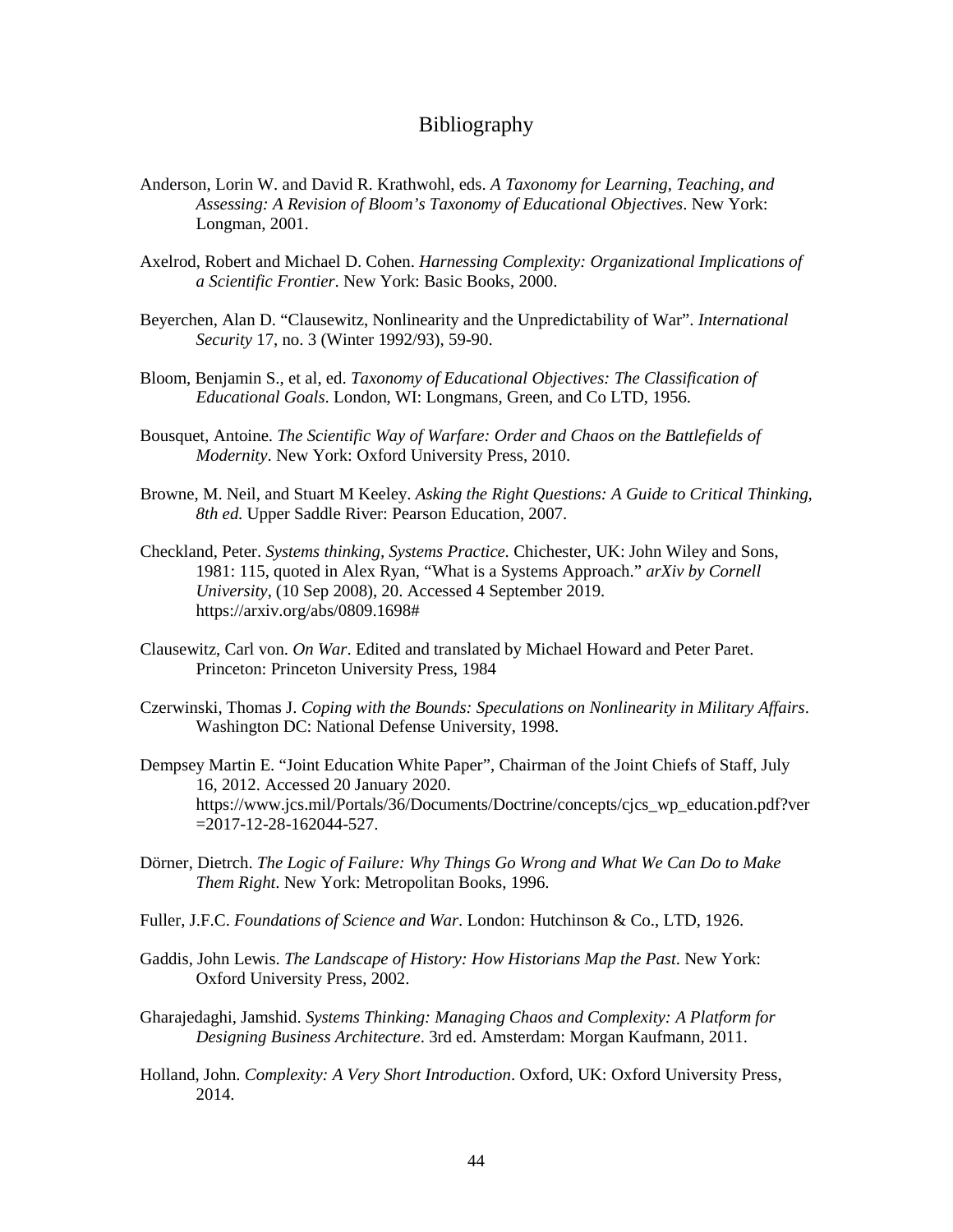- Jervis, Robert. *System Effects: Complexity in Political and Social Life*. Princeton: Princeton University Press, 1998.
- Kahneman, Daniel. *Thinking, Fast and Slow*. New York: Farrar, Straus and Giroux, 2011.
- Kenney, Steven H. "Professional Military Education and the Emerging Revolution in Military Affairs." *Airpower Journal* 10, no. 3 (Fall, 1996): 50-64. Accessed 23 October 2019. [https://lumen.cgsccarl.com/login?url=https://search-proquest](https://lumen.cgsccarl.com/login?url=https://search-proquest-com.lumen.cgsccarl.com/docview/217789345?accountid=28992)[com.lumen.cgsccarl.com/docview/217789345?accountid=28992.](https://lumen.cgsccarl.com/login?url=https://search-proquest-com.lumen.cgsccarl.com/docview/217789345?accountid=28992)
- Klein, Gary. *Sources of Power: How People Make Decisions*. Cambridge, MA: Massachusetts Institute of Technology Press, 1998.
- Knox, Bernard. *Backing into the Future*. New York: W.W. Norton & Company, 1994.
- Knox, MacGregor and Williamson Murray, eds., *The Dynamics of Military Revolution, 1300- 2050*. New York: Cambridge University Press, 2001.
- John P. Kotter, *Power and Influence: Beyond Formal Authority*. New York: Free Press, 1985.
- Krippendorf, Klaus. *The Semantic Turn: A New Foundation for Design*. Boca Raton, FL: Taylor & Francis, 2006.
- Lawson, Bryan. *How Designers Think: The Design Process Demystified*, 4<sup>th</sup> ed. Amsterdam: Architectural Press, 2006.
- Leonhard, Robert. *Fighting by Minutes: Time and the Art of War*. Santa Barbara, CA: Praeger Publishing, 1994.
- McChrystal, Stanley, David Silverman, Chris Fussell, and Tantum Collins, "How the Military Can Teach Us to Adapt" *TIME*, June 9, 2015. Accessed 20 January 2020. https://time.com/3904177/mcchrystal-team-of-teams/
- Meadows, Donnella H. *Thinking in Systems: A Primer*. Edited by Diana Wright. White River Junction, VT: Chelsea Green Publishing, 2008.
- Murray, Nicholas. "The Role of Professional Military Education in Mission Command." Joint Force Quarterly : JFQ, no. 72 (First, 2014): 10-3, Accessed 23 October 2019. [https://lumen.cgsccarl.com/login?url=https://search](https://lumen.cgsccarl.com/login?url=https://search-proquest.com.lumen.cgsccarl.com/docview/1511035080?accountid=28992)[proquest.com.lumen.cgsccarl.com/docview/1511035080?accountid=28992.](https://lumen.cgsccarl.com/login?url=https://search-proquest.com.lumen.cgsccarl.com/docview/1511035080?accountid=28992)
- Murray, Williamson. *America and the Future of War*. Stanford, CA: Hoover Institution Press, 2017.
- Naveh, Shimon. *In Pursuit of Military Excellence: The Evolution of Operational Theory*. London: Frank Cass, 1997.
- Nicolaides, Aliki, and Victoria J. Marsick. "Understanding Adult Learning in the Midst of Complex Social 'Liquid Modernity.'" *New Directions for Adult & Continuing Education*2016, no. 149 (Spring 2016): 9–20.
- Ruggiero, Vincent R. *The Art of Thinking*, 11<sup>th</sup> Edition. Upper Saddle River, NJ: Pearson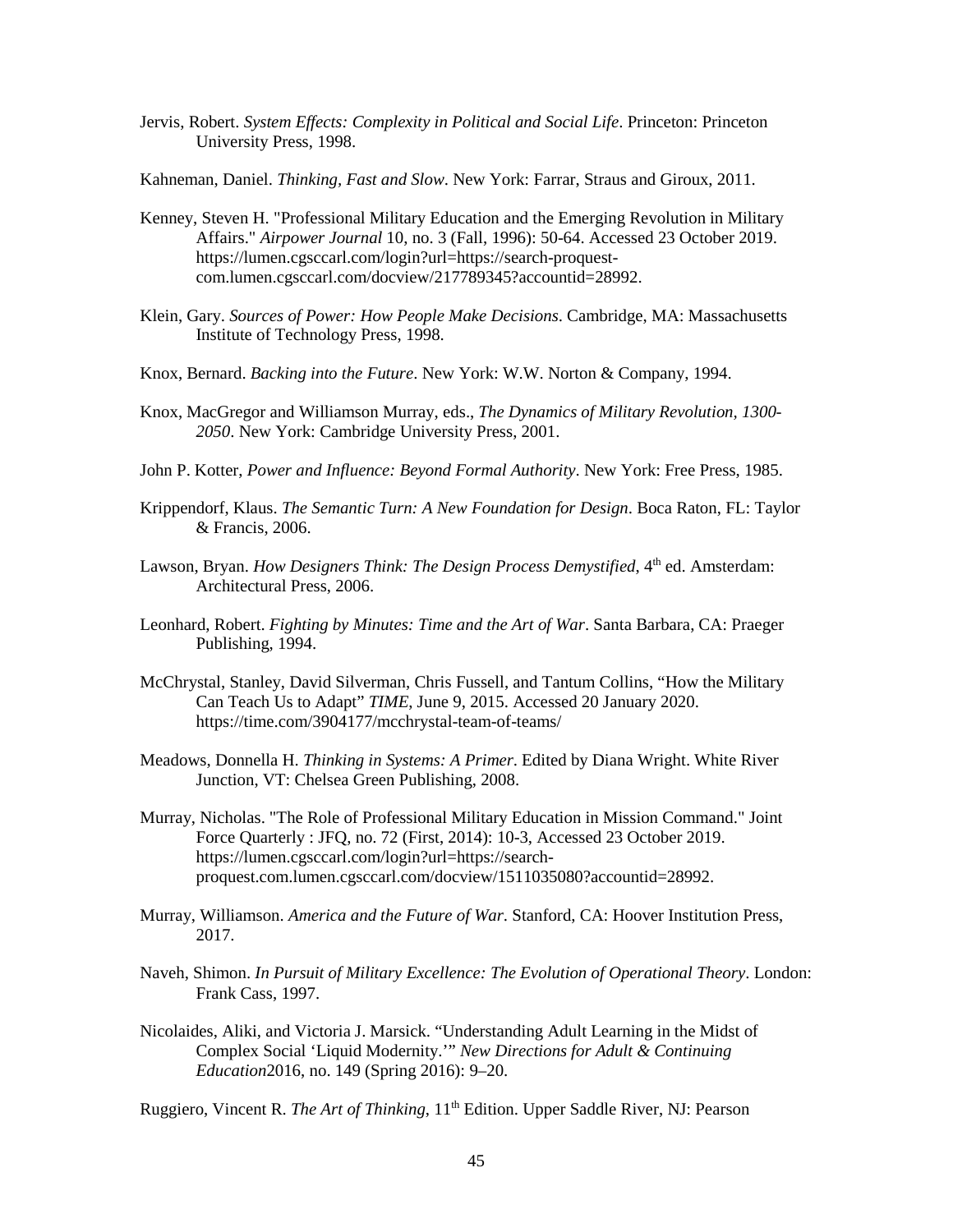Education, 2015.

- Ryan, Alex. "What is a Systems Approach." *arXiv by Cornell University*. (10 Sep 2008). Accessed 4 September 2019. [https://arxiv.org/abs/0809.1698#](https://arxiv.org/abs/0809.1698)
- Schoen, Donald A. *Educating the Reflective Practitioner: Toward a New Design for Teaching and Learning in the Professions*. San Francisco: Jossey-Bass, 1987.
- Schwandt, Jamie, and Thomas Ryan. "'THINKING ABOUT THINKING': Soldiers Have a Better Way to Solve Problems." *Army Magazine* 69, no. 1 (January 2019): 18–21. Accessed 15 October 2019. [http://search.ebscohost.com/login.aspx?direct=true&db=mth&AN=133726371&site=eho](http://search.ebscohost.com/login.aspx?direct=true&db=mth&AN=133726371&site=ehost-live&scope=site) [st-live&scope=site.](http://search.ebscohost.com/login.aspx?direct=true&db=mth&AN=133726371&site=ehost-live&scope=site)
- Schwartz, Peter. *The Art of the Longview: Planning for the Future in an Uncertain World*. New York: Doubleday, 1991.
- Senge, Peter M. *The Fifth Discipline: The Art and Practice of the Learning Organization*. New York: Doubleday, 1990.
- US Department of the Army. Army Doctrine Publication (ADP) 1-0, *The Army*. Washington, DC: Government Printing Office, 2019.
- ——— Army Doctrine Publication (ADP) 1-01, *Doctrine Primer*. Washington, DC: Government Printing Office, 2019.
- ——— Army Doctrine Publication (ADP) 5-0, *The Operations Process*. Washington, DC: Government Printing Office, 2019.
- ——— Army Doctrine Publication (ADP) 6-0, *Mission Command: Command and Control of Army Forces*. Washington, DC: Government Printing Office, 2019.
- ——— Army Regulation (AR) 350-1, *Army Training and Leader Development* Washington, DC: Government Printing Office, 2017.
- ——— Army Techniques Publication (ATP) 5-0.1, *Army Design Methodology*. Washington, DC: Government Printing Office, 2015.
- US Department of the Army, The Army University, *The Army Learning Strategy 2017.*
- US Department of the Army, Training and Doctrine Command (TRADOC). TRADOC Regulation (TR) 350-70, *Army Learning Policy and Systems*. Washington, DC: Government Printing Office, 2017.
	- ——— TRADOC Pamphlet (TP) 350-70-14, *Training and Education Development in Support of the Institutional Domain.* Washington, DC: Government Printing Office, 2015.
- ——— TRADOC Pamphlet (TP) 525-3-1, *The United States Army Operating Concept: 2016- 2028*. Washington, DC: Government Printing Office, 2010.
- ——— TRADOC Pamphlet (TP) 525-3-1, *The United States Army Operating Concept: Win in a Complex World 2020-2040*. Washington, DC: Government Printing Office, 2014.